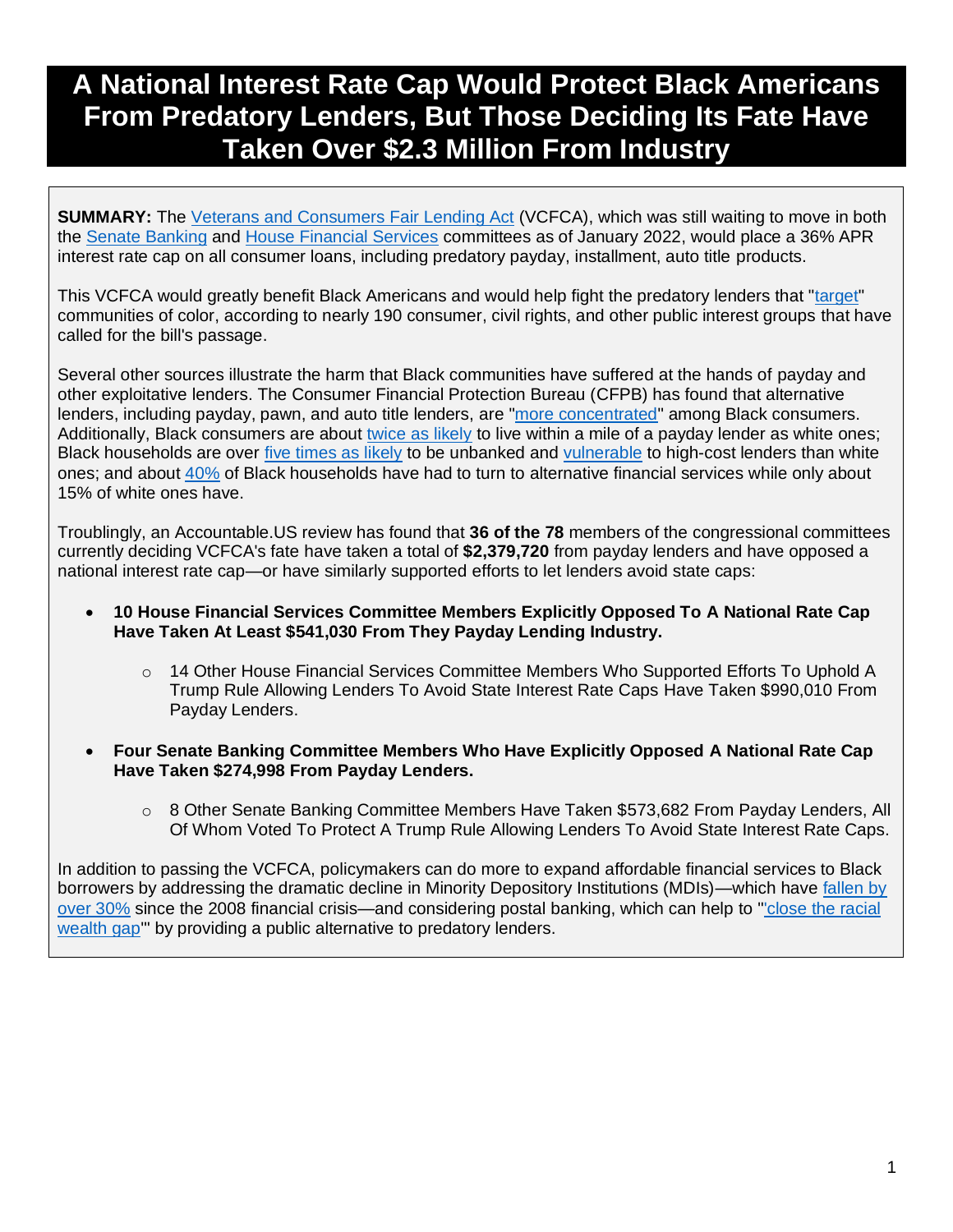## **Summary Tables**

#### **House Financial Services Committee Members Opposed To National Rate Cap:**

| <b>Member of Congress</b>      | <b>Contributions From Payday Lending Industry</b> |
|--------------------------------|---------------------------------------------------|
| Rep. Barry Loudermilk (R-GA)   | \$6,500                                           |
| Rep. Blaine Luetkemeyer (R-MO) | \$200,400                                         |
| Rep. David Scott (D-GA)        | \$134,830                                         |
| Rep. Bill Posey (R-FL)         | \$45,550                                          |
| Rep. Roger Williams (R-TX)     | \$47,350                                          |
| Rep. David Kustoff (R-TN)      | \$25,800                                          |
| Rep. Warren Davidson (R-OH)    | \$14,500                                          |
| Rep. Ted Budd (R-NC)           | \$9,750                                           |
| Rep. Van Taylor (R-TX)         | \$26,700                                          |
| Rep. William Timmons (R-SC)    | \$29,650                                          |
| Total:                         | \$541,030                                         |
| Totale As of January 27, 2022  |                                                   |

*Totals As of January 27, 2022*

#### **House Financial Services Committee Members In Support Of Trump Rent-A-Bank Rule:**

| <b>Member of Congress</b>      | <b>Contributions From Payday Lending Industry</b> |
|--------------------------------|---------------------------------------------------|
| Rep. Patrick McHenry (R-NC)    | \$178,399                                         |
| Rep. Trey Hollingsworth (R-IN) | \$32,250                                          |
| Rep. Gregory Meeks (D-NY)      | \$177,850                                         |
| Rep. Josh Gottheimer (D-NJ)*   | \$41,700                                          |
| Rep. Frank Lucas (R-OK)        | \$40,200                                          |
| Rep. John Rose (R-TN)          | \$53,300                                          |
| Rep. Andy Barr (R-KY)          | \$68,627                                          |
| Rep. Pete Sessions (R-TX)      | \$229,999                                         |
| Rep. Bill Huizenga (R-MI)      | \$25,500                                          |
| Rep. French Hill (R-AR)        | \$32,062                                          |
| Rep. Ann Wagner (R-MO)         | \$85,300                                          |
| Rep. Tom Emmer (R-MN)          | \$10,000                                          |
| Rep. Bryan Steil (R-WI)        | \$4,500                                           |
| Rep. Lee Zeldin (R-NY)         | \$10,323                                          |
| Total:                         | \$990,010                                         |

*Totals As of January 27, 2022*

*\*Rep. Gottheimer was reportedly [lobbying](https://prospect.org/power/house-democrat-leading-effort-against-key-consumer-protection-josh-gottheimer/) House members to uphold the rule, before [voting](https://clerk.house.gov/Votes/2021181) to repeal it.*

#### **Senate Banking Committee Members Opposed To National Rate Cap:**

| <b>Member of Congress</b> | <b>Contributions From Payday Lending Industry</b> |
|---------------------------|---------------------------------------------------|
| Sen. Pat Toomey (R-PA)    | \$121,200                                         |
| Sen. Jerry Moran (R-KS)   | \$30,500                                          |
| Sen. Thom Tillis (R-NC)   | \$78,288                                          |
| Sen. Jon Tester (D-MT)    | \$45,000                                          |
| Total:                    | \$274,998                                         |

*Totals As of January 27, 2022*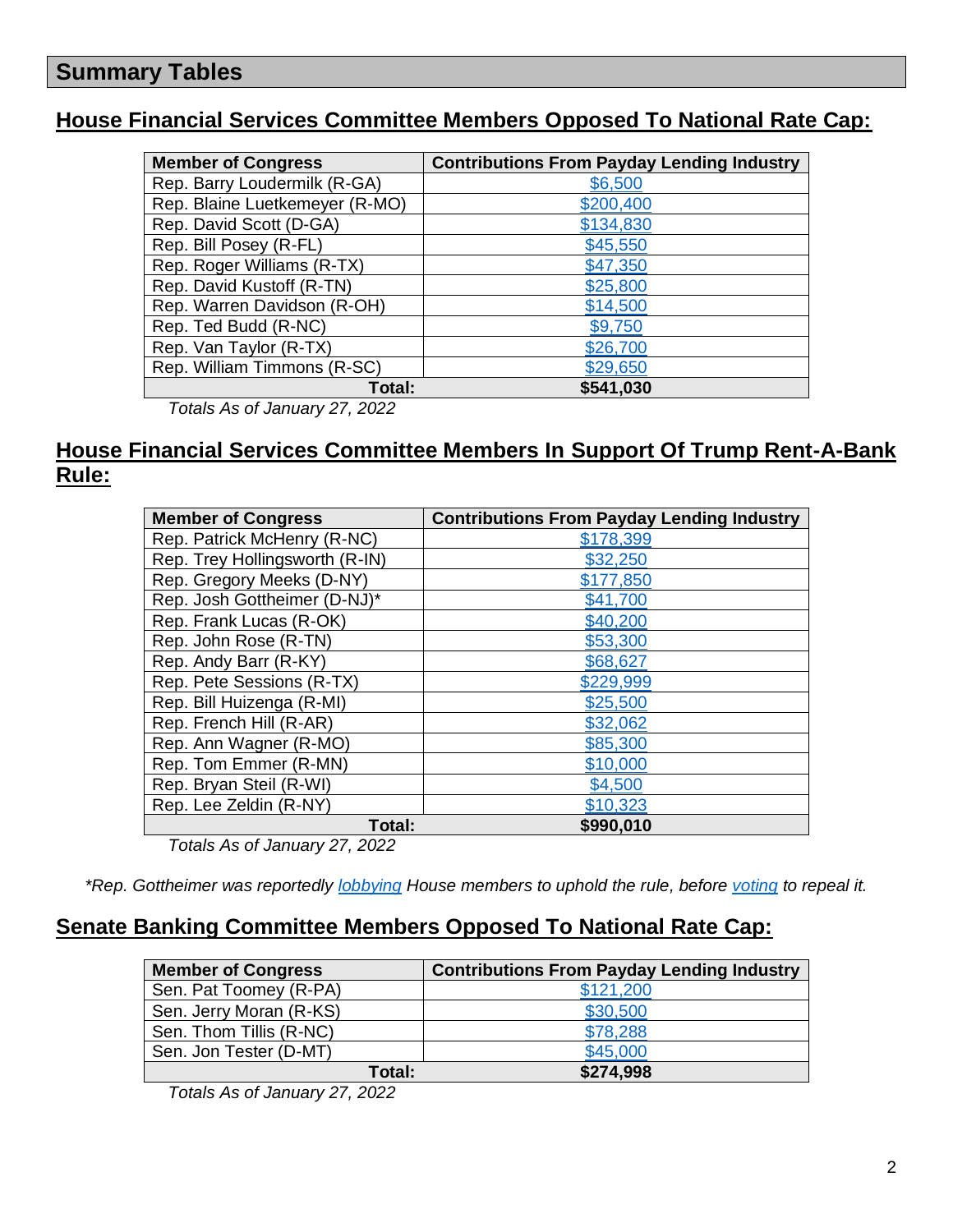#### **Senate Banking Committee Members In Support Of Trump Rent-A-Bank Rule:**

| <b>Member of Congress</b>  | <b>Contributions From Payday Lending Industry</b> |
|----------------------------|---------------------------------------------------|
| Sen. Richard Shelby (R-AL) | \$254,050                                         |
| Sen. Mark Warner (D-VA)    | \$39,800                                          |
| Sen. Mike Crapo (R-ID)     | \$162,150                                         |
| Sen. Mike Rounds (R-SD)    | \$23,222                                          |
| Sen. John Kennedy (R-LA)   | \$11,535                                          |
| Sen. Bill Hagerty (R-TN)   | \$35,100                                          |
| Sen. Kevin Cramer (R-ND)   | \$2,500                                           |
| Sen. Steve Daines (R-MT)   | \$45,325                                          |
| Total:                     | \$573,682                                         |

*Totals As of January 27, 2022*

**The Veterans And Consumers Fair Credit Act (VCFCA) Would Place A 36% APR Interest Rate Cap On Payday, Installment, Auto Title, And Other Consumer Loans.**

#### **The Veterans And Consumers Fair Credit Act (VCFCA), Which Would Extend The Military Lending Act's 36% APR Interest Rate Cap On All Payday, Installment, Auto Title, And Other Consumer Loans, Had Yet To Proceed Past Committee In The House And Senate As Of January 2022.**

**July 2021: Sens. Jack Reed (D-RI), Jeff Merkley (D-OR), Sherrod Brown (D-OH), and Chris Van Hollen (D-MD) Reintroduced The Veterans And Consumers Fair Credit Act (VCFCA), Which Would Cap All Consumer Loan Interest Rates At 36%.** "In an effort to put a stop to abusive and predatory lending practices that target vulnerable consumers, U.S. Senators Jack Reed (D-RI), Jeff Merkley (D-OR), Sherrod Brown (D-OH), and Chris Van Hollen (D-MD), today led the reintroduction of legislation that would extend the protections of the Military Lending Act (MLA), which caps the annual percentage rate (APR) on consumer loans at 36 percent, to cover veterans and other consumers. [...] 'The Veterans and Consumers Fair Credit Act not only restores these Military Lending Act protections for Veterans and Gold Star families, but also ensures that all Americans are protected from financial exploitation.'" [U.S. Senate Committee on Banking, Housing, and Urban Affairs, [07/28/21\]](https://www.banking.senate.gov/newsroom/majority/us-senators-seek-to-cap-consumer-loans-at-36)

• **The Bill, S.2508, Had Not Proceeded Past The Senate Banking Committee, As Of January 25, 2022.** [Congress.gov, accessed [01/25/22\]](https://www.congress.gov/bill/117th-congress/senate-bill/2508/all-actions?q=%7B%22search%22%3A%5B%22Veterans+and+Consumers+Fair+Credit+Act%22%2C%22Veterans%22%2C%22and%22%2C%22Consumers%22%2C%22Fair%22%2C%22Credit%22%2C%22Act%22%5D%7D&s=1&r=1)

**November 2021: The VCFCA Was Reintroduced In The House Financial Services Committee On A Bipartisan Basis, With Reps. Jesus "Chuy" Garcia (D-IL) And Glenn Grothman (R-WI) Serving As Original Sponsors.** "The Veterans and Consumers Fair Credit Act (VCFCA) was reintroduced in the House Committee on Financial Services earlier this week. This bill would limit interest rates on loans and go a long way toward protecting consumers, including veterans, who are often victimized by predatory lenders. High-cost lenders set up shop in high concentrations outside military bases like 'bears on a trout stream,' according to experts. These lenders prey on young servicemembers who have low, but reliable, incomes." [U.S. PIRG, [11/17/21\]](https://uspirg.org/news/usp/statement-bipartisan-introduction-veterans-and-consumers-fair-credit-act-marks-important)

- **"The VCFCA Is Sponsored In The House By Reps. Jesus "Chuy" Garcia (D-IL) And Glenn Grothman (R-WI) […]."** [U.S. PIRG, [11/17/21\]](https://uspirg.org/news/usp/statement-bipartisan-introduction-veterans-and-consumers-fair-credit-act-marks-important)
- **The Bill, H.R. 5974, Had Not Proceeded Past The House Committee On Financial Services, As Of January 25, 2022.** [Congress.gov, accessed [01/25/22\]](https://www.congress.gov/bill/117th-congress/house-bill/5974/all-actions?q=%7B%22search%22%3A%5B%22Veterans+and+Consumers+Fair+Credit+Act%22%2C%22Veterans%22%2C%22and%22%2C%22Consumers%22%2C%22Fair%22%2C%22Credit%22%2C%22Act%22%5D%7D&s=1&r=2)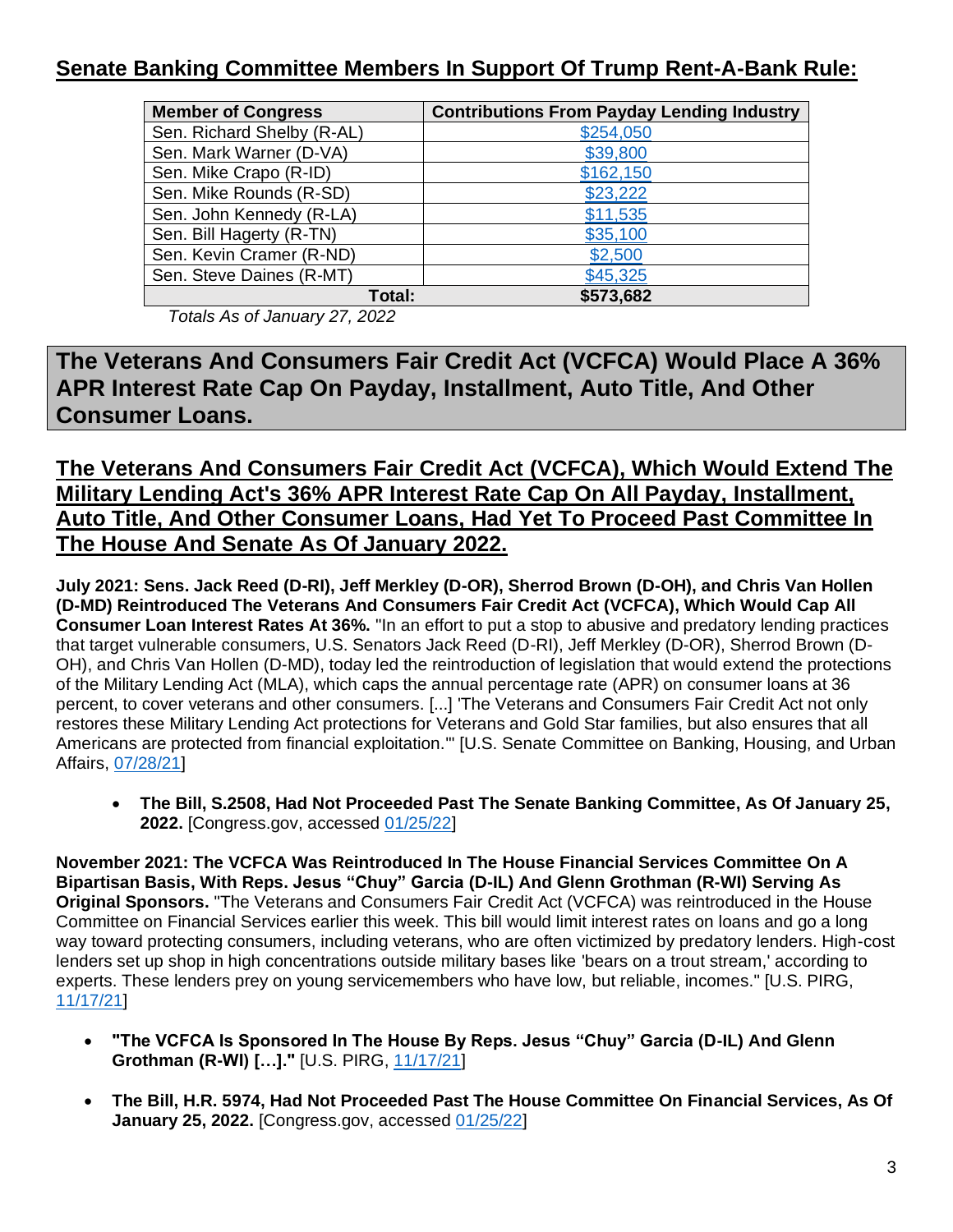**The VCFCA Would Extend The 2006 Military Lending Act's 36% APR Cap To Consumer Loans, Such As Payday, High-Cost Installment, And Auto Title Loans**. "In 2006, Congress passed the Military Lending Act (MLA) to cap interest rates at 36 percent APR on predatory loans sold to active duty servicemembers. In 2015, the Department of Defense revised it to cover more products, such as credit cards. The VCFCA would extend MLA protections to all Americans. That 36 percent maximum interest rate would apply to many consumer loans, including payday and high-cost installment and auto title loans." [U.S. PIRG, [11/17/21\]](https://uspirg.org/news/usp/statement-bipartisan-introduction-veterans-and-consumers-fair-credit-act-marks-important)

**Black Consumers Are Twice As Likely To Live Within A Mile Of A Payday Lender, Black Households Were Twice As Likely To Be Unbanked And Vulnerable To Predatory Lenders In 2019, And Nearly 40% Of Black Households Reported Using Alternative Financial Services—Including Payday, Pawn, And Auto Title Lenders—In 2017.**

#### **July 2021: 188 Consumer, Civil Rights, And Other Advocates Supported The VCFCA To Help Fight Predatory Lenders That "Target" Communities Of Color.**

**July 2021: 188 "Civil Rights, Community, Consumer, Faith, Housing, Labor, Legal Services, Senior Rights, Small Business, Veterans Organizations, And Academics" Called For Passage Of The VCFCA.** "The undersigned 188 civil rights, community, consumer, faith, housing, labor, legal services, senior rights, small business, veterans organizations, and academics representing all 50 states and the District of Columbia write in strong support of the Veterans and Consumers Fair Credit Act, which would extend the Military Lending Act's 36% interest rate cap on consumer loans to all Americans, including veterans, Gold Star Families, and unactivated reservists." [National Consumer Law Center, [07/29/21\]](https://www.nclc.org/images/pdf/high_cost_small_loans/Ltr_S_2508.pdf)

**The 188 Advocates' Letter Noted That Predatory Lending Targets Communities Of Color, Among Other Vulnerable Consumers, And That Payday Lenders Specifically "Target" Black Consumers, With "Black Consumers […] About Twice As Likely As White Consumers To Live Within A Mile Of A Payday Lender."** "Predatory lenders target vulnerable consumers, including veterans, senior citizens, low- income consumers, rural consumers, and communities of color. These consumers have historically been excluded from mainstream financial services, and predatory lenders see that as an opportunity to target these communities. Several research studies have shown that payday lenders target communities of color, even when accounting for income. For example, Black consumers are about twice as likely as white consumers to live within a mile of a payday lender." [National Consumer Law Center, [07/29/21\]](https://www.nclc.org/images/pdf/high_cost_small_loans/Ltr_S_2508.pdf)

#### **As Of July 2020, Black Consumers Were About Twice As Likely To Live Within A Mile Of A Payday Lender As White Consumers—A Consumer Advocate Called The Trend "'Reverse Redlining,'" Referring To Racial Lending Discrimination.**

**July 2020: A Morning Consult Poll Showed That Black Consumers Were About Twice As Likely As White Consumers To Live Within A Mile Of High-Cost Small-Dollar Lenders Such As Payday Lenders And Pawn Shops.** "Black consumers about twice as likely than whites to live a mile from small-dollar lenders, data shows [...] As the Black Lives Matter movement highlights the ways that racial inequality is deeply etched in Black neighborhoods, financial policy and consumer advocates have been calling attention to the targeting of Black Americans by high-interest, short-term lenders, such as pawn shops and payday lenders, as one of the most pervasive." [Morning Consult, [07/23/20\]](https://morningconsult.com/2020/07/23/black-consumers-payday-loan-banking-services/)

• **The Poll Found That 11% Of Black Adults Were Likely To Say They Live Within A Mile Of A Payday Lender, Compared To Only 5% Of White Adults Who Said So.** "New Morning Consult data highlights the ongoing issue that consumer advocates and some financial regulators are trying to address — the prevalence of high-cost, low-quality financial services in Black communities. Black adults (11 percent) are 6 points more likely to say they live within a mile of a payday lender than white adults (5 percent), according to the data. Black adults (15 percent) are 7 points more likely to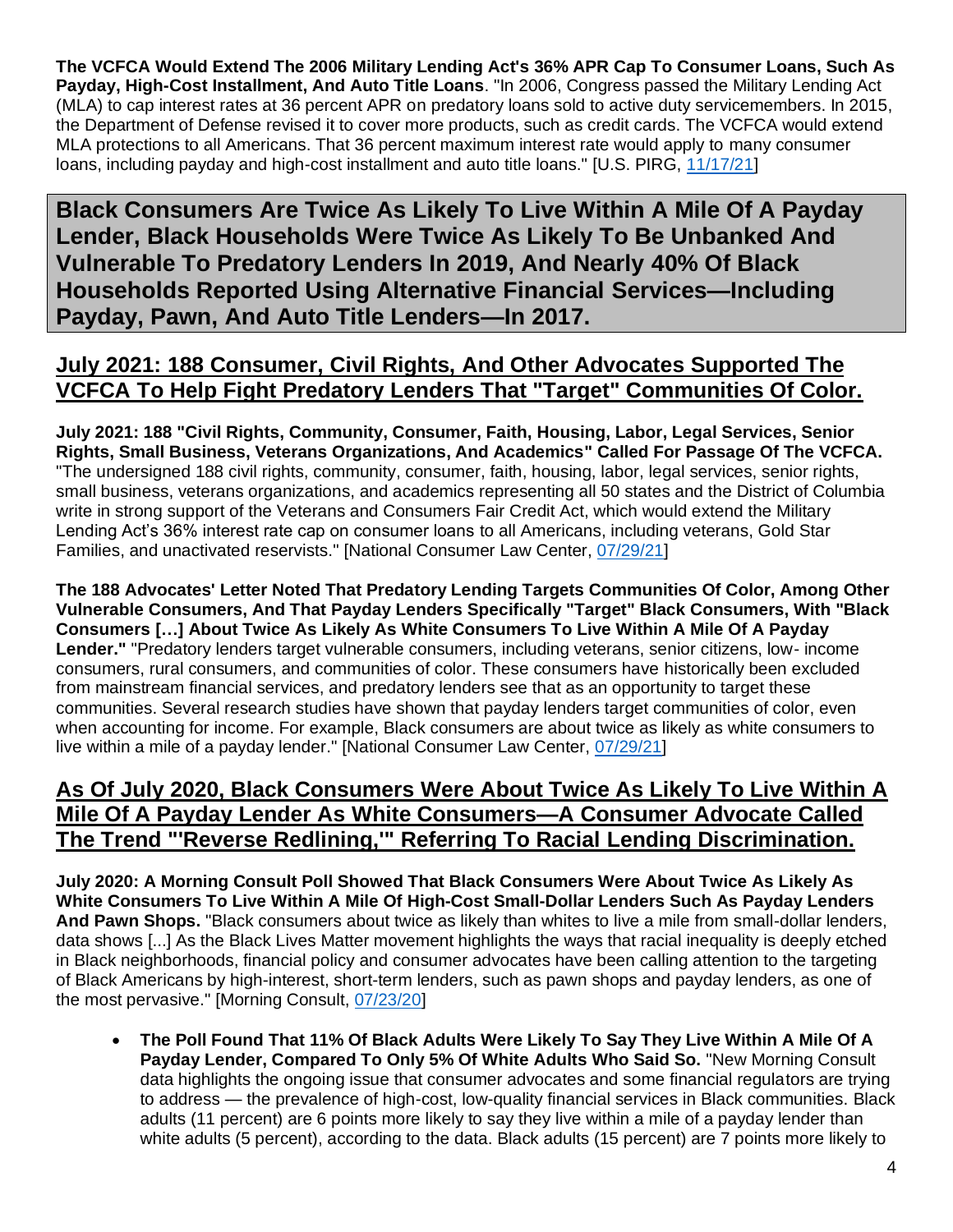say the same about a pawn shop, which can also be used as a quick but pricey way to get a small loan, compared to white respondents (8 percent)." [Morning Consult, [07/23/20\]](https://morningconsult.com/2020/07/23/black-consumers-payday-loan-banking-services/)

**The Chief Executive Of The National Community Reinvestment Coalition Called The Trend "'Reverse Redlining.'"** "'Payday lenders and pawn shops are an extremely high-cost way to borrow money,' said Jesse Van Tol, chief executive of the National Community Reinvestment Coalition, a grassroots coalition that advocates for equal access to banking services, housing and other financial services. 'Targeting people of color for higher-cost products, it's what we call 'reverse redlining.'" [Morning Consult, [07/23/20\]](https://morningconsult.com/2020/07/23/black-consumers-payday-loan-banking-services/)

• **The Term Redlining, Currently Synonymous With "Racial Discrimination Of Any Kind In Housing," Originated From Government Maps That Deemed Black Communities As Risky Investments.** "What is Redlining? [...] The term has come to mean racial discrimination of any kind in housing, but it comes from government maps that outlined areas where Black residents lived and were therefore deemed risky investments." [The New York Times, [08/17/21\]](https://www.nytimes.com/2021/08/17/realestate/what-is-redlining.html)

#### **The Consumer Financial Protection Bureau (CFPB) Has Found That Alternative Financial Services Including Payday, Auto Title, And Pawn Loans Are "More Concentrated" Among Black Consumers.**

**May 2021: The Consumer Financial Protection Bureau (CFPB) Found That Alternative Financial Services (AFS)—Including Payday, Auto Title, And Pawn Loans—Are "More Concentrated" Among Black Consumers, Among Other Disadvantaged Populations.** "Payday loans, auto title loans, and pawn loans are often called alternative financial services (AFS) because the typical lender is not a bank. These loans are typically for relatively low amounts—typically less than \$1,000—high interest rates, and short durations typically a month or less." [Consumer Financial Protection Bureau, [May 2021\]](https://files.consumerfinance.gov/f/documents/cfpb_consumer-use-of-payday-auto_title-pawn_loans_research-brief_2021-05.pdf)

• **Black Consumers Are Among Groups "More Concentrated" Within Overall Alternative Financial Services Users.** "AFS users are more concentrated among the age group between 40-61, consumers with at most a high school degree, Black and Hispanic consumers, low-income consumers, and women." [Consumer Financial Protection Bureau, [May 2021\]](https://files.consumerfinance.gov/f/documents/cfpb_consumer-use-of-payday-auto_title-pawn_loans_research-brief_2021-05.pdf)

#### **Black Consumers Are More Likely To Rely On High-Cost Financial Services, An Unbanked Median Black Family Can Spend About \$86,000 On Financial Fees Over A Typical 30-Year Career, And The Average Unbanked Family Spends More On Financial Transactions Than On Food.**

**Black Consumers Are "More Likely Than White People To Depend On High Interest Financial Services Like Check Cashing Counters And Payday Lenders" Due To A Lack Of Banks In Black Communities.**  "Black and Latino or Hispanic people are more likely than white people to depend on high interest financial services like check cashing counters and payday lenders because there are fewer banks in Black and Latino or Hispanic neighborhoods. Increasing access to banking services could save Black and Latino or Hispanic Americans up to \$40,000 over their lifetime (Moise, 2019)." [Brookings Institution, [11/02/21\]](https://www.brookings.edu/research/an-analysis-of-financial-institutions-in-black-majority-communities-black-borrowers-and-depositors-face-considerable-challenges-in-accessing-banking-services/)

**An Unbanked Median Black Family Can Spend About \$86,000 on Financial Fees Over A 30-Year Working Career—And The Average Unbanked Family Earning About \$25,000 A Year Spends More On Financial Transactions Than They Do On Food.** "'The average unbanked family with an annual income of around \$25,000 will spend about \$2,400 per year, almost 10 percent of its income, on financial transactions,' writes Mehrsa Baradaran in How the Other Half Banks. 'This is more than these families spend on food.' Over the course of a 30-year working career, being unbanked can cost the median Black family more than \$86,000 in fees, representing twice their annual income." [American Civil Liberties Union, [03/18/21\]](https://www.aclu.org/news/racial-justice/why-we-need-the-post-office-to-close-the-racial-wealth-gap/)

**In 2019, The Average Interest Rate For A Payday Loan Was 391%, Compared To Only "10.3% For The Average Personal Loan From A Commercial Bank."** "Payday loans, cash advance loans, check advance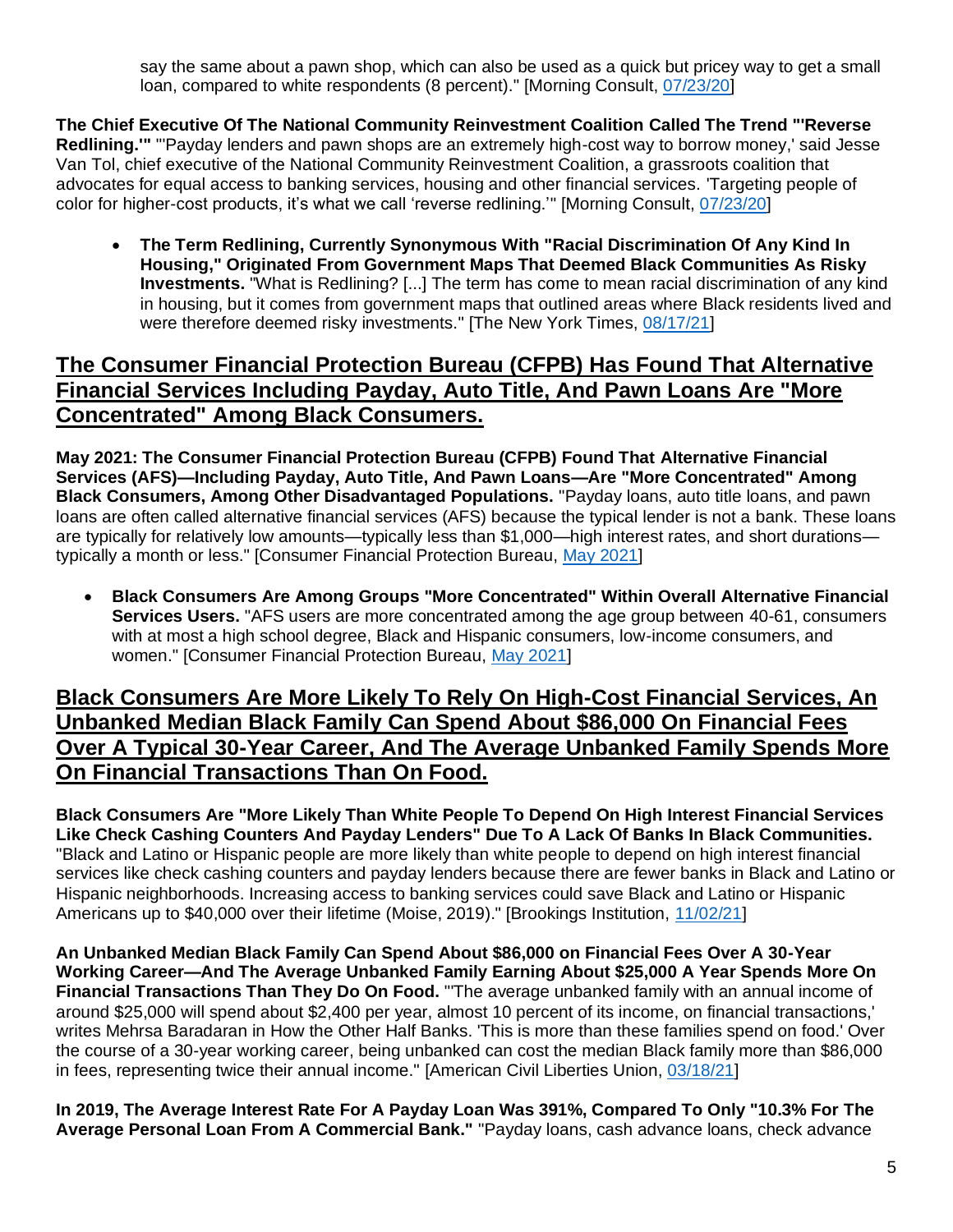loans, post-dated check loans, and deferred deposit loans are short-term high interest rate loans provided by check cashers, finance companies, and others to a clientele that mainly consists of low- and moderate-income working people who have bank accounts, but who lack credit cards, have poor credit histories, or have reached their credit limit (Federal Trade Commission). According to the St. Louis Fed, in 2019 the average interest rate on the average payday loan is 391%, compared to 17.8% for the average credit card, and 10.3% for the average personal loan from a commercial bank." [Brookings Institution, [11/02/21\]](https://www.brookings.edu/research/an-analysis-of-financial-institutions-in-black-majority-communities-black-borrowers-and-depositors-face-considerable-challenges-in-accessing-banking-services/)

#### **Black Households Were Over Five Times As Likely To Be Unbanked Than White Households In 2019, Making Them More Vulnerable To Predatory Lenders And "Dangerous Debt Cycles."**

**Un- And Underbanking "Disproportionately Affect[s] Lower-Income Communities," Who Are More Vulnerable To "'Dangerous Debt Cycles'" And Lenders With "Questionable" Practices.** "Because of the critical role that banks play in the American economy, underbanking has two serious effects that disproportionately affect lower-income communities: (1) underbanked populations resort to alternative financial services that can place these populations into 'dangerous debt cycles,' and (2) the lack of banking options for underbanked populations makes them more prone to engaging with financial service providers that abuse consumers with questionable lending practices." [Georgetown Law, [02/26/18\]](https://www.law.georgetown.edu/poverty-journal/blog/underbanking-in-the-united-states/)

**2019: The Federal Deposit Insurance Corporation (FDIC) Found That 13.8% Of Black Households Were Unbanked, Compared To Only 2.5% Of White Households.** "Specifically, 13.8 percent of Black households were unbanked in 2019, down from 16.8 percent in 2017 and 18.5 percent in 2015. Among Hispanic households, 12.2 percent were unbanked in 2019, down from 14.4 percent in 2017 and 16.3 percent in 2015.6 Despite the improvements in unbanked rates for Black and Hispanic households, unbanked rates in 2019 for these households remained substantially above the unbanked rate for White households (2.5 percent)." [Federal Deposit Insurance Corporation, [2019\]](https://www.fdic.gov/analysis/household-survey/2019report.pdf)

• **The Data Was Collected As Part of The Federal Deposit Insurance Corporation's (FDIC's) Biennial Survey Of Household Use Of Banking And Financial Services.** "The FDIC Survey of Household Use of Banking and Financial Services supports the FDIC's mission of maintaining public confidence in the U.S. financial system. Conducted biennially since 2009 partly in response to a statutory mandate, the survey is administered in partnership with the U.S. Census Bureau and collects information on bank account ownership, use of prepaid cards and nonbank financial transaction services, and use of bank and nonbank credit by U.S. households." [Federal Deposit Insurance Corporation, accessed [01/10/22\]](https://www.fdic.gov/analysis/household-survey/index.html)

#### **Nearly 40% Of Black Households Used Alternative Financial Services Including Payday, Pawn, And Auto Title Loans In 2017, Compared To Just 15.5% Of White Households.**

**2017: The FDIC Found That 39.9% Of Black Households Had Used Alternative Financial Services Including Payday, Auto Title, And Pawn Loans, Compared To Just 15.5% Of White Households:**

Table 6.2 Alternative Financial Services Use by Selected Household Characteristics and Year For all households

| <b>Characteristics</b> | 2013      | 2015      | 2017      | <b>Difference</b> |
|------------------------|-----------|-----------|-----------|-------------------|
|                        | (Percent) | (Percent) | (Percent) | $(2017 - 2015)$   |
|                        | .         |           |           |                   |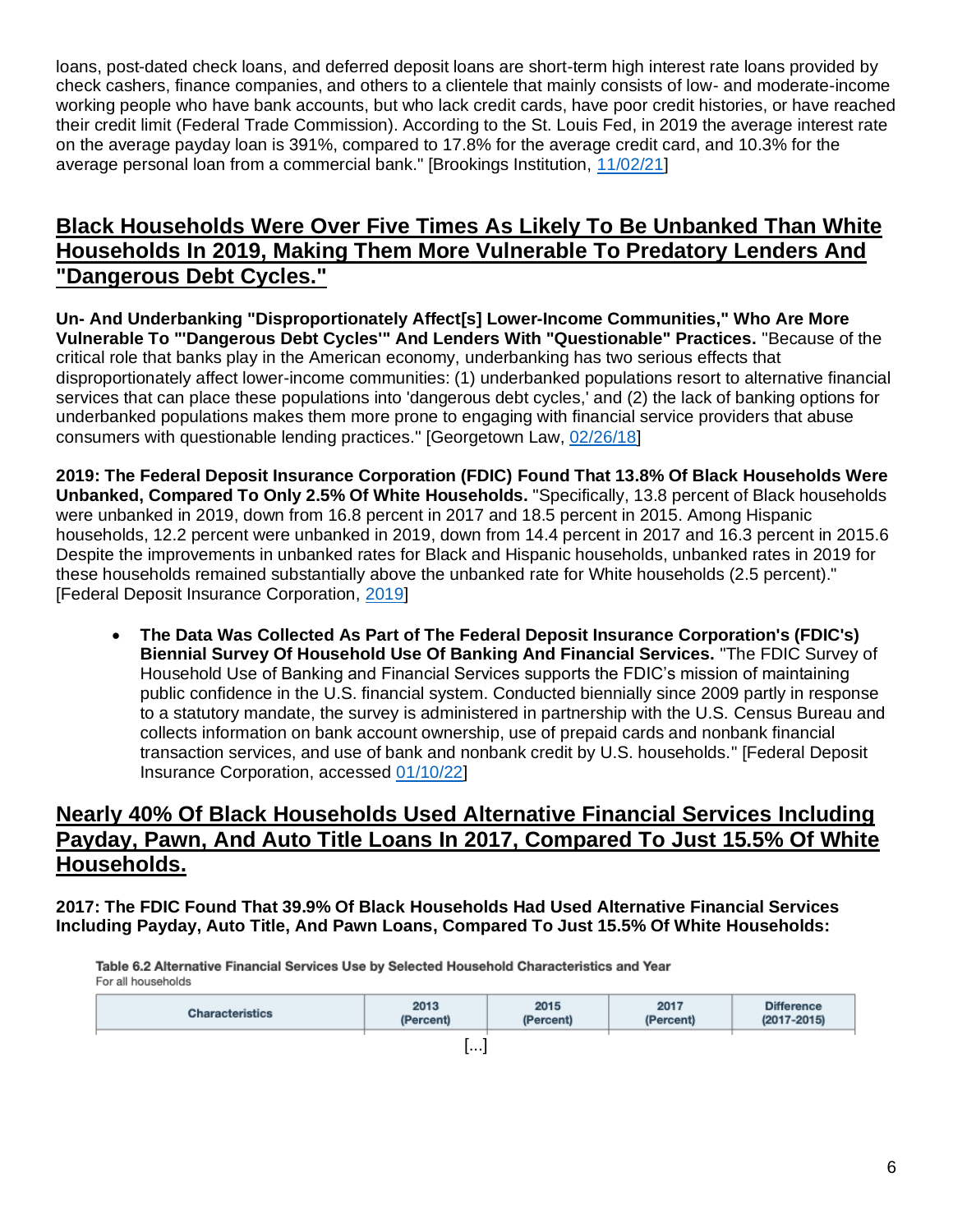| <b>Race/Ethnicity</b>          |      |      |      |         |  |
|--------------------------------|------|------|------|---------|--|
| Black                          | 46.1 | 42.2 | 39.9 | $-2.3*$ |  |
| Hispanic                       | 40.3 | 38.5 | 36.0 | $-2.4*$ |  |
| Asian                          | 18.6 | 22.3 | 18.0 | $-4.3*$ |  |
| White                          | 18.1 | 17.3 | 15.5 | $-1.8*$ |  |
| Other                          | 36.5 | 34.1 | 35.0 | 0.9     |  |
| --<br>. .<br>$\sim$<br>_ _ _ _ |      |      |      |         |  |

[Federal Deposit Insurance Corporation, [2017\]](https://www.fdic.gov/analysis/household-survey/2017/2017report.pdf)

• **The FDIC Included Payday, Auto Title, And Pawn Loans In Its Definition Of Alternative Financial Services.** "As in earlier surveys, the 2017 survey asked households about their use of alternative financial services (AFS) during the past 12 months. Households were asked if they went to a place other than a bank to purchase a money order, cash a check, or send an international remittance (transaction AFS). Households were also asked whether they used any of the following nonbank products and services that may be used in lieu of bank credit: payday loans, refund anticipation loans, rent-to-own services, pawn shop loans, and auto title loans (credit AFS)." [Federal Deposit Insurance Corporation, [2017\]](https://www.fdic.gov/analysis/household-survey/2017/2017report.pdf)

*\*Note: The Most Recent FDIC Report To Include Alternative Financial Services Data By Race Was In 2017.*

**Alternatives To High-Cost Lending Include Addressing The Dramatic Decline In Minority Depository Institutions—Which Have Dramatically Fallen In Number Since The 2008 Recession And Banks In Black Areas Were More Likely To Close In The Wake Of The Pandemic—And Postal Banking, Which Can Help "'Close The Racial Wealth Gap'" By Providing Affordable Basic Financial Services.**

**Minority Depository Institutions, Which Are "'One Of The Most Effective Capillary Systems'" For Expanding Economic Opportunity In Communities Of Color, Have Dramatically Fallen In Number Since The 2008 Recession And Bank Branches In Black Areas Were 50% More Likely To Close In The Wake Of The Pandemic.**

**Minority Depository Institutions (MDIs) Are "Federal Insured Depository Institutions" In Which Either "51 Percent Or More Of The Voting Stock Is Owned By Minority Individuals" Or "A Majority Of The Board Of Directors Is Minority And The Community That The Institution Serves Is Predominantly Minority."** "The FDIC's Statement of Policy Regarding Minority Depository Institutions (MDIs) outlines two definitions of how FDIC-insured commercial banks and savings associations may qualify for MDI status. An MDI may be a federal insured depository institution for which (1) 51 percent or more of the voting stock is owned by minority individuals; or (2) a majority of the board of directors is minority and the community that the institution serves is predominantly minority. Ownership must be by U.S. citizens or permanent legal U.S. residents to be counted in determining minority ownership." [FDIC, accessed [01/21/22\]](https://www.fdic.gov/regulations/resources/minority/mdi.html)

**A Minority Bank Advocate Said, "'What's Been Proven Over And Over Again Is That The MDI Sector Is One Of The Most Effective Capillary Systems To Providing Economic Development And Opportunities To Communities Of Color.'"** "'What's been proven over and over again is that the MDI sector is one of the most effective capillary systems to providing economic development and opportunities to communities of color,' said Kim Saunders, managing director of the Keeper's Fund and a longtime advocate for getting capital into minority banks. 'It's clear there's a need for capital, scaling and capacity-building, and that's our focus.'" [American Banker, [01/10/22\]](https://www.americanbanker.com/news/despite-big-influx-of-capital-black-banks-say-more-is-needed)

**From 2008 To 2022, U.S. Minority-Owned Banks Have Fallen From 215 To 146.** "At the moment the Great Recession hit in 2008, America boasted 215 minority-owned banks. Today, only 146 so-called 'minority depository institutions' remain. That decline, a trend that might be termed 'The Great Winnowing,' began well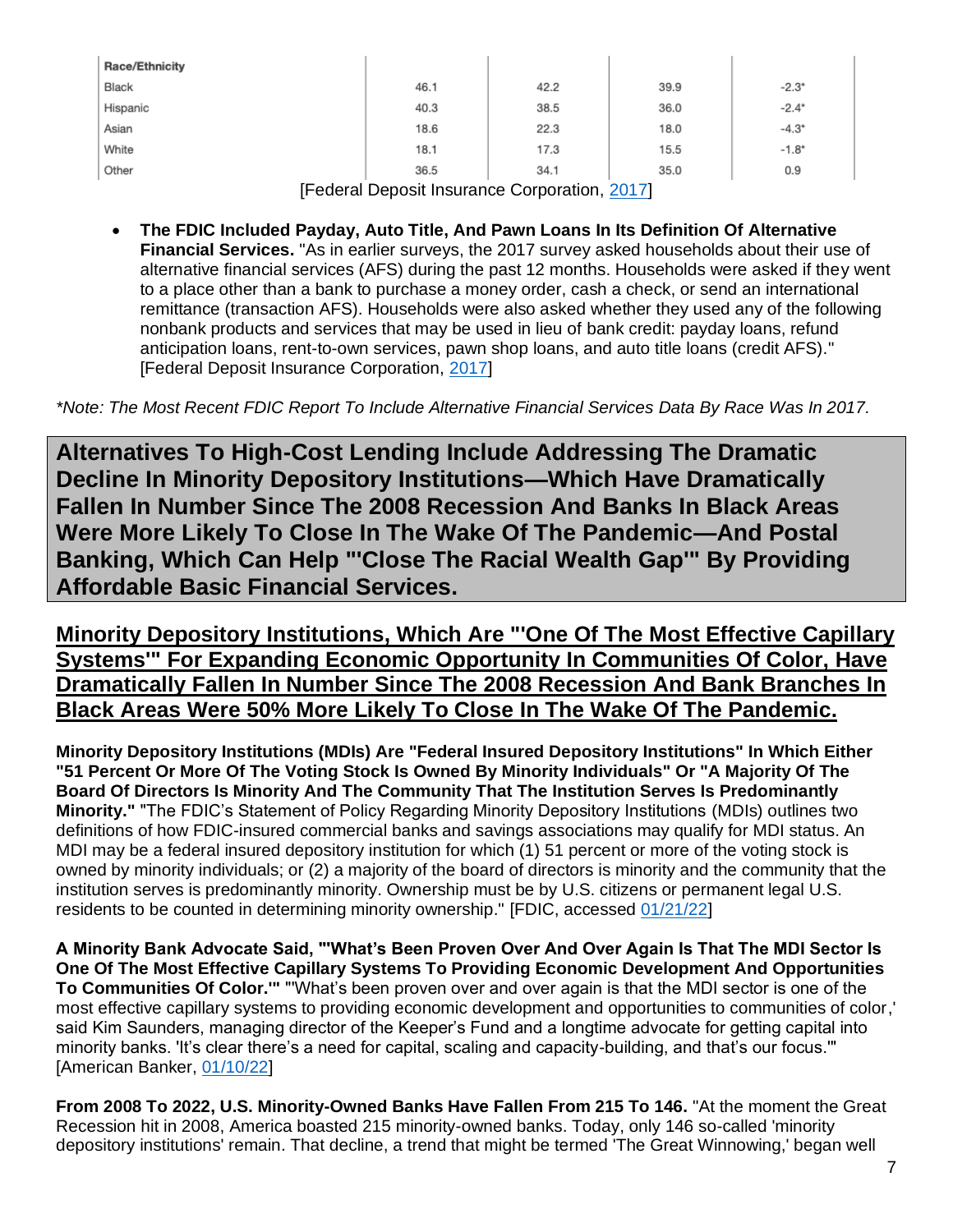before the bottom fell out of the nation's housing market, and it reflects, in part, a broader trend toward consolidation within the world of finance." [Politico, [01/19/22\]](https://www.politico.com/news/agenda/2022/01/19/minority-owned-banks-527315)

**As Many As 20,000 Bank Branches Were Expected To Close As A Result Of The Pandemic, And Branches In Majority-Black Areas Were About 50% More Likely To Close Than Branches In Other Parts Of The Country.** "Some analysts expect as many as 20,000 additional branch closures in the immediate aftermath of the COVID pandemic. Branches in majority-Black areas, in particular, were roughly 50 percent more likely to close than those in the rest of America. As a result, 63 percent of majority-Black census tracts do not have an active bank branch; 17 percent of Black Americans are unbanked; and 30 percent of Black Americans are underbanked." [American Civil Liberties Union, [03/18/21\]](https://www.aclu.org/news/racial-justice/why-we-need-the-post-office-to-close-the-racial-wealth-gap/)

#### **Black-Owned And Black-Led Banks Held Just 2% Of The Equity Capital Held By All MDIs, And They Had Limited Access To An \$8.7 Billion COVID MDI Relief Fund That Received \$4 Billion More In Funding Requests Than It Could Fill.**

**As Of June 2021, Black-Owned And Black-Led Banks Held Just 2% Of The \$32.8 Billion In Equity Capital Held By All MDIs.** "Minority depository institutions and CDFIs, which provide critical banking services in underserved communities, have long struggled to get access to capital. As of June 30, 2021, when equity capital for all MDIs totaled \$32.8 billion, Black-owned and Black-led banks had just \$652 million in equity capital, or about 2% of the total, according to FDIC data. At the end of the second quarter, only about \$1 out of every \$3,500 in equity capital in the U.S. banking system was at a bank owned or led by African Americans." [American Banker, [01/10/22\]](https://www.americanbanker.com/news/despite-big-influx-of-capital-black-banks-say-more-is-needed)

• **Undercapitalization Limits MDIs' And Community Development Financial Institutions' (CDFIs') Ability To Make Loans And Make Investments To Compete With Larger Banks.** "As a result of their undercapitalization, MDIs and CDFIs have had limited ability to make mortgage loans and small-business loans, invest in technology and compete with larger, better-capitalized banks." [American Banker, [01/10/22\]](https://www.americanbanker.com/news/despite-big-influx-of-capital-black-banks-say-more-is-needed)

# Underrepresented

Banks owned or led by Black people accounted for only 2% of the \$32.8 billion of equity capital in minority depository institutions as of June 30, 2021

- African American, 2.0%
- Asian American, 55.2%
- · Hispanic American, 40.4%
- Multiracial, 0.1%
- Native American, 2.4%



Source: FDIC

[American Banker, [01/10/22\]](https://www.americanbanker.com/news/despite-big-influx-of-capital-black-banks-say-more-is-needed)

**The \$2.3 Trillion COVID-19 Relief Bill That Passed In December 2020 Included The Emergency Capital Investment Program (ECIP), Which Provided \$8.7 Billion In Funding For MDIs And CDFIs To Help Low-Income And Minority Consumers And Small Businesses.** "Meanwhile, federal lawmakers were considering ways to help low-income communities and communities of color that were hit hard by the pandemic. In July 2020, Democratic Sens. Mark Warner and Cory Booker, then-Sen. Kamala Harris and Senate Majority Leader Chuck Schumer introduced a bill that would provide \$12 billion of capital, liquidity and operational capacity to MDIs and CDFIs that serve those neighborhoods. That legislation was ultimately part of the \$2.3 trillion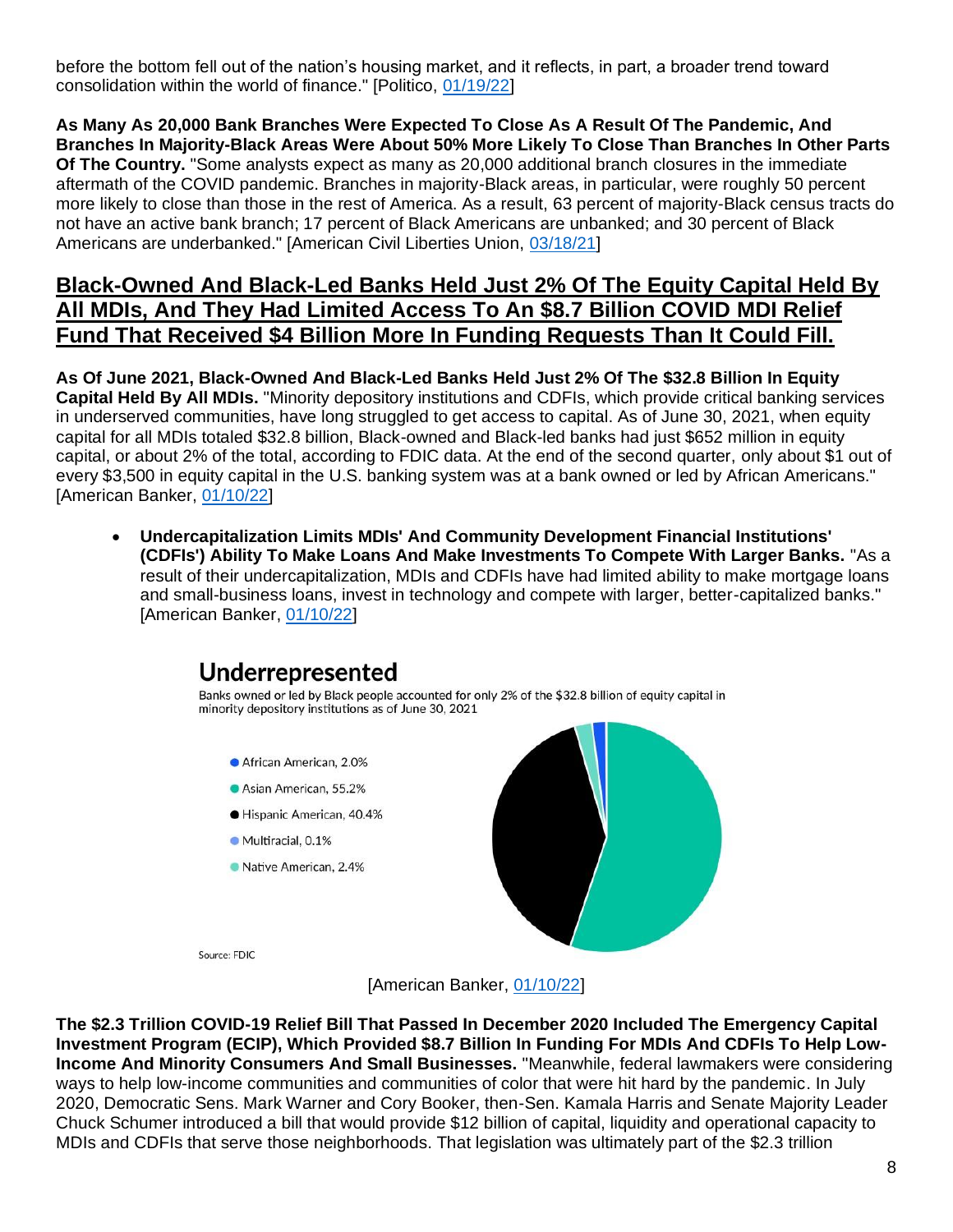COVID-19 relief bill that passed in December 2020. The Treasury Department launched the Emergency Capital Investment Program three months later. The program known as ECIP is an ambitious — and unprecedented — initiative to provide access to capital to communities that historically have been excluded from the financial system and suffered disproportionate levels of hardships during the pandemic. ECIP will provide \$8.7 billion in loans, grants and forbearance options directly to 186 MDIs and CDFIs, including both banks and credit unions, which will then direct the funding into small and minority businesses and consumers in low-income communities." [American Banker, [01/10/22\]](https://www.americanbanker.com/news/despite-big-influx-of-capital-black-banks-say-more-is-needed)

- **ECIP Received "\$4 Billion More In Requests Than It Could Fulfill."** "Treasury noted that a total of 204 banks, credit unions and savings and loan holding companies applied for investments of \$12.9 billion — meaning that ECIP received \$4 billion more in requests than it could fulfill. 'What we ended up seeing was way over-subscription for that \$9 billion,' Betru said. The strong demand tells the organizers of Keeper's Fund, the Black Bank Fund and the Mission-Driven Bank Fund, all of which are relatively new to the market, that there is still a substantial need for capital." [American Banker, [01/10/22\]](https://www.americanbanker.com/news/despite-big-influx-of-capital-black-banks-say-more-is-needed)
- **Some Black Banks Did Not Receive ECIP Funding.** "'There are some Black banks that did not receive ECIP [funding], so our goal is to figure out how to help them remain viable,' Bell said. "For those who have it, it's a great opportunity, but for those who don't, there has to be a safety valve there to make sure they are able to serve their communities." [American Banker, [01/10/22\]](https://www.americanbanker.com/news/despite-big-influx-of-capital-black-banks-say-more-is-needed)

#### **Rep. Ayanna Pressley (D-MA) Has Promoted Postal Banking As A Way To Help "'Close The Racial Wealth Gap,'" Noting That 50% Of Black And Latinx Communities Are Un- Or Underbanked And Must Rely On High-Cost, Predatory Lenders For Basic Financial Services.**

**February 2021: Rep. Ayanna Pressley (D-MA) Advocated Offering Basic Financial Services Through The United States Postal Service, Noting That It Would Help To "'Close The Racial Wealth Gap.'"** "'If post offices offered financial services, such as money transfers, bill payment and check cashing, our nation would take a significant step toward closing the racial wealth gap.' [...] In a House Oversight Committee hearing yesterday, Congresswoman Ayanna Pressley (MA-07) discussed how postal banking would help the United States Postal Service (USPS) raise revenue while working to close the racial wealth gap." [Rep. Ayanna Pressley, [02/25/21\]](https://pressley.house.gov/media/press-releases/oversight-hearing-pressley-calls-postal-banking-advance-racial-and-economic)

**Rep. Pressley Said "'An Estimated One In Four People In America Are Unbanked Or Underbanked, Including 50% Of Black And Latinx Communities, Resulting In Thousands Of Dollars In Fees And Reliance On Predatory Check Cashing Services And Payday Loans.'"** "Postal banking presents a unique opportunity to simultaneously increase revenue for the U.S. Postal Service while advancing economic justice. An estimated one in four people in America are unbanked or underbanked, including 50% of Black and Latinx communities, resulting in thousands of dollars in fees and reliance on predatory check cashing services and payday loans. This burden disproportionately falls on communities of color. 60% of majority-Black census tracts do not have an active bank branch. These banking deserts, however, do have post offices. If post offices offered financial services such as money transfers, bill payment and check cashing, our nation would take a significant step toward closing the racial wealth gap." [Rep. Ayanna Pressley, [02/25/21\]](https://pressley.house.gov/media/press-releases/oversight-hearing-pressley-calls-postal-banking-advance-racial-and-economic)

### **10 House Financial Services Committee Members Explicitly Opposed To The Rate Cap Have Taken At Least \$541,030 From The Payday Lending Industry.**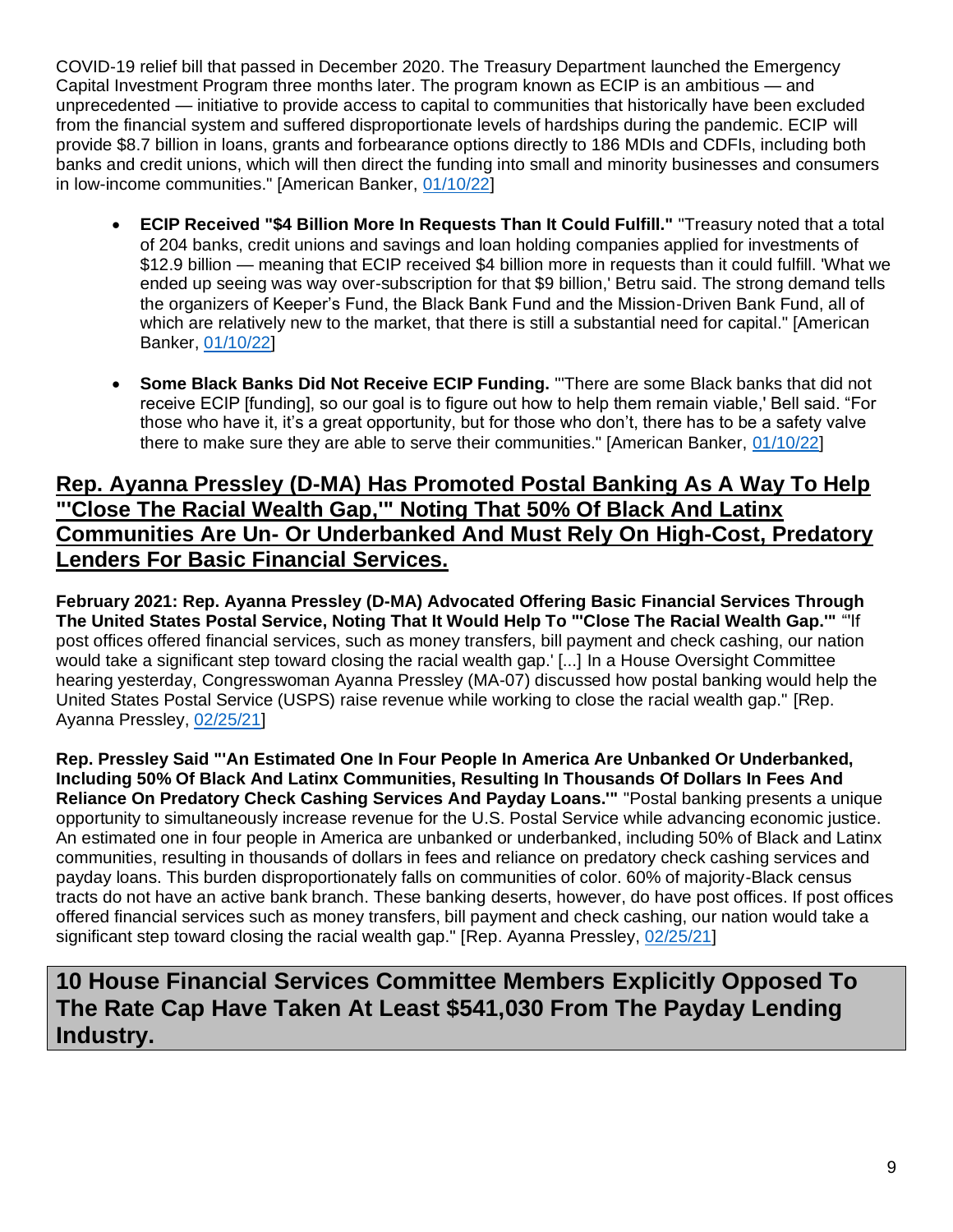**Rep. Barry Loudermilk (R-GA)—Who Has Taken At Least \$6,500 From Payday Lenders—Claimed That A 36% Rate Cap Would Be "Devastating" To His Constituents While Repeatedly Echoing A Study By Former Installment Lender Trade Group Economist Thomas Durkin, Who Was Also On A Trump-Era CFPB Task Force That Violated Agency "'Sunshine'" Laws.**

**Rep. Barry Loudermilk (R-GA) Has Taken At Least \$6,500 From The Payday Lending Industry, As Of January 27, 2022.** [OpenSecrets, accessed [01/27/22\]](https://www.opensecrets.org/industries/summary.php?ind=F1420&cycle=All&recipdetail=H&sortorder=A&mem=Y&page=3)

• **Rep. Loudermilk Is A Member Of The House Financial Services Committee.** [U.S. House Committee on Financial Services, accessed [01/24/22\]](https://financialservices.house.gov/about/committee-membership.htm)

**July 2021: Rep. Loudermilk Issued Testimony For The U.S. Senate Banking Committee Hearing On "'Extending The Military's 36% Interest Rate Cap To Everyone'" Where He Claimed That A Rate Cap Would Be "Devastating To My Constituents."** "Statement by Congressman Barry Loudermilk (GA-11) before the U.S. Senate Committee on Banking, Housing, and Urban Affairs Hearing titled: "Protecting Americans from Debt Traps by Extending the Military's 36% Interest Rate Cap to Everyone" [U.S. Senate Committee on Banking, Housing, and Urban Affairs, [07/29/21\]](https://www.banking.senate.gov/imo/media/doc/Loudermilk%20Testimony%207-29-21.pdf)

• **Loudermilk Claimed, "A National 36% Interest Rate Cap Would Be Devastating To My Constituents And Would Harm The Very People It Is Intended To Help."** "My district is in northwest Georgia and is a snapshot of all different types of American life: urban and rural, high income and low income, families who have been in Georgia for five generations and immigrants who have just arrived in America for the first time. I am here to tell you that a national 36% interest rate cap would be devastating to my constituents and would harm the very people it is intended to help." [U.S. Senate Committee on Banking, Housing, and Urban Affairs, [07/29/21\]](https://www.banking.senate.gov/imo/media/doc/Loudermilk%20Testimony%207-29-21.pdf)

**Loudermilk Claimed That His Opposition To The National Rate Cap Was Not "Rooted In A Desire To Protect Payday Lenders," But In His Desire To Protect "Installment Loans Or Any Other Type Of Short Term, Small Dollar Credit."** "I should also take a moment to dispel the commonly stated myth that opposition to a national interest rate cap is rooted in a desire to protect payday lenders. Georgia has an outright ban on payday lending, so that has nothing to do with my opposition to this bill. Instead, my constituents have been fortunate to access affordable personal loans thanks to the growth of bank-fintech partnerships and nationwide online lending programs. But if this bill becomes law, my constituents will not have access to installment loans or any other type of short term, small dollar credit." [U.S. Senate Committee on Banking, Housing, and Urban Affairs, [07/29/21\]](https://www.banking.senate.gov/imo/media/doc/Loudermilk%20Testimony%207-29-21.pdf)

**Rep. Loudermilk's Statement Cited A Study By Thomas Durkin, Former Chief Economist For Installment Lending Trade Group The American Financial Services Association, Claiming That The Break-Even Amount For A 36% Loan Is \$2,600.** "That is not a hypothetical– that is reality. To break even on a \$2,600 loan, factoring in losses and the costs of producing the loan, lenders have to charge a 36% APR. [...] https://www.mercatus.org/system/files/mercatus-durkin-installment-cash-lending-v1.pdf" [U.S. Senate Committee on Banking, Housing, and Urban Affairs, [07/29/21\]](https://www.banking.senate.gov/imo/media/doc/Loudermilk%20Testimony%207-29-21.pdf)

- **Rep. Loudermilk's Citation Linked To A Paper By Thomas A. Durkin Titled "Baggage Of Consumer Installment Lending."** [Mercatus Center, George Mason University, [December 2016\]](https://www.mercatus.org/system/files/mercatus-durkin-installment-cash-lending-v1.pdf)
- **Thomas Durkin Has Been "Chief Economist" For The American Financial Services Association (AFSA), "The Largest Trade Association Representing Installment Lenders."** "Thomas Durkin has specialized in the economics and regulation of consumer financial services, in the federal government as Senior Economist at the Federal Reserve Board, in the academic area as Associate Professor of Finance at the Pennsylvania State University, and in the private sector as Chief Economist of the American Financial Services Association." [Oxford University Press, accessed [01/10/20\]](https://global.oup.com/academic/product/truth-in-lending-9780195172959?cc=us&lang=en&)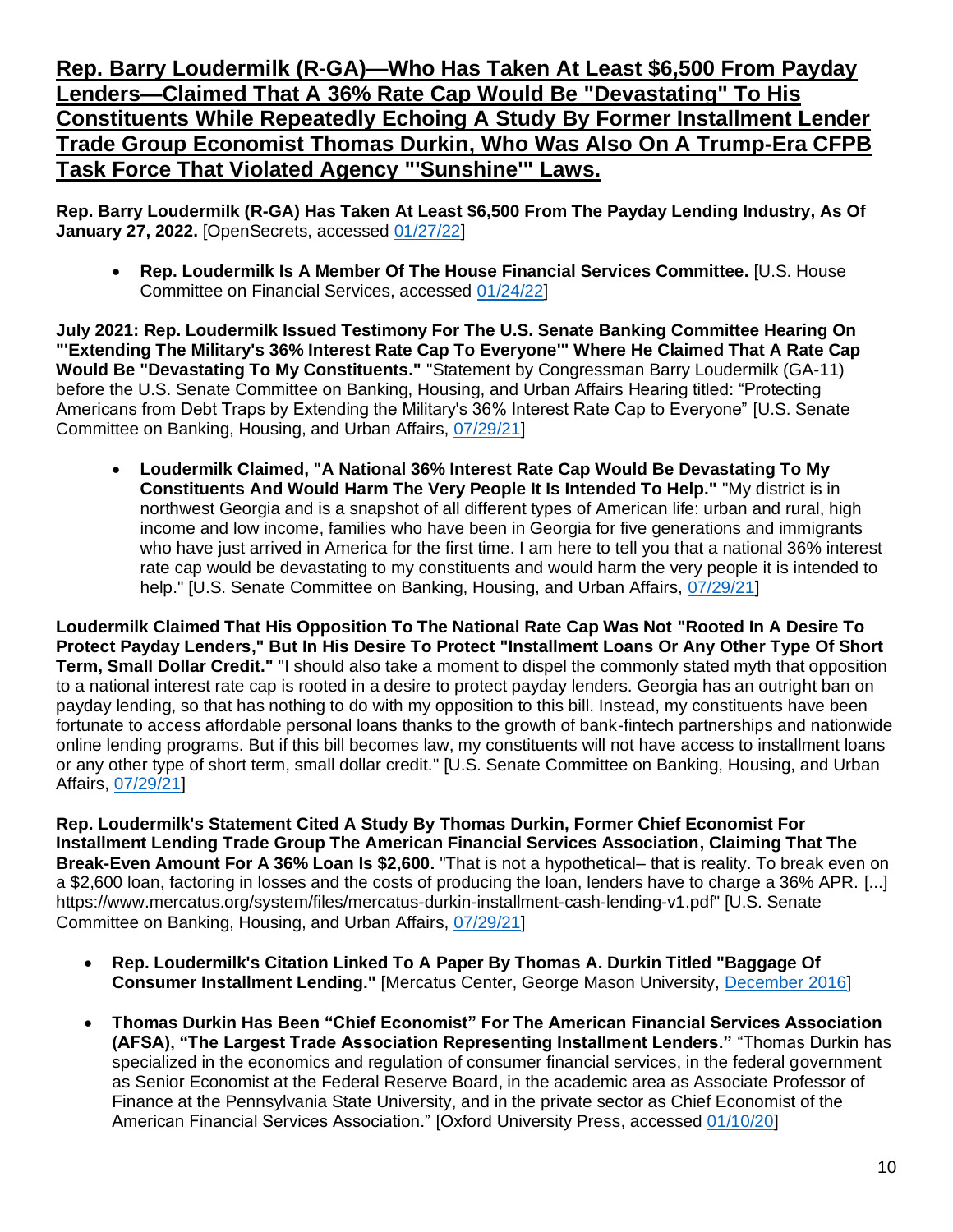• **AFSA Is "The Largest Trade Association Representing Installment Lenders."** "The largest trade association representing installment lenders, the American Financial Services Association (AFSA), reports that its members' payments average \$120." [Pew Charitable Trusts, [10/17/18\]](https://www.pewtrusts.org/en/research-and-analysis/reports/2018/10/17/state-laws-put-installment-loan-borrowers-at-risk)

**At A February 2020 Hearing, Rep. Loudermilk (R-GA) Repeated The Claim That "A 36 Percent National Interest Rate Cap Would Effectively Eliminate Loans" Under \$2,600.** "Mr. LOUDERMILK [...] Regarding another issue which we are talking about, a national interest rate cap, here is a concern I have. The smalldollar loans are a big problem. Forty percent of Americans can't afford a \$2,500 emergency that they have. They need access to credit. The problem we have, as a George Washington University study indicated, is that the break-even APR of a \$2,600 loan is 36 percent. That is the break-even APR, which means if you are going to borrow below that, you need to have some higher interest rates. Right? So a 36 percent national interest rate cap would effectively eliminate loans under this amount." [U.S. House Committee on Financial Services, [02/05/20\]](https://financialservices.house.gov/uploadedfiles/chrg-116hhrg42805.pdf)

**Thomas Durkin Was Also A Member Of The Trump-Era Consumer Financial Protection Bureau's (CFPB's) Taskforce On Federal Consumer Financial Law, Which Was Found To Be In Violation Of Agency "'Sunshine'" Laws .** [Consumer Financial Protection Bureau, [January 2020\]](https://files.consumerfinance.gov/f/documents/cfpb_taskforce-biographies.pdf)

• **January 2022: The CFPB Settled A Lawsuit Alleging That The Taskforce On Federal Consumer Financial Law Was In Violation Of The Federal Advisory Committee Act (FACA), A "'Sunshine'" Law For Agency Advisory Committees.** "Today, the Consumer Financial Protection Bureau (CFPB) announced it has settled a lawsuit filed by the National Association of Consumer Advocates, U.S. Public Interest Research Group, and Professor Kathleen Engel. The lawsuit alleged that the Taskforce on Federal Consumer Financial Law did not comply with the Federal Advisory Committee Act (FACA). FACA is a 'sunshine' law that seeks to ensure that there is adequate transparency into agency advisory committees." [Consumer Financial Protection Bureau, [01/14/22\]](https://www.consumerfinance.gov/about-us/newsroom/cfpb-announces-settlement-regarding-the-2019-taskforce-on-federal-consumer-financial-law/)

#### **Rep. Blaine Luetkemeyer (R-MO) Has Taken At Least \$200,400 From Payday Lenders And Argued That Basing A Rate Cap On APR Was "A Misleading Measurement."**

**Rep. Blaine Luetkemeyer (R-MO) Has Taken At Least \$200,400 From The Payday Lending Industry, As Of January 27, 2022.** [OpenSecrets, accessed [01/27/22\]](https://www.opensecrets.org/industries/summary.php?ind=F1420&cycle=All&recipdetail=H&sortorder=A&mem=Y&page=1)

• **Rep. Luetkemeyer Is A Member Of The House Financial Services Committee.** [U.S. House Committee on Financial Services, accessed [01/24/22\]](https://financialservices.house.gov/about/committee-membership.htm)

**February 2020: Rep. Luetkemeyer Said National Rate Cap Proponents "Want To Eliminate The Ability For Non-Bank Entities To Offer Small-Dollar Loans" While Arguing That Basing A Rate Cap On APRs Was "A Misleading Measurement Of Any Loan Under A Year."** "Mr. LUETKEMEYER. [...] If that wasn't enough, the Majority is considering legislation to enact an APR rate cap on all loans. Using an APR, in my opinion, is a misleading measurement of any loan under a year in length, and only serves to hide the true cost of a small-dollar loan from consumers. Where is the transparency in that? On one hand, my colleagues are attempting to eliminate bank involvement in small-dollar lending, pushing consumers into less-regulated spaces, and on the other hand, they want to eliminate the ability for non-bank entities to offer small-dollar loans." [U.S. House Committee on Financial Services, [02/05/20\]](https://financialservices.house.gov/uploadedfiles/chrg-116hhrg42805.pdf)

• **February 5, 2020: The U.S. House Committee On Financial Services Held A Hearing On "Rent-A-Bank Schemes And New Debt Traps: Assessing Efforts To Evade State Consumer Protections And Interest Rate Caps."** [U.S. House Committee on Financial Services, [02/05/20\]](https://financialservices.house.gov/uploadedfiles/chrg-116hhrg42805.pdf)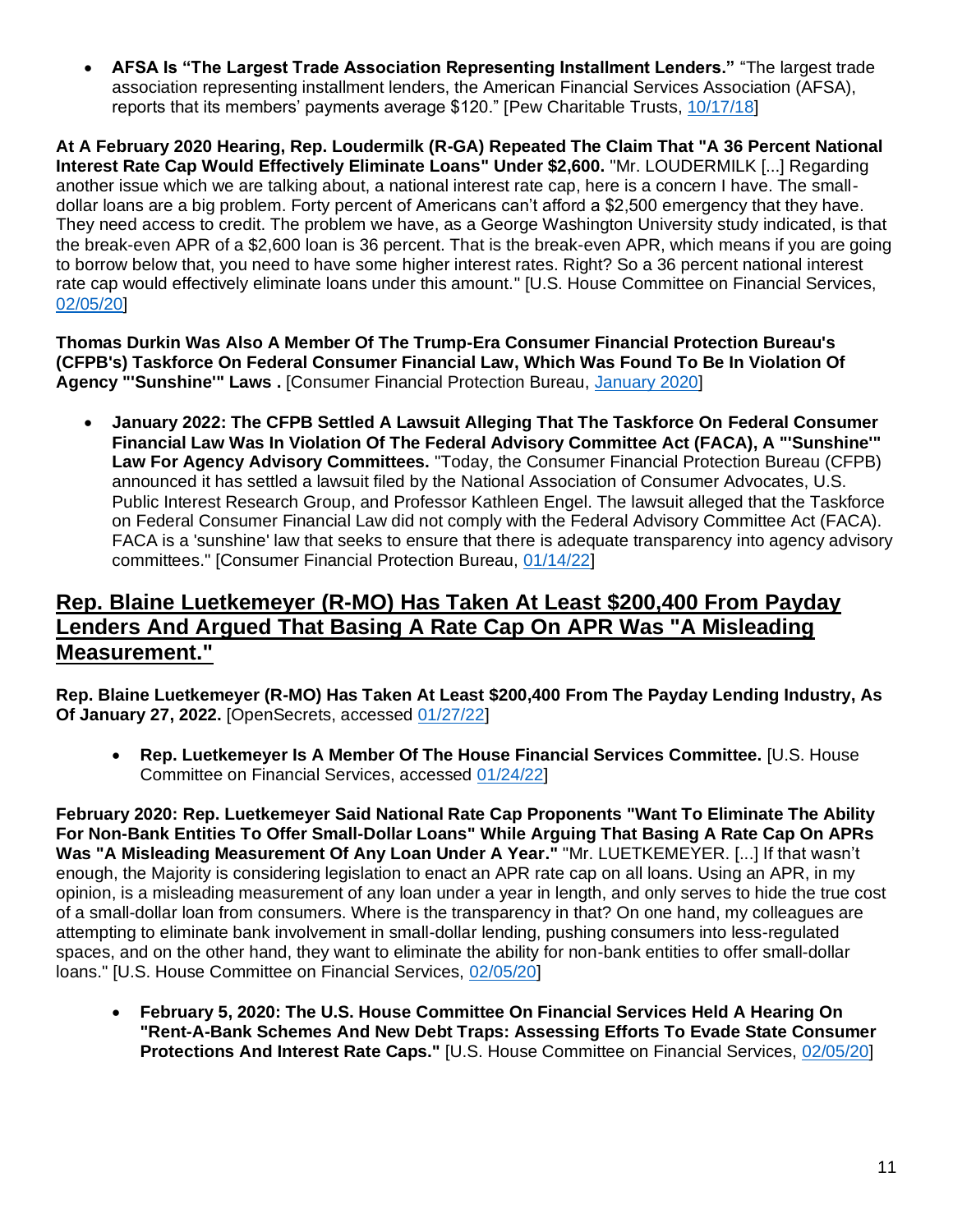#### **Rep. David Scott (D-GA) Has Taken At Least \$134,830 From Payday Lenders And Argued That Rate Caps Can "Reduce Overall Credit Supply" And Would Make Consumers Take Out Larger Loans.**

**Rep. David Scott (D-GA) Has Taken At Least \$134,830 From The Payday Lending Industry, As Of January 27, 2022.** [OpenSecrets, accessed [01/27/22\]](https://www.opensecrets.org/industries/summary.php?ind=F1420&cycle=All&recipdetail=H&sortorder=A&mem=Y&page=1)

• **Rep. Scott Is A Member Of The House Financial Services Committee.** [U.S. House Committee on Financial Services, accessed [01/24/22\]](https://financialservices.house.gov/about/committee-membership.htm)

**February 2020: Rep. Scott Claimed That "Binding Interest Rate Caps Below Market Values Can Reduce Overall Credit Supply" And That A Rate Cap Could Make Consumers "Take Out A Larger Loan Than They Need."** "Mr. SCOTT [...] I call your attention to a 2018 study by the World Bank that found that binding interest rate caps below market values can reduce overall credit supply. I am sure you may be familiar with that. A separate study, looking at the experience in Chile, found that the impact was felt most profoundly by the youngest, least educated, and poorest families, the very families that you and I both are concerned about. And also let me add this. Because the underwriting costs are strained by the rate cap, the lender must make larger loans in order to make the loan profitable. This means that consumers may take out a larger loan than they need, which can place our consumers in a financially precarious position." [U.S. House Committee on Financial Services, [02/05/20\]](https://financialservices.house.gov/uploadedfiles/chrg-116hhrg42805.pdf)

• **February 5, 2020: The U.S. House Committee On Financial Services Held A Hearing On "Rent-A-Bank Schemes And New Debt Traps: Assessing Efforts To Evade State Consumer Protections And Interest Rate Caps."** [U.S. House Committee on Financial Services, [02/05/20\]](https://financialservices.house.gov/uploadedfiles/chrg-116hhrg42805.pdf)

#### **Rep. Bill Posey (R-FL) Has Taken At Least \$45,550 From Payday Lenders And Suggested That A Rate Cap "Hurts Those Whom They Seek To Protect" By Restricting Credit Supply.**

**Rep. Bill Posey (R-FL) Has Taken At Least \$45,550 From The Payday Lending Industry, As Of January 27, 2022.** [OpenSecrets, accessed [01/27/22\]](https://www.opensecrets.org/industries/summary.php?ind=F1420&cycle=All&recipdetail=H&sortorder=A&mem=Y&page=1)

• **Rep. Posey Is A Member Of The House Financial Services Committee.** [U.S. House Committee on Financial Services, accessed [01/24/22\]](https://financialservices.house.gov/about/committee-membership.htm)

**February 2020: Rep. Posey Suggested That A Rate Cap "Restricts The Supply Of The Good Or Service And Actually Hurts Those Whom They Seek To Protect."** "Mr. POSEY. Thank you, Mr. Chairman. Our topic today illustrates one of the great paradoxes of regulations. On the one hand, our government has sought to regulate prices to protect consumers, only to find out that doing that restricts the supply of the good or service and actually hurts those whom they seek to protect. And, in an everyday perspective, a lot of consumers would jump for joy if Congress passed a law that said you couldn't charge over \$1 a gallon for gasoline. A lot of people would be really excited and say, 'You really did the right thing.' But we know what would happen, don't we? You would have zero gasoline. And so, is it better to pay more than \$1 for a gallon of gasoline or not have any gasoline?" [U.S. House Committee on Financial Services, [02/05/20\]](https://financialservices.house.gov/uploadedfiles/chrg-116hhrg42805.pdf)

• **February 5, 2020: The U.S. House Committee On Financial Services Held A Hearing On "Rent-A-Bank Schemes And New Debt Traps: Assessing Efforts To Evade State Consumer Protections And Interest Rate Caps."** [U.S. House Committee on Financial Services, [02/05/20\]](https://financialservices.house.gov/uploadedfiles/chrg-116hhrg42805.pdf)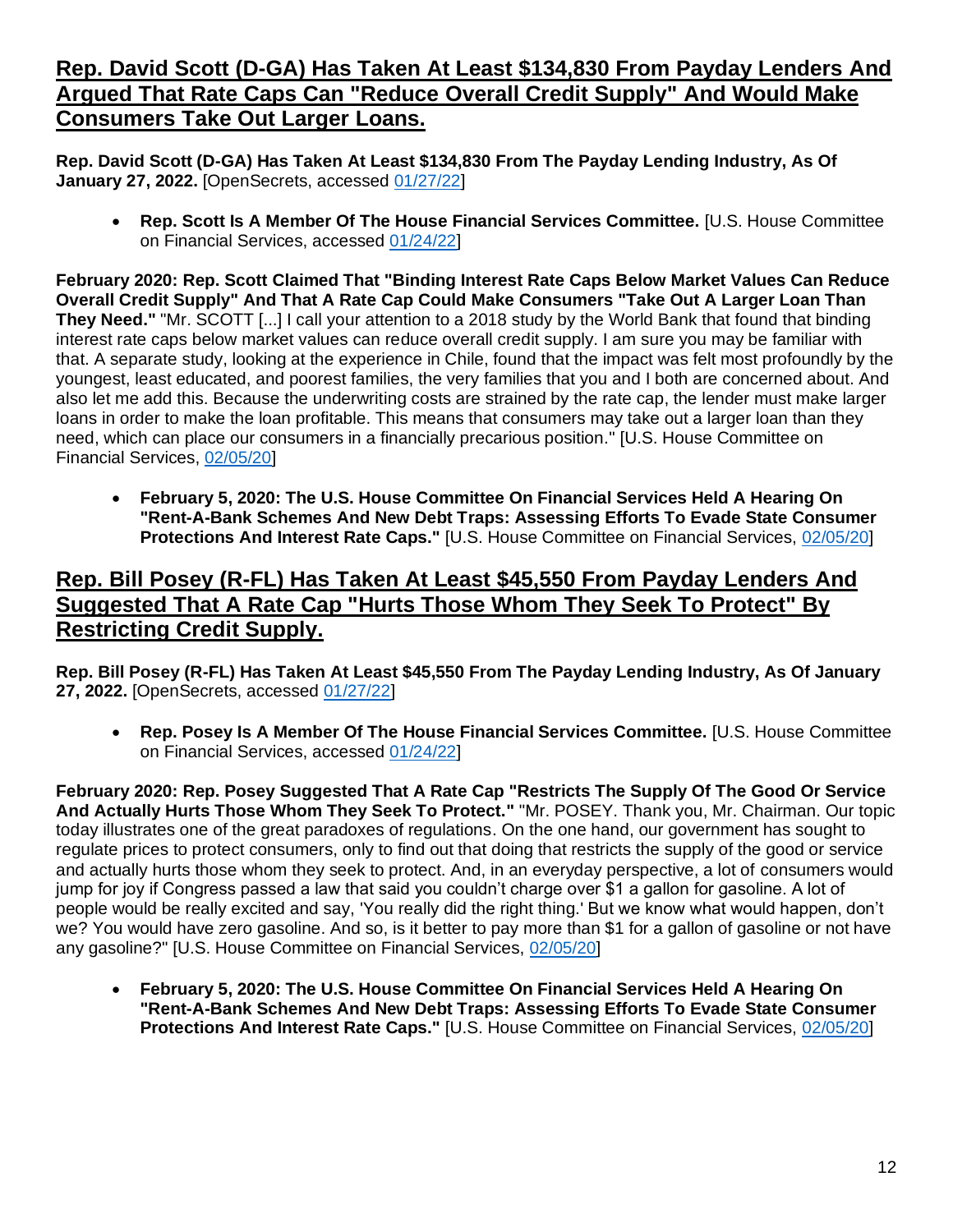#### **Rep. Roger Williams (R-TX) Has Taken At Least \$47,350 From Payday Lenders And Argued Against A Rate Cap By Quoting A Study That Said "'We Should Allow Capitalism And The Free Market To Determine The Price Of Obtaining Credit.'"**

**Rep. Roger Williams (R-TX) Has Taken At Least \$47,350 From The Payday Lending Industry, As Of January 27, 2022.** [OpenSecrets, accessed [01/27/22\]](https://www.opensecrets.org/industries/summary.php?ind=F1420&cycle=All&recipdetail=H&sortorder=A&mem=Y&page=1)

• **Rep. Williams Is A Member Of The House Financial Services Committee.** [U.S. House Committee on Financial Services, accessed [01/24/22\]](https://financialservices.house.gov/about/committee-membership.htm)

**February 2020: Rep. Williams Quoted A Study Claiming That "'Rather Than Increase Government Intervention With A National Rate Cap, We Should Allow Capitalism And The Free Market To Determine The Price Of Obtaining Credit.'"** "Mr. WILLIAMS [...] Thank you, Mr. Chairman. Interest rates are the price of obtaining credit. I am a small-business owner in Main Street America. I have been in business for 50 years and have never had one day in my business life that I have been out of debt. [...] Tom Miller, of Mississippi State University, stated, 'Although a 36 percent interest rate might sound high and profitable, personal installment loans are profitable at that rate only if the loan exceeds a certain size threshold. If we set a national rate cap at 36 percent, many of those innovative products that are filling a need for many people in our economy, would no longer be profitable and would cease to exist. 'Rather than increase government intervention with a national rate cap, we should allow capitalism and the free market to determine the price of obtaining credit. This is called competition.'" [U.S. House Committee on Financial Services, [02/05/20\]](https://financialservices.house.gov/uploadedfiles/chrg-116hhrg42805.pdf)

• **February 5, 2020: The U.S. House Committee On Financial Services Held A Hearing On "Rent-A-Bank Schemes And New Debt Traps: Assessing Efforts To Evade State Consumer Protections And Interest Rate Caps."** [U.S. House Committee on Financial Services, [02/05/20\]](https://financialservices.house.gov/uploadedfiles/chrg-116hhrg42805.pdf)

**Williams Added, "This Issue Is About Personal And Financial Freedom" And Claimed That A Rate Cap Suggests That "The Government Knows Your Financial Situation Better Than You Do."** "Mr. WILLIAMS [...] This issue is about personal and financial freedom. If we, in Congress, set an arbitrary rate cap on what we think is too high an APR, we are limiting customer choice and saying that the government knows your financial situation better than you do. Unfortunately, some of my colleagues seem to believe that if we legislate high APR loans out of the marketplace, the demand for these products will simply go away." [U.S. House Committee on Financial Services, [02/05/20\]](https://financialservices.house.gov/uploadedfiles/chrg-116hhrg42805.pdf)

#### **Rep. David Kustoff (R-TN) Has Taken At Least \$25,800 From Payday Lenders And Complained That Interest Rate Caps Limit How Much "A Lender Can Recoup From Making A Loan."**

**Rep. David Kustoff (R-TN) Has Taken At Least \$25,800 From The Payday Lending Industry, As Of January 27, 2022.** [OpenSecrets, accessed [01/27/22\]](https://www.opensecrets.org/industries/summary.php?ind=F1420&cycle=All&recipdetail=H&sortorder=A&mem=Y&page=2)

• **Rep. Kustoff Is A Member Of The House Financial Services Committee.** [U.S. House Committee on Financial Services, accessed [01/24/22\]](https://financialservices.house.gov/about/committee-membership.htm)

**February 2020: Rep. Kustoff Suggested That Usury Laws "Set A Cap On The Price That A Lender Can Recoup From Making A Loan."** "Mr. KUSTOFF. Thank you. So as far as usury laws are concerned, they essentially set a cap on the price that a lender can recoup from making a loan, unless, of course, the lender gets into fees and other charges. Can you talk about how those laws affect the incentives to lend in a given market?" [U.S. House Committee on Financial Services, [02/05/20\]](https://financialservices.house.gov/uploadedfiles/chrg-116hhrg42805.pdf)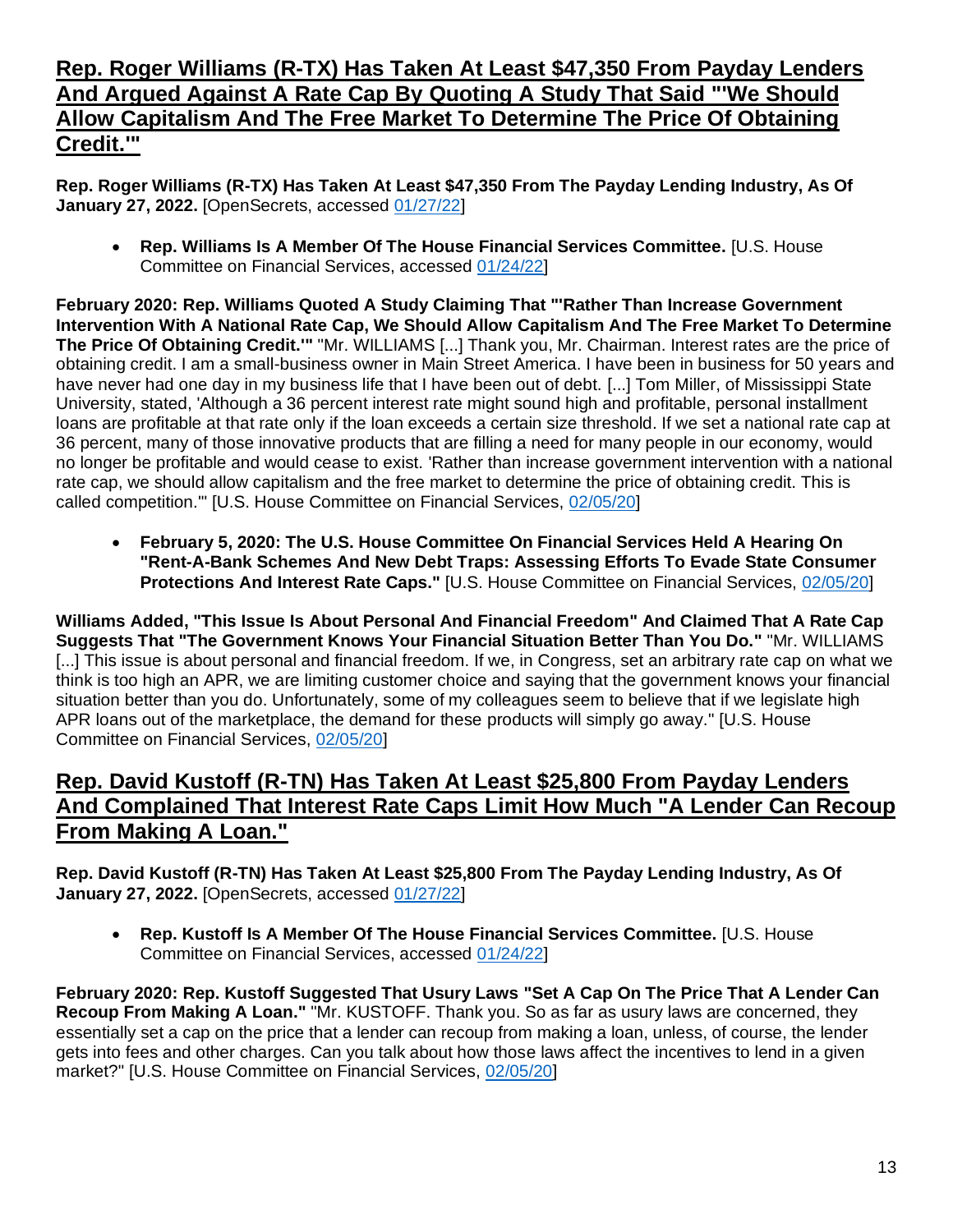- **February 5, 2020: The U.S. House Committee On Financial Services Held A Hearing On "Rent-A-Bank Schemes And New Debt Traps: Assessing Efforts To Evade State Consumer Protections And Interest Rate Caps."** [U.S. House Committee on Financial Services, [02/05/20\]](https://financialservices.house.gov/uploadedfiles/chrg-116hhrg42805.pdf)
- **"Usury Laws Are Regulations Governing The Amount Of Interest That Can Be Charged On A Loan."** [Investopedia, accessed [01/21/22\]](https://www.investopedia.com/terms/u/usury-laws.asp)

#### **Rep. Warren Davidson (R-OH) Has Taken At Least \$14,500 From Payday Lenders And Suggested That A Rate Cap Would Create A Black Market For Lending.**

**Rep. Warren Davidson (R-OH) Has Taken At Least \$14,500 From The Payday Lending Industry, As Of January 21, 2022.** [OpenSecrets, accessed [01/27/22\]](https://www.opensecrets.org/industries/summary.php?ind=F1420&cycle=All&recipdetail=H&sortorder=A&mem=Y&page=2)

• **Rep. Davidson Is A Member Of The House Financial Services Committee.** [U.S. House Committee on Financial Services, accessed [01/24/22\]](https://financialservices.house.gov/about/committee-membership.htm)

**February 2020: Rep. Davidson Suggested That A Rate Cap Would "Restrict The Supply Of Lending" And Create Black Markets For Lending.** "Mr. DAVIDSON. Thank you, Mr. Chairman. And thank you to our witnesses. I appreciate your efforts to make sure we get this right. Mr. Knight, I think you said it perhaps best, that Congress could enact legislation that would restrict the supply of lending, but we wouldn't be able to dramatically affect the demand. And so, what happens when we have big disconnects between supply and demand? Normally black markets form, right? So, we have large black markets all around the United States, it is a significant part of U.S. GDP, and a lot of that is attributable to broken market systems. And some of those are the result of legislation. So could you highlight how a rate cap would do just that, limit supply without checking demand?" [U.S. House Committee on Financial Services, [02/05/20\]](https://financialservices.house.gov/uploadedfiles/chrg-116hhrg42805.pdf)

• **February 5, 2020: The U.S. House Committee On Financial Services Held A Hearing On "Rent-A-Bank Schemes And New Debt Traps: Assessing Efforts To Evade State Consumer Protections And Interest Rate Caps."** [U.S. House Committee on Financial Services, [02/05/20\]](https://financialservices.house.gov/uploadedfiles/chrg-116hhrg42805.pdf)

#### **Rep. Ted Budd (R-NC) Has Taken At Least \$9,750 From Payday Lenders And Argued That A Rate Cap Would Make Consumers Turn To "Unregulated Credit."**

**Rep. Ted Budd (R-NC) Has Taken At Least \$9,750 From The Payday Lending Industry, As Of January 27, 2022.** [OpenSecrets, accessed [01/27/22\]](https://www.opensecrets.org/industries/summary.php?ind=F1420&cycle=All&recipdetail=H&sortorder=A&mem=Y&page=3)

• **Rep. Budd Is A Member Of The House Financial Services Committee.** [U.S. House Committee on Financial Services, accessed [01/24/22\]](https://financialservices.house.gov/about/committee-membership.htm)

**February 2020: Rep. Budd Suggested That Consumers Will Turn To "Unregulated Credit" If A 36% Rate Cap Were Enacted.** "Mr. BUDD. [...] So here is my question, Mr. Knight. If we cap the interest rates at 36 percent, what is going to happen to access for credit for the unbanked and the underbanked folks across our country? Will their need for credit just magically disappear, or is it more likely they will turn to unregulated credit if regulated creditors turn them down?" [U.S. House Committee on Financial Services, [02/05/20\]](https://financialservices.house.gov/uploadedfiles/chrg-116hhrg42805.pdf)

• **February 5, 2020: The U.S. House Committee On Financial Services Held A Hearing On "Rent-A-Bank Schemes And New Debt Traps: Assessing Efforts To Evade State Consumer Protections And Interest Rate Caps."** [U.S. House Committee on Financial Services, [02/05/20\]](https://financialservices.house.gov/uploadedfiles/chrg-116hhrg42805.pdf)

#### **Rep. Van Taylor (R-TX) Has Taken At Least \$26,700 From Payday Lenders And Has Suggested That A Rate Cap Would "Drive Up Prices" And Make Lending "More Expensive."**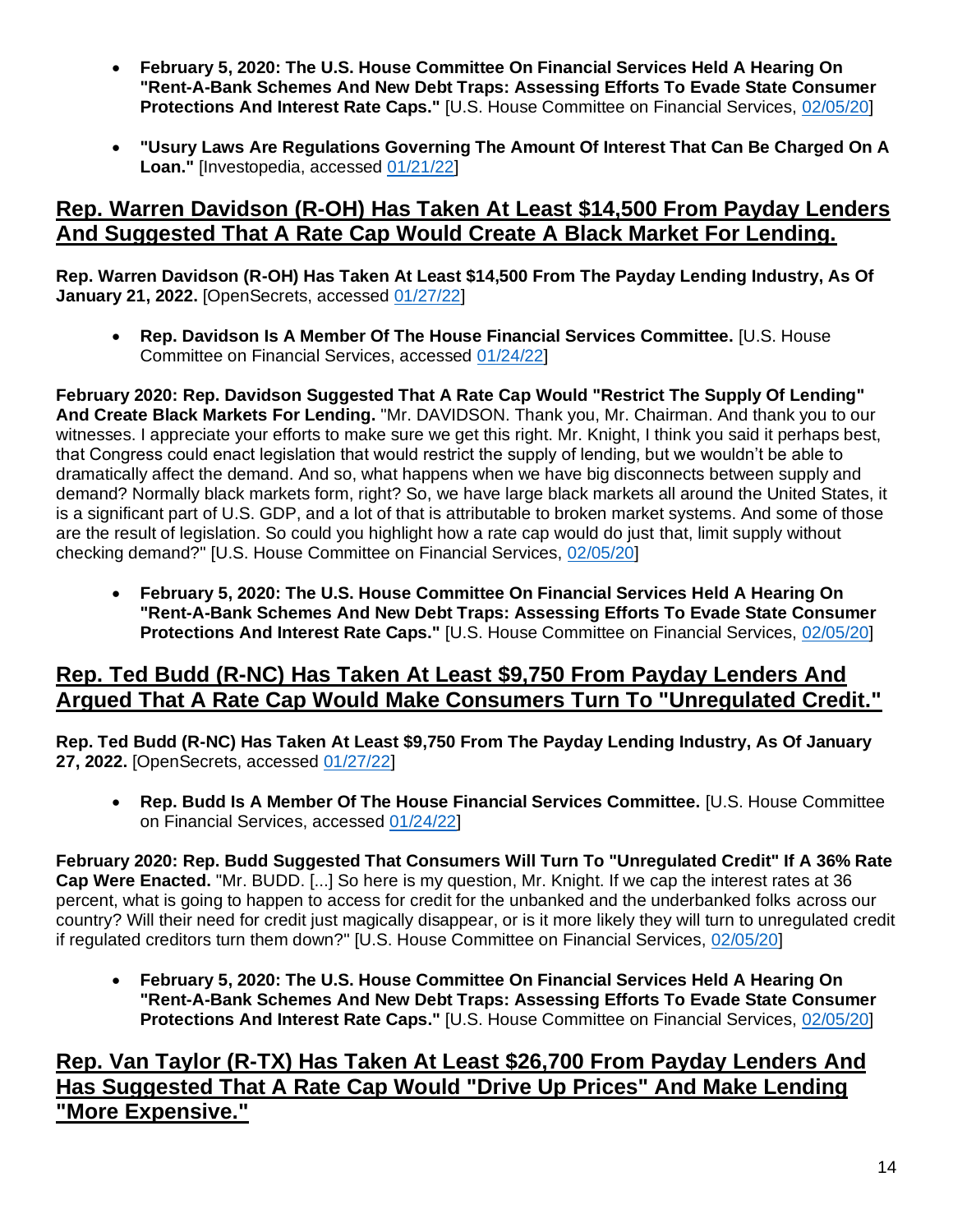**Rep. Van Taylor (R-TX) Has Taken At Least \$26,700 From The Payday Lending Industry, As Of January 27, 2022.** [OpenSecrets, accessed [01/27/22\]](https://www.opensecrets.org/industries/summary.php?ind=F1420&cycle=All&recipdetail=H&sortorder=A&mem=Y&page=2)

• **Rep. Taylor Is A Member Of The House Financial Services Committee.** [U.S. House Committee on Financial Services, accessed [01/24/22\]](https://financialservices.house.gov/about/committee-membership.htm)

**February 2020: Rep. Taylor Suggested That "Regulatory Burdens On Lenders" Would "Drive Up Prices" And Make Lending "More Expensive."** "Mr. TAYLOR. Right. And if we put lots of regulatory burdens on lenders and make it really difficult to lend, then we are actually making fewer competitors, and that, in turn, should drive up prices and make the margins higher. If it is harder to do, it gets more expensive, as a general rule of thumb." [U.S. House Committee on Financial Services, [02/05/20\]](https://financialservices.house.gov/uploadedfiles/chrg-116hhrg42805.pdf)

• **February 5, 2020: The U.S. House Committee On Financial Services Held A Hearing On "Rent-A-Bank Schemes And New Debt Traps: Assessing Efforts To Evade State Consumer Protections And Interest Rate Caps."** [U.S. House Committee on Financial Services, [02/05/20\]](https://financialservices.house.gov/uploadedfiles/chrg-116hhrg42805.pdf)

#### **Rep. William Timmons (R-SC) Has Taken At Least \$29,650 From Payday Lenders, Has Raised Skepticism Toward A 36% Rate Cap, And Asked The Trump Administration To Let Payday Lenders Access Federal Pandemic Relief.**

**Rep. William Timmons (R-SC) Has Taken At Least \$29,650 From The Payday Lending Industry, As Of January 27, 2022.** [OpenSecrets, accessed [01/27/22\]](https://www.opensecrets.org/industries/summary.php?ind=F1420&cycle=All&recipdetail=H&sortorder=A&mem=Y&page=1)

• **Rep. Timmons Is A Member Of The House Financial Services Committee.** [U.S. House Committee on Financial Services, accessed [01/24/22\]](https://financialservices.house.gov/about/committee-membership.htm)

**June 2021: Rep. Timmons Raised Skepticism Toward A 36% Rate Cap By Asking How Lenders "Could Feasibly Provide This Kind Of Short-Term, Small-Dollar Loan On A Sustainable Basis" Under Such A Cap.** "Last week, CEOs from the largest U.S. banks testified before the Senate Banking and House Financial Services Committees about several topics, including proposals for a federal 36% rate cap on all loans. [...] The next day before the House Financial Services Committee, representatives from both JPMorgan and Citigroup provided a different and more specific take on APR rate caps. Congressman William Timmons (R-SC) asked the CEOs about access to small-dollar credit for consumers. JPMorgan CEO Jamie Dimon, said, 'It's impossible to do loans like that and make a profit. That's precisely why we don't do it. And there's no safe harbor, it doesn't affect us. So, I'm not going to fight that [rate cap bill].'" [American Financial Services Association, [06/02/21\]](https://afsaonline.org/2021/06/02/bank-ceos-speak-out-against-rate-caps/)

• **Timmons Asked JPMorgan CEO Jamie Dimon, "So Tell Me How Financial Services Operators Could Feasibly Provide This Kind Of Short-Term, Small-Dollar Loan On A Sustainable Basis."** [U.S. House Committee on Financial Services via YouTube, [05/27/21](https://youtu.be/Tspaxncgkjc?t=14601) [\(04:03:21\)\]](https://youtu.be/Tspaxncgkjc?t=14601)

**April 2020: Rep. Timmons Signed A Letter Asking The Trump Administration To Let Payday Lenders Access The Paycheck Protection Program, A Pandemic Relief Fund.** "A bipartisan group of lawmakers is pressing the Trump administration to let payday lenders gain access to small business rescue money, going to bat for companies that have been accused of engaging in predatory behavior toward lower-income people. [...] In a letter signed by 24 House Republicans and four Democrats, lawmakers asked the Treasury Department and Small Business Administration to open up Paycheck Protection Program loan applications to 'small-size nonbanks,' including installment lenders and so-called community development financial institutions, which focus their lending on underserved populations. Payday lenders weren't explicitly mentioned, but a spokesperson for Rep. Blaine Luetkemeyer (R-Mo.), one of the lawmakers who led the letter, confirmed the intent was to include them in the request." [Politico, [04/24/20\]](https://www.politico.com/news/2020/04/24/lawmakers-press-for-small-business-loans-for-payday-lenders-207636)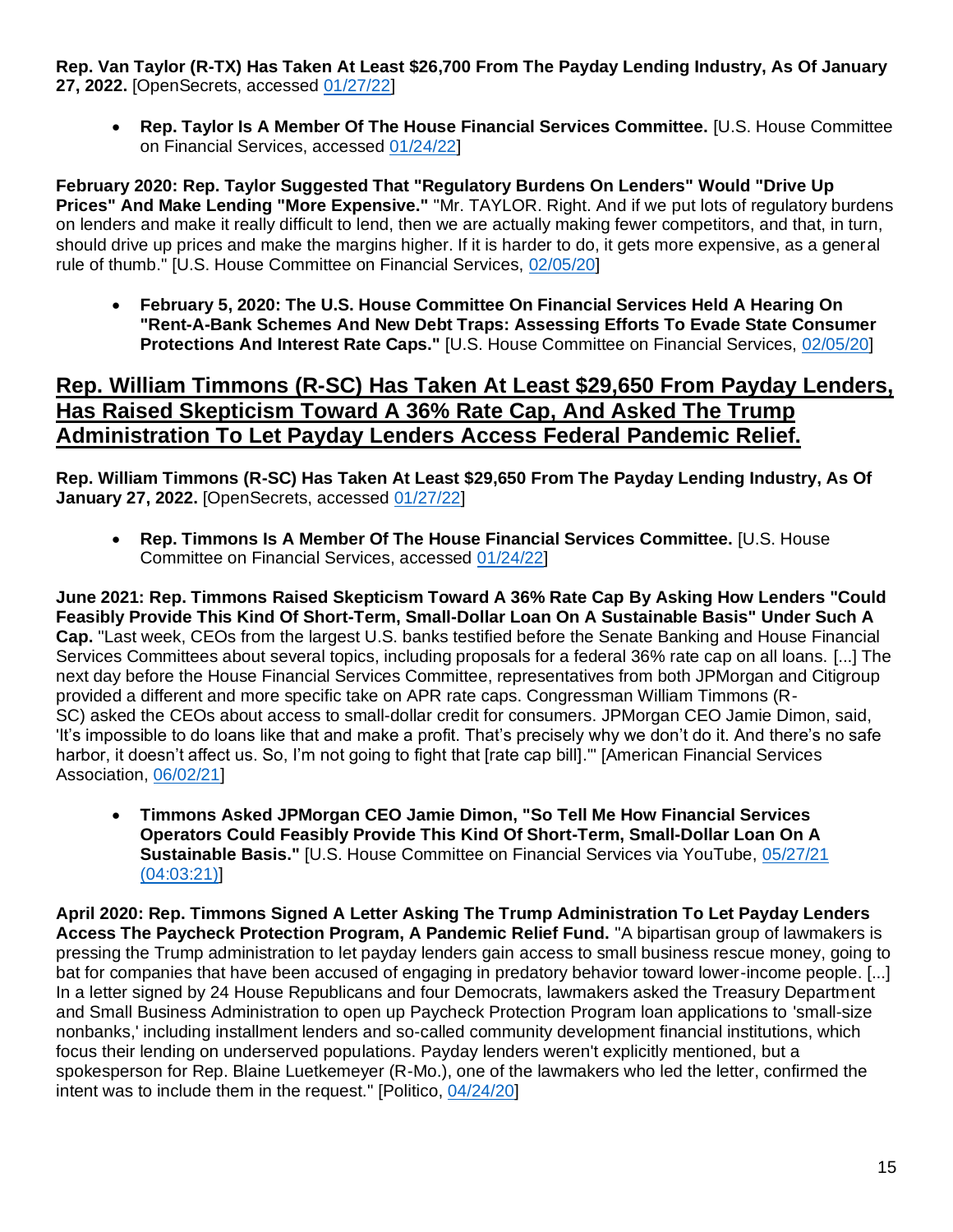- **Rep. William Timmons Signed The Letter.** [Letter from Rep. Ted Budd et al. to Administrator Jovita Carranza and Secretary Steven T. Mnuchin, [04/23/20\]](https://www.sfnet.com/docs/default-source/tsl-tslexpress/budd-ppp-letter-final-header-revised-9-am-4-22-2020-fc-edits.pdf)
- **High-Cost Lenders, Including Payday Lenders, And Debt Collectors Received About \$580 Million From The Paycheck Protection Program, As Of January 2021.** "Those were just two of more than 1,800 loans that went to debt collectors and high-interest lenders through the Paycheck Protection Program, according to an analysis by The Washington Post. In all, the aid to these businesses amounted to more than \$580 million." [The Washington Post, [01/15/21\]](https://www.washingtonpost.com/business/2021/01/15/debt-collectors-payday-ppp/)

**14 Other House Financial Services Committee Members Have Taken Nearly \$1 Million From Payday Lenders And Supported A Trump Rule To Allow Lenders To Avoid State Interest Rate Caps Through "Rent-A-Bank" Schemes.**

**House Financial Services Committee Ranking Member Rep. Patrick McHenry (R-NC) Has Taken At Least \$178,399 From Payday Lenders, Has Called Small-Dollar Loans "A Lifeline For Millions Of Americans," And Introduced A Bill To Allow Payday And Other High-Cost Lenders To Avoid State Interest Rate Caps Through "'Rent-A-Bank'" Schemes**

**Rep. Patrick McHenry (R-NC) Has Taken \$178,399 From The Payday Lending Industry, As Of January 27, 2022.** [OpenSecrets, accessed [01/27/22\]](https://www.opensecrets.org/industries/summary.php?ind=F1420&cycle=All&recipdetail=H&sortorder=A&mem=Y&page=1)

• **McHenry Is The Ranking Member Of The House Financial Services Committee.** [U.S. House Committee on Financial Services, accessed [01/24/22\]](https://financialservices.house.gov/about/committee-membership.htm)

**July 2020: McHenry Called Small-Dollar Loans "A Lifeline For Millions Of Americans" As He Praised Then-Consumer Financial Protection Bureau Director Kathy Kraninger For Rolling Back Obama-Era Payday Loan Protections.** "Mr. McHenry. [...] You have increased clarity in the market for consumer lending. One example is the Bureau's recent rulemaking to revise the 2017 small-dollar lending rule. We know that small-dollar loans are a lifeline for millions of Americans in need. They help consumers cover unexpected expenses or income shortfalls during periods of economic stress, like we are currently experiencing now." [House Committee on Financial Services, [07/30/20\]](https://www.govinfo.gov/content/pkg/CHRG-116hhrg43343/html/CHRG-116hhrg43343.htm)

- **July 30, 2020: The House Financial Services Committee Held A Hearing With Then-CFPB Director Kathy Kraninger.** [House Committee on Financial Services, [07/30/20\]](https://www.govinfo.gov/content/pkg/CHRG-116hhrg43343/html/CHRG-116hhrg43343.htm)
- **2019: The Trump Consumer Financial Protection Bureau Rolled Back Obama-Era Protections Against Payday Loans.** "The Trump administration on Wednesday rolled back protections set to make payday loans less risky for borrowers, which could affect millions of young people: Almost 10 million millennials have taken out one of these high-interest, short-term loans in the past two years. The Consumer Financial Protection Bureau, the government agency tasked with regulating financial companies, said it plans to abandon Obama-era payday loan stipulations that would require lenders to ensure borrowers could repay their loans before issuing cash advances." [CNBC, [02/06/19\]](https://www.cnbc.com/2019/02/06/trump-administration-rolls-back-payday-loan-protections.html)

**July 2017: Rep. McHenry Introduced H.R. 3299, The Protecting Consumers' Access To Credit Act Of 2017, Which Would Have Allowed Payday And Other High-Cost Lenders To Avoid State Interest Rate Caps Through "'Rent-A-Bank'" Schemes.** [Congress.gov, accessed [01/25/22\]](https://www.congress.gov/bill/115th-congress/house-bill/3299/cosponsors?q=%7B%22search%22%3A%5B%22hr3299%22%2C%22hr3299%22%5D%7D&r=3&s=10)

• **H.R. 3299 "Would Allow Payday Lenders, High-Cost Online Lenders, And Other Predatory Lenders To Partner With Banks To Make Loans That Surpass Existing State Interest Rate Limits"—An Arrangement Known As "'Rent-A-Bank.'"** "The Protecting Consumers' Access to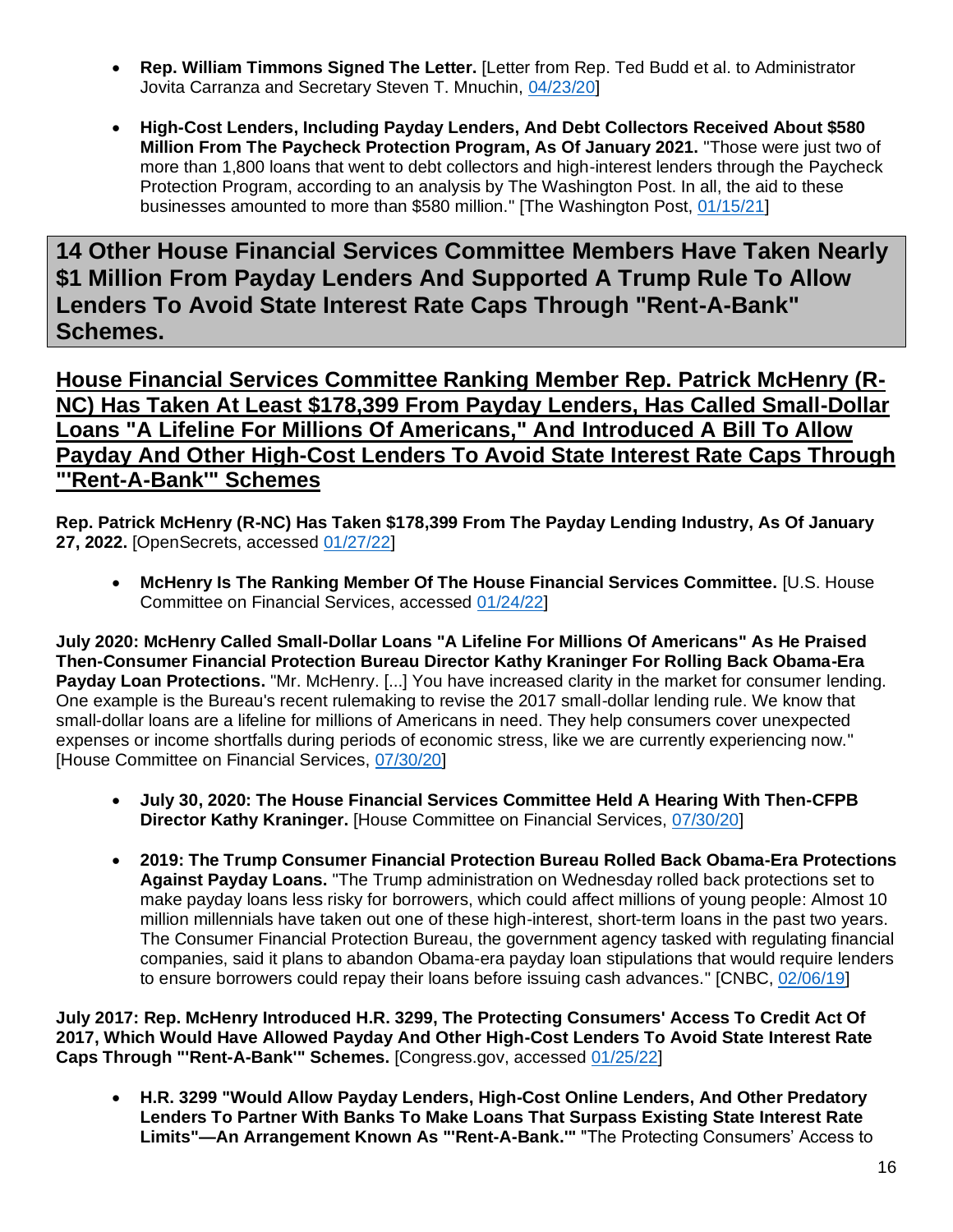Credit Act of 2017 (H.R. 3299 and S. 1624) would allow payday lenders, high-cost online lenders, and other predatory lenders to partner with banks to make loans that surpass existing state interest rate limits. This legislative scheme would legalize payday lenders to charge triple-digit interest rates, despite state laws banning them. Some term this financial switch as innovation for "fintech," a recently coined term that smacks of the 21st Century's tech focus, but in everyday terms, these actions are a renewed effort for an old scheme known as 'rent-a-bank.'" [The Atlanta Voice, [11/24/17\]](https://theatlantavoice.com/payday-lenders-want-to-charge-triple-digit-interest-on-your-loans-and-congress-wants-to-help-them/)

• **Critics Said The Bill Would Revive Payday Lending In North Carolina, Which Banned The Practice In 2001.** "Before North Carolina outlawed payday lending in 2001, credit counselor Celeste Collins often worked to help people buried in debt with payments due weekly on three to five loans. [...] Collins and many other consumer advocates say a bill passed by the U.S. House will bring those problems back to North Carolina, reversing a years-long effort to rid the state of lending companies that make short-term loans essentially secured by the borrower's paycheck. But bill sponsor Rep. Patrick McHenry, a Lincoln County Republican whose district includes Asheville, says that's just not true." [Citizen-Times, [02/19/18\]](https://www.citizen-times.com/story/news/local/2018/02/19/critics-say-mchenry-bill-would-revive-payday-lending-north-carolina-he-disagrees/341372002/)

#### **Rep. Trey Hollingsworth (R-IN) Has Taken At Least \$32,250 From Payday Lenders, Cosponsored A Bill To Allow Payday And Other High-Cost Lenders To Avoid State Interest Rate Caps Through "'Rent-A-Bank'" Schemes, And Introduced Legislation To End An Obama-Era Prohibition Against Bank Deposit Advance Loans, Which Had An Average APR Of About 365%.**

**Rep. Trey Hollingsworth (R-IN) Has Taken At Least \$32,250 From The Payday Lending Industry, As Of January 27, 2022.** [OpenSecrets, accessed [01/27/22\]](https://www.opensecrets.org/industries/summary.php?ind=F1420&cycle=All&recipdetail=H&sortorder=A&mem=Y&page=1)

• **Rep. Hollingsworth Is A Member Of The House Financial Services Committee.** [U.S. House Committee on Financial Services, accessed [01/24/22\]](https://financialservices.house.gov/about/committee-membership.htm)

**2018: Rep. Hollingsworth Introduced The Ensuring Quality Unbiased Access to Loans (EQUAL) Act, Legislation To Nullify Obama Administration Guidance That "Effectively Prohibited" Expensive Deposit Advances, Banks' "Equivalent Of A Payday Loan."** "In Congress, Rep. Trey Hollingsworth (R-IN) recently introduced the Ensuring Quality Unbiased Access to Loans Act. The EQUAL Act would nullify guidance issued by former President Obama's Federal Deposit Insurance Corporation that effectively prohibited deposit advance products. Deposit advance was a bank's equivalent of a payday loan—an advance from the bank on a customer's incoming paycheck. While these loans were relatively expensive, they were about one-third cheaper than the average payday loan." [Competitive Enterprise Institute, [03/23/18\]](https://cei.org/blog/3-proposals-to-temper-the-federal-payday-loan-rule/)

• **A 2012 Report Found That Banks' Deposit Advance Loans Had An Average APR Of 365%.**  "The report found that advance loans issued by the banks carried an average term of 10 days, with a fee of \$10 per \$100 borrowed (amounting to a 365% APR), and customers remained stuck in the loan cycle -- meaning they owed money to the bank -- for an average 175 days per year." [CNN, [03/07/12\]](https://money.cnn.com/2012/03/07/pf/payday-loans-banks/index.htm)

**Rep. Hollingsworth Cosponsored H.R. 3299, The Protecting Consumers' Access To Credit Act Of 2017, Which Would Have Allowed Payday And Other High-Cost Lenders To Avoid State Interest Rate Caps Through "'Rent-A-Bank'" Schemes.** [Congress.gov, accessed [01/25/22\]](https://www.congress.gov/bill/115th-congress/house-bill/3299/cosponsors?q=%7B%22search%22%3A%5B%22hr3299%22%2C%22hr3299%22%5D%7D&r=3&s=10)

• **H.R. 3299 "Would Allow Payday Lenders, High-Cost Online Lenders, And Other Predatory Lenders To Partner With Banks To Make Loans That Surpass Existing State Interest Rate Limits"—An Arrangement Known As "'Rent-A-Bank.'"** "The Protecting Consumers' Access to Credit Act of 2017 (H.R. 3299 and S. 1624) would allow payday lenders, high-cost online lenders, and other predatory lenders to partner with banks to make loans that surpass existing state interest rate limits. This legislative scheme would legalize payday lenders to charge triple-digit interest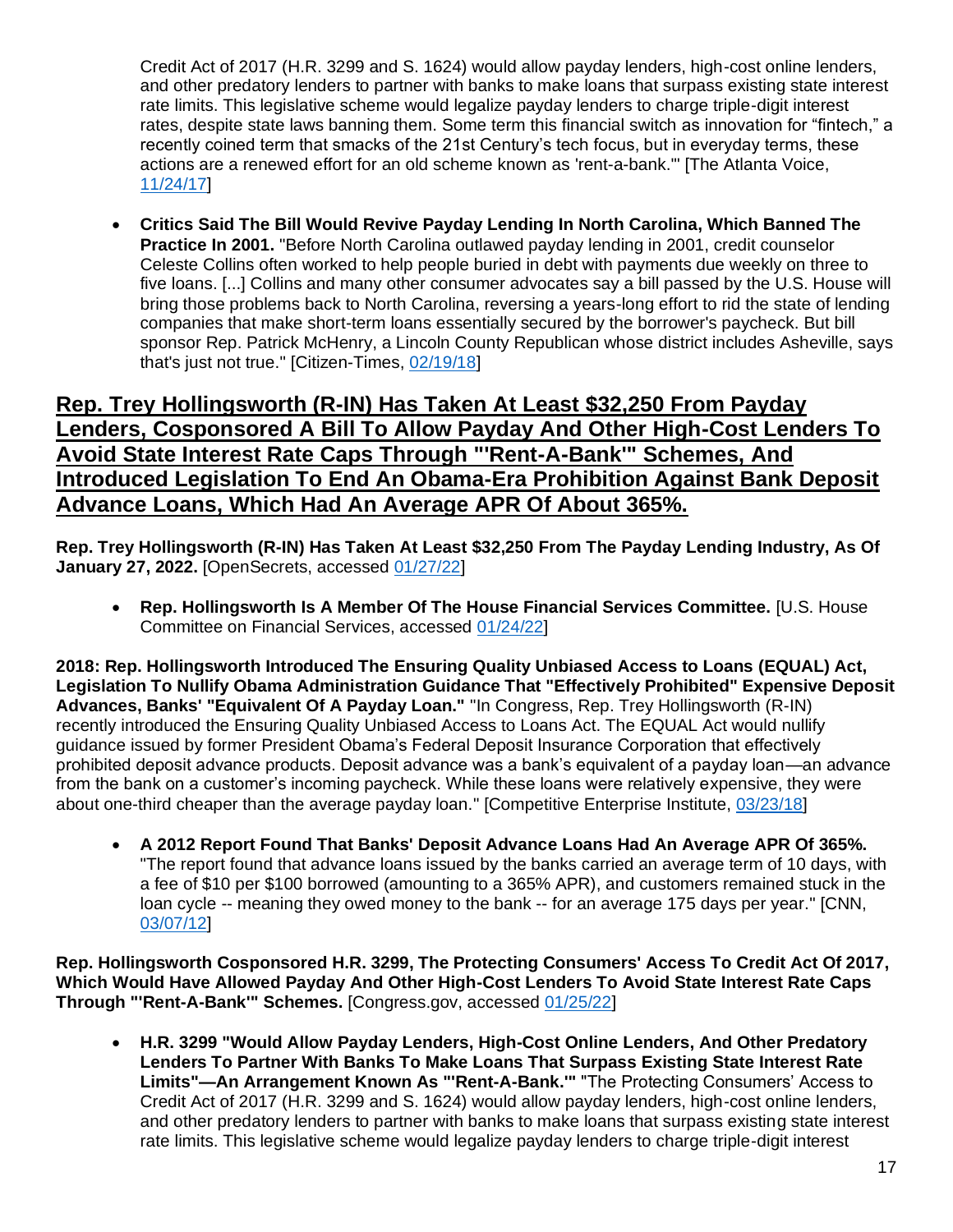rates, despite state laws banning them. Some term this financial switch as innovation for "fintech," a recently coined term that smacks of the 21st Century's tech focus, but in everyday terms, these actions are a renewed effort for an old scheme known as 'rent-a-bank.'" [The Atlanta Voice, [11/24/17\]](https://theatlantavoice.com/payday-lenders-want-to-charge-triple-digit-interest-on-your-loans-and-congress-wants-to-help-them/)

#### **Rep. Gregory Meeks (D-NY) Has Taken At Least \$177,850 From Payday Lenders And Has Introduced Legislation To Allow Payday Lenders To Avoid State Interest Rate Caps Through "Rent-A-Bank" Schemes.**

**Rep. Gregory Meeks (D-NY) Has Taken At Least \$177,850 From The Payday Lending Industry, As Of January 27, 2022.** [OpenSecrets, accessed [01/27/22\]](https://www.opensecrets.org/industries/summary.php?ind=F1420&cycle=All&recipdetail=H&sortorder=A&mem=Y&page=1)

• **Rep. Meeks Is A Member Of The House Financial Services Committee.** [U.S. House Committee on Financial Services, accessed [01/24/22\]](https://financialservices.house.gov/about/committee-membership.htm)

**2017: Rep. Meeks Introduced Legislation To Reinforce The "'Valid When Made'" Legal Doctrine That Enabled Payday And Other High-Cost Lenders To Partner With National Banks To Offer Annual Interest Rates Of Over 100%.** "In addition to Sherman, one can assume that Chairman of the Subcommittee on Consumer Protection and Financial Institutions Gregory Meeks (D-NY) would also be against the interest rate cap, given he cosigned legislation in 2017 that would have reinforced the 'valid-when-made' legal doctrine, with respect to interest rates." [Competitive Enterprise Institute, [02/13/20\]](https://cei.org/blog/democratic-witnesses-oppose-interest-rate-cap/)

- **The "Valid When Made" Doctrine Was Central To "Rent-A-Bank" Schemes That Allowed Non-Bank Lenders To Partner With Nationally Chartered Banks To Lend At Annual Interest Rates Of Over 100%.** "In response to those state rules, however, some non-bank lenders have teamed with nationally chartered banks in the few remaining states without interest-rate caps — Utah, for example — to continue peddling loans with interest rates well above 100% per year to borrowers nationwide. Under these 'rent-a-bank' arrangements, the non-bank lender will do the marketing (often online), attract customers and approve loans, which it will send to its bank partner to fund and then the bank will sell the loans to the non-bank lender, collecting a profit and wiping its hands clean of the transaction. The non-bank lender then collects the payments; its banking partner is little more than a vault it dips into for cash. At issue here is who the lender really is. Under the longstanding 'valid when made' doctrine, a loan made validly by a bank under one state's rules can be sold to an entity in another state and still be considered valid, even if the loan's terms don't comply with the other state's rules. But consumer advocates argue persuasively that rent-a-bank schemes are the sort of evasion that courts have been rejecting for more than a century. The bank isn't the true lender in these transactions, the non-bank lender is." [Los Angeles Times, [05/11/21\]](https://www.latimes.com/opinion/story/2021-05-11/overturn-occ-true-lender-rule)
- **July 2017: Rep. Meeks Introduced H.R. 3299, The Protecting Consumers' Access to Credit Act of 2017 Alongside Rep. Patrick McHenry (R-NC).** "Reps. Meeks and McHenry Introduce H.R. 3299 to Encourage Financial Innovation and Protect Consumers Access to Credit [...] The Protecting Consumers' Access to Credit Act of 2017, reaffirms a 200 year old legal principle, which states that if a loan is legal with respect to its interest rate, it cannot be invalidated if it is subsequently sold to a third party." [Rep. Gregory Meeks via Archive.org, [07/20/17\]](https://web.archive.org/web/20210427163504/https:/meeks.house.gov/media/press-releases/reps-meeks-and-mchenry-introduces-hr-3299-encourage-financial-innovation-and)
- **H.R. 3299 "Would Allow Payday Lenders, High-Cost Online Lenders, And Other Predatory Lenders To Partner With Banks To Make Loans That Surpass Existing State Interest Rate Limits."** "The Protecting Consumers' Access to Credit Act of 2017 (H.R. 3299 and S. 1624) would allow payday lenders, high-cost online lenders, and other predatory lenders to partner with banks to make loans that surpass existing state interest rate limits. This legislative scheme would legalize payday lenders to charge triple-digit interest rates, despite state laws banning them." [The Atlanta Voice, [11/24/17\]](https://theatlantavoice.com/payday-lenders-want-to-charge-triple-digit-interest-on-your-loans-and-congress-wants-to-help-them/)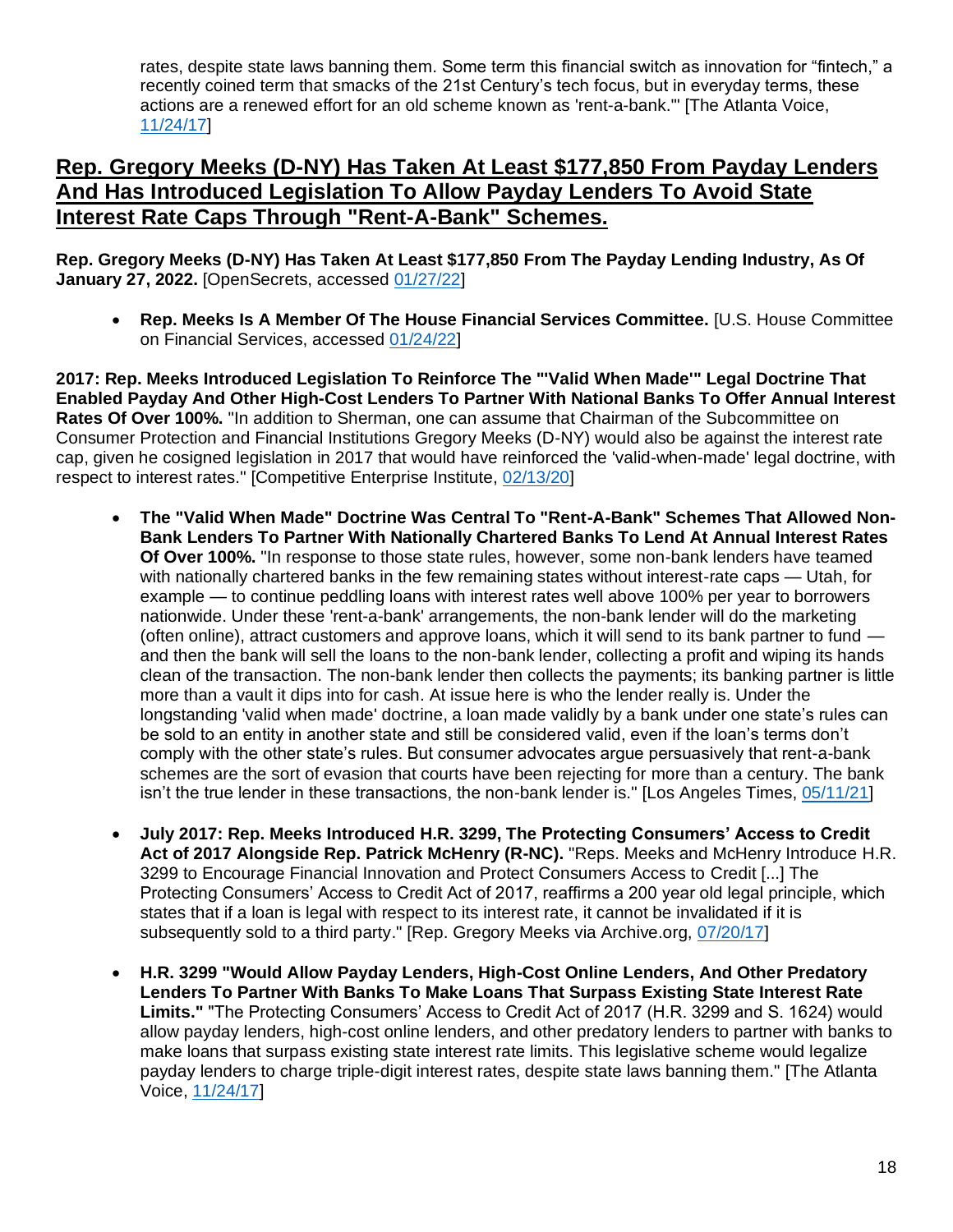#### **Rep. Josh Gottheimer (D-NJ) Has Taken At Least \$41,700 From Payday Lenders And Reportedly Lobbied Other House Members Against Repealing A Trump-Era Rule Allowing Predatory Lenders To Avoid State Interest Rate Caps Through "'Rent-A-Bank'" Schemes.**

**Rep. Josh Gottheimer (D-NJ) Has Taken At Least \$41,700 From The Payday Lending Industry, As Of January 27, 2022.** [OpenSecrets, accessed [01/27/22\]](https://www.opensecrets.org/industries/summary.php?ind=F1420&cycle=All&recipdetail=H&sortorder=A&mem=Y&page=1)

• **Rep. Gottheimer Is A Member Of The House Financial Services Committee.** [U.S. House Committee on Financial Services, accessed [01/24/22\]](https://financialservices.house.gov/about/committee-membership.htm)

**June 2021: Rep. Gottheimer Was Reportedly Lobbying House Colleagues To Vote Against A Resolution To Undo The Trump Administration's "'True Lender'" Rule, Which Allowed Predatory Lenders To Avoid State Interest Rate Caps Through "'Rent-A-Bank'" Schemes—However, Gottheimer Ultimately Voted For The Resolution, Which Became Law.** "The House returns to session this week, and in a rare twist, a handful of Senate-passed measures await action. The upper chamber advanced three 'resolutions of disapproval' under a statute called the Congressional Review Act (CRA), allowing Congress to nullify certain executive branch regulations. The three resolutions, respectively, would eliminate weak Trumpera standards regulating methane emissions, take down Equal Employment Opportunity Commission rules that put up barriers to credible worker discrimination claims, and roll back the Office of the Comptroller of the Currency's (OCC) 'true lender' rule, which allows predatory lenders to evade state interest-rate caps. [...] Critically, according to six sources with knowledge of the situation, Rep. Josh Gottheimer (D-NJ), a bankfriendly member of the House Financial Services Committee, has been lobbying colleagues to vote against the true lender resolution, threatening passage and potentially subjecting thousands of consumers to usurious interest rates. With Gottheimer leading the opposition, and thin Democratic majorities in the House, just a handful of members, if no Republicans come aboard, could bring the resolution down. [...] It's sometimes called a 'rent-a-bank' scheme." [The American Prospect, [06/07/21\]](https://prospect.org/power/house-democrat-leading-effort-against-key-consumer-protection-josh-gottheimer/)

- **June 24, 2021: Gottheimer Ultimately Voted For The Resolution To Repeal The Trump Rule.**  [Clerk of the United States House of Representatives, [06/24/21\]](https://clerk.house.gov/Votes/2021181)
- **June 30, 2021: President Biden Signed The Repeal Resolution Into Law.** "On June 30, President Biden signed the resolution to repeal the OCC's true lender rule from the Trump administration. With majority votes from the House and the Senate, the rule has been nullified, and the OCC may not issue any substantially similar rule without subsequent statutory authorization." [Davis Polk, [07/01/21\]](https://www.davispolk.com/insights/client-update/occs-true-lender-rule-has-been-repealed#_ftn1)

**Gottheimer Has Taken \$3,000 From Opportunity Financial, Which Relied On Rent-A-Bank Schemes To Charge 160% APRs Across The Country.** "Opportunity Financial, an online lender, uses this rent-a-bank scheme in partnership with FinWise Bank, making loans with 160 percent APRs in 24 states and the District of Columbia. Opportunity Financial's political action committee has donated to Josh Gottheimer." [The American Prospect, [06/07/21\]](https://prospect.org/power/house-democrat-leading-effort-against-key-consumer-protection-josh-gottheimer/)

• **Josh Gottheimer For Congress Has Taken \$3,000 From Opportunity Financial, LLC Credit Access PAC, As Of January 27, 2022.** [Federal Election Commission, accessed [01/24/22\]](https://www.fec.gov/data/disbursements/?data_type=processed&committee_id=C00757401&recipient_name=C00573949&recipient_name=C00652164)

**A New Jersey Restaurant Owner Near Gottheimer's District Took A \$67,000 Rent-A-Bank Loan At 268%, Despite State Law.** "Another rent-a-bank example comes out of Gottheimer's home state. A restaurant owner in Paterson, New Jersey, received a \$67,000 loan at 268 percent interest, way out of step with state law. World Business Lenders was able to make this loan because they laundered it through Axos Bank, which has an OCC-administered federal bank charter. The collateral was the owner's property, and they now face foreclosure. Paterson is in the congressional district adjacent to Gottheimer's." [The American Prospect, [06/07/21\]](https://prospect.org/power/house-democrat-leading-effort-against-key-consumer-protection-josh-gottheimer/)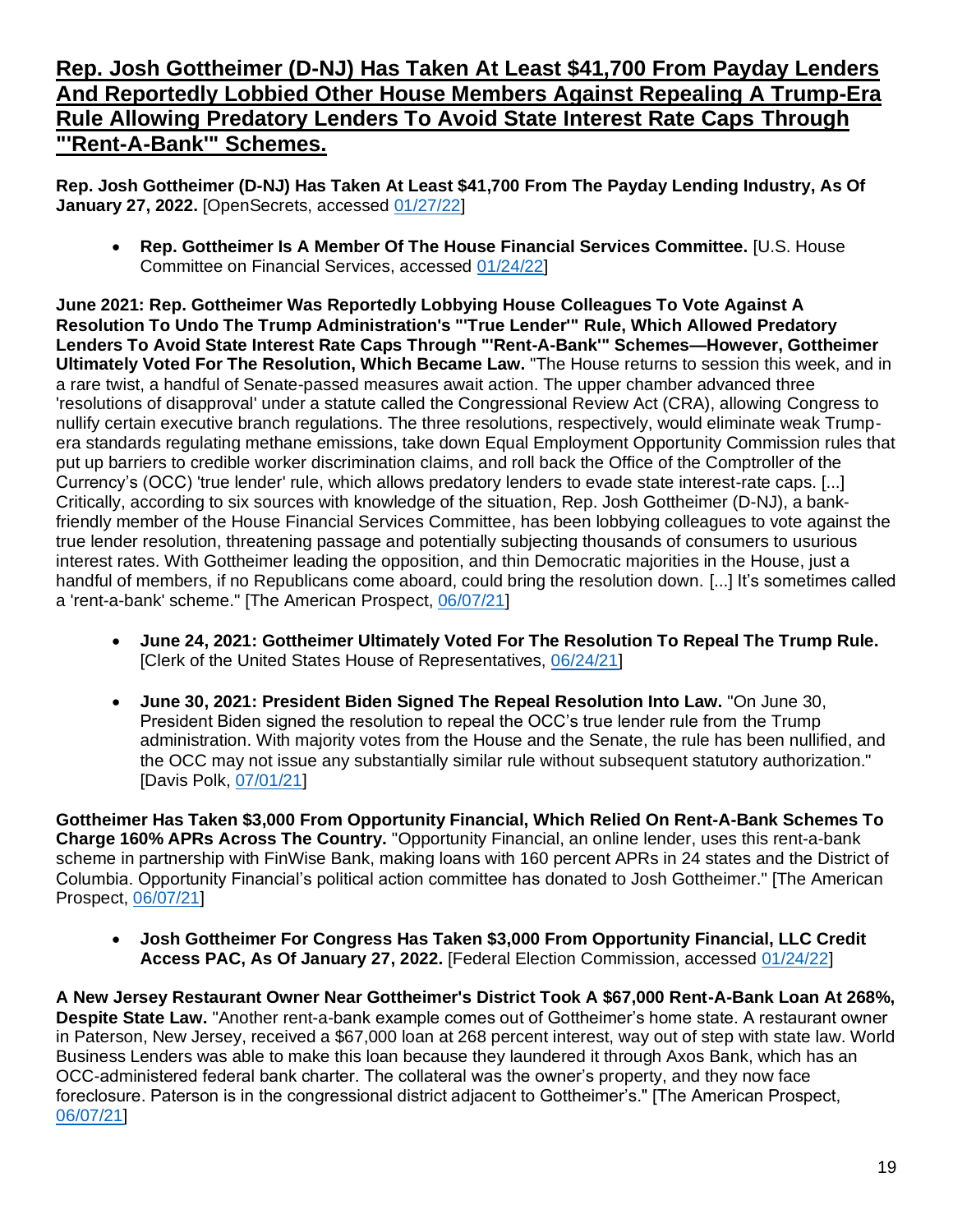#### **Rep. Frank Lucas (R-OK) Has Taken At Least \$40,200 From Payday Lenders, Voted To Uphold A Trump Rule That Allowed Payday Lenders To Avoid State Interest Rate Caps Through "Rent-A-Bank" Schemes, And Urged Trump's Former CFPB Director To Roll Back "A Rather Obscure" Part Of Payday Regulations After Taking Contributions From An Industry CEO Who Lobbied On The Issue.**

**Rep. Frank Lucas (R-OK) Has Taken At Least \$40,200 From The Payday Lending Industry, As Of January 27, 2022.** [OpenSecrets, accessed [01/27/22\]](https://www.opensecrets.org/industries/summary.php?ind=F1420&cycle=All&recipdetail=H&sortorder=A&mem=Y&page=1)

• **Rep. Lucas Is A Member Of The House Financial Services Committee.** [U.S. House Committee on Financial Services, accessed [01/24/22\]](https://financialservices.house.gov/about/committee-membership.htm)

**June 2021: Rep. Lucas Voted Against A Resolution To Repeal The Trump Administration's True Lender Rule Allowing Predatory Lenders To Avoid State Interest Rate Caps Through "'Rent-A-Bank'" Schemes.** "Today, U.S. Senator Chris Van Hollen (D-Md.), a member of the U.S. Senate Committee on Banking, Housing, and Urban Affairs, and Committee Chairman Sherrod Brown (D-Ohio) applauded the bipartisan House passage of their resolution to repeal the Trump Administration's so-called True Lender Rule through the use of the Congressional Review Act. This regulation, finalized in the last months of the prior Administration, allows predatory lenders to skirt state laws meant to curb interest rates on loans and opens the doors for these lenders to prey on vulnerable consumers. The legislation now heads to the President's desk for signature. "For four years the Trump Administration did all they could to strip Americans of their consumer protections. But today Congress took major action to reverse that damage. Striking down the Trump 'Rent-A-Bank' rule will help prevent predatory lenders from ripping off consumers and charging loan-shark rates under deceptive terms." [Sen. Van Hollen, [06/24/21\]](https://www.vanhollen.senate.gov/news/press-releases/house-passes-van-hollen-brown-legislation-to-strike-down-trump-era-rent-a-bank-rule-sending-it-to-the-presidents-desk)

- **June 24, 2021: Lucas Voted Against The Resolution To Repeal The Trump Rule.** [Clerk of the United States House of Representatives, [06/24/21\]](https://clerk.house.gov/Votes/2021181)
- **June 30, 2021: President Biden Signed The Repeal Resolution Into Law.** "On June 30, President Biden signed the resolution to repeal the OCC's true lender rule from the Trump administration. With majority votes from the House and the Senate, the rule has been nullified, and the OCC may not issue any substantially similar rule without subsequent statutory authorization." [Davis Polk, [07/01/21\]](https://www.davispolk.com/insights/client-update/occs-true-lender-rule-has-been-repealed#_ftn1)

**Rep. Lucas Urged Then-CFPB Director Kathy Kraninger To Roll Back "A Rather Obscure" Aspect Of Payday Regulations After Receiving Contributions From Advance Financial CEO Mike Hodges, Who Had Been Lobbying On The Issue.** "Removing that last part—'the payments piece'—would be a major reversal for the CFPB, which promised to maintain it in federal court as recently as March. [...] And a month later, in October of this year, five members of Congress who took money from Hodges and his wife questioned Kraninger in the House Financial Services Committee about the payment provisions, a rather obscure line of questioning for a congressional hearing. Representatives Blaine Luetkemeyer (R-MO), David Kustoff (R-TN), John Rose (R-TN), Frank Lucas (R-OK), and Andy Barr (R-KY) all urged Kraninger to 'address inconsistencies' and 'compliance burdens' in the payment provision. All told, the five Republican representatives received \$51,200 directly from Mike and Tina Hodges since 2017." [The American Prospect, [12/09/19\]](https://prospect.org/power/how-to-buy-a-regulation-in-six-short-months/)

• **Mike Hodges, CEO Of Payday Lender Advance Financial, Claimed That He Successfully Lobbied The Trump White House To Remove The Payments Provision Of The Payday Rule.**  "And it's all thanks to a man named Mike Hodges. He is the CEO of Advance Financial, one of the nation's largest payday lenders. Advance operates over 100 storefronts in Tennessee, and through its website, strapped borrowers in select states across the country can also get a payday loan at an exorbitant interest rate. [...] 'I have gone to the White House and … the White House has been helpful on this particular rule that we're working on right now,' Hodges boasted. 'In fact, it's, the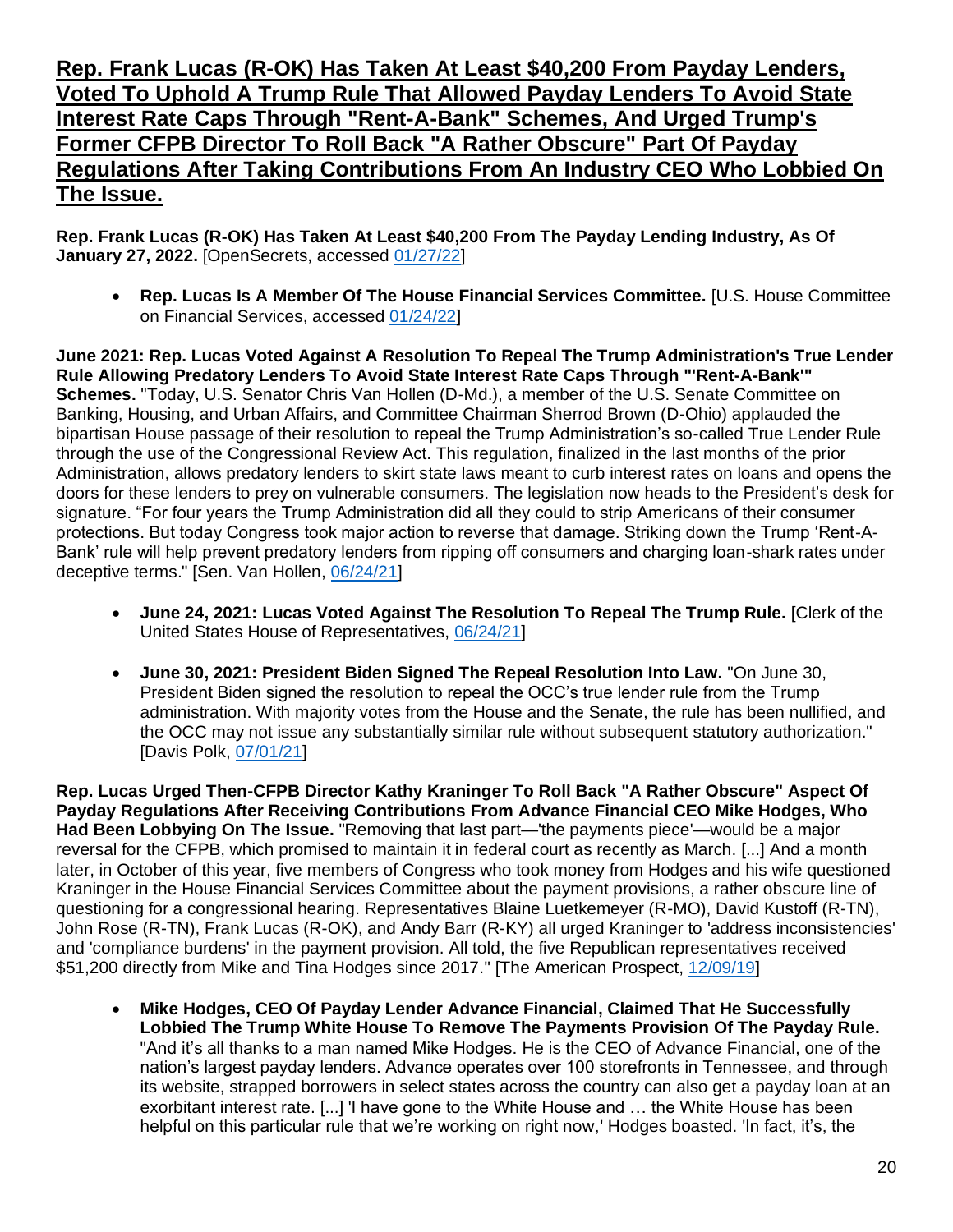#### **Rep. John Rose (R-TN) Has Taken At Least \$53,300 From Payday Lenders, Voted To Uphold A Trump Rule That Allowed Payday Lenders To Avoid State Interest Rate Caps Through "Rent-A-Bank" Schemes, And Urged Trump's Former CFPB Director To Roll Back "A Rather Obscure" Part Of Payday Regulations After Taking Contributions From An Industry CEO Who Lobbied On The Issue.**

**Rep. John Rose (R-TN) Has Taken At Least \$53,300 From The Payday Lending Industry, As Of January 27, 2022.** [OpenSecrets, accessed [01/27/22\]](https://www.opensecrets.org/industries/summary.php?ind=F1420&cycle=All&recipdetail=H&sortorder=A&mem=Y&page=1)

• **Rep. Rose Is A Member Of The House Financial Services Committee.** [U.S. House Committee on Financial Services, accessed [01/24/22\]](https://financialservices.house.gov/about/committee-membership.htm)

**June 2021: Rep. Rose Voted Against A Resolution To Repeal The Trump Administration's True Lender Rule Allowing Predatory Lenders To Avoid State Interest Rate Caps Through "'Rent-A-Bank'" Schemes.** "Today, U.S. Senator Chris Van Hollen (D-Md.), a member of the U.S. Senate Committee on Banking, Housing, and Urban Affairs, and Committee Chairman Sherrod Brown (D-Ohio) applauded the bipartisan House passage of their resolution to repeal the Trump Administration's so-called True Lender Rule through the use of the Congressional Review Act. This regulation, finalized in the last months of the prior Administration, allows predatory lenders to skirt state laws meant to curb interest rates on loans and opens the doors for these lenders to prey on vulnerable consumers. The legislation now heads to the President's desk for signature. "For four years the Trump Administration did all they could to strip Americans of their consumer protections. But today Congress took major action to reverse that damage. Striking down the Trump 'Rent-A-Bank' rule will help prevent predatory lenders from ripping off consumers and charging loan-shark rates under deceptive terms." [Sen. Van Hollen, [06/24/21\]](https://www.vanhollen.senate.gov/news/press-releases/house-passes-van-hollen-brown-legislation-to-strike-down-trump-era-rent-a-bank-rule-sending-it-to-the-presidents-desk)

- **June 24, 2021: Rose Voted Against The Resolution To Repeal The Trump Rule.** [Clerk of the United States House of Representatives, [06/24/21\]](https://clerk.house.gov/Votes/2021181)
- **June 30, 2021: President Biden Signed The Repeal Resolution Into Law.** "On June 30, President Biden signed the resolution to repeal the OCC's true lender rule from the Trump administration. With majority votes from the House and the Senate, the rule has been nullified, and the OCC may not issue any substantially similar rule without subsequent statutory authorization." [Davis Polk, [07/01/21\]](https://www.davispolk.com/insights/client-update/occs-true-lender-rule-has-been-repealed#_ftn1)

**Rep. Rose Urged Then-CFPB Director Kathy Kraninger To Roll Back "A Rather Obscure" Aspect Of Payday Regulations After Receiving Contributions From Advance Financial CEO Mike Hodges, Who Had Been Lobbying On The Issue.** "Removing that last part—'the payments piece'—would be a major reversal for the CFPB, which promised to maintain it in federal court as recently as March. [...] And a month later, in October of this year, five members of Congress who took money from Hodges and his wife questioned Kraninger in the House Financial Services Committee about the payment provisions, a rather obscure line of questioning for a congressional hearing. Representatives Blaine Luetkemeyer (R-MO), David Kustoff (R-TN), John Rose (R-TN), Frank Lucas (R-OK), and Andy Barr (R-KY) all urged Kraninger to 'address inconsistencies' and 'compliance burdens' in the payment provision. All told, the five Republican representatives received \$51,200 directly from Mike and Tina Hodges since 2017." [The American Prospect, [12/09/19\]](https://prospect.org/power/how-to-buy-a-regulation-in-six-short-months/)

• **Mike Hodges, CEO Of Payday Lender Advance Financial, Claimed That He Successfully Lobbied The Trump White House To Remove The Payments Provision Of The Payday Rule.**  "And it's all thanks to a man named Mike Hodges. He is the CEO of Advance Financial, one of the nation's largest payday lenders. Advance operates over 100 storefronts in Tennessee, and through its website, strapped borrowers in select states across the country can also get a payday loan at an exorbitant interest rate. [...] 'I have gone to the White House and … the White House has been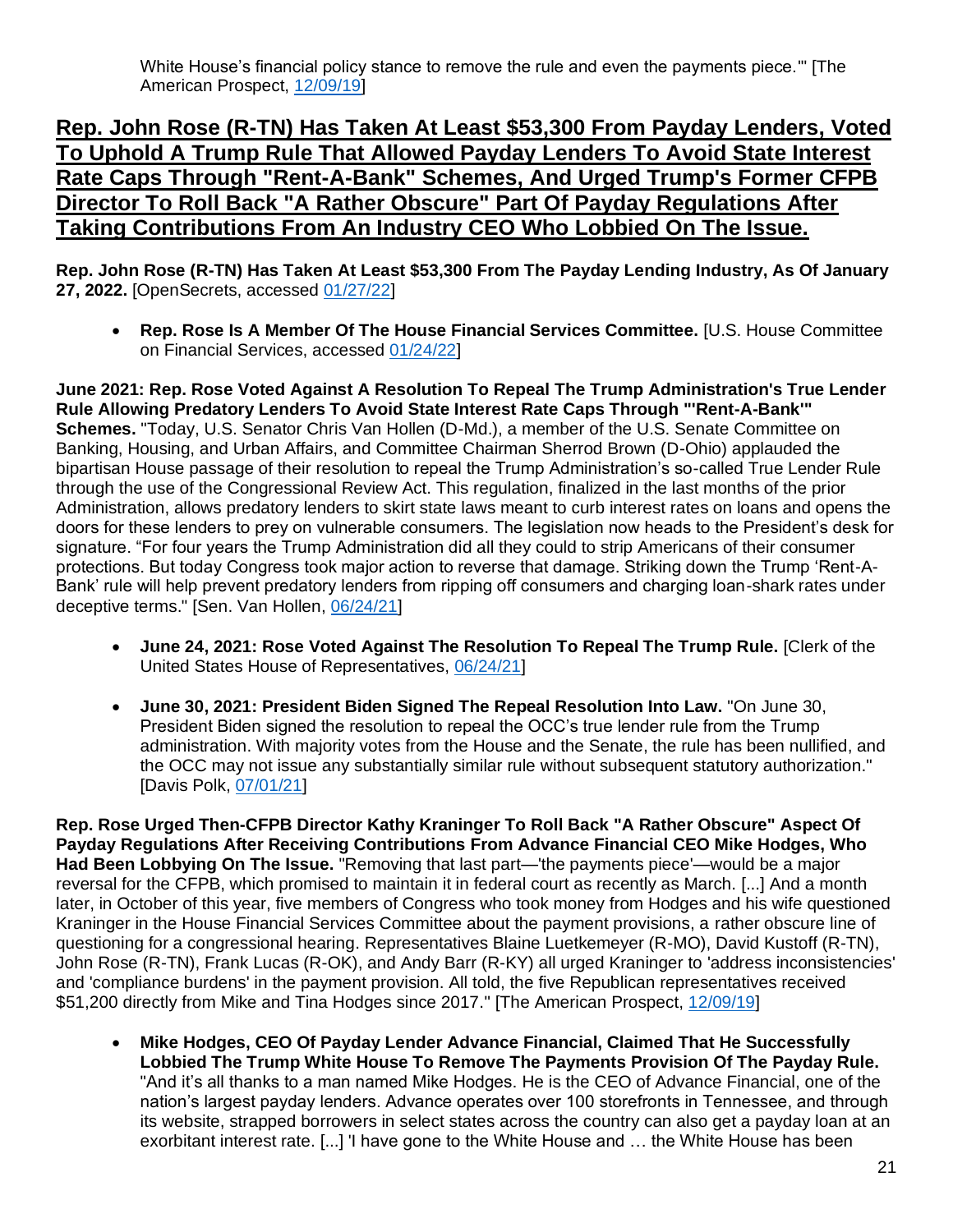helpful on this particular rule that we're working on right now,' Hodges boasted. 'In fact, it's, the White House's financial policy stance to remove the rule and even the payments piece.'" [The American Prospect, [12/09/19\]](https://prospect.org/power/how-to-buy-a-regulation-in-six-short-months/)

#### **Rep. Andy Barr (R-KY) Has Taken At Least \$68,627 From Payday Lenders, Voted To Uphold A Trump Rule That Allowed Payday Lenders To Avoid State Interest Rate Caps Through "Rent-A-Bank" Schemes, And Cosponsored Legislation To Revive 365% APR Deposit Advance Loans.**

**Rep. Andy Barr (R-KY) Has Taken At Least \$68,627 From The Payday Lending Industry, As Of January 27, 2022.** [OpenSecrets, accessed [01/27/22\]](https://www.opensecrets.org/industries/summary.php?ind=F1420&cycle=All&recipdetail=H&sortorder=A&mem=Y&page=1)

• **Rep. Barr Is A Member Of The House Financial Services Committee.** [U.S. House Committee on Financial Services, accessed [01/24/22\]](https://financialservices.house.gov/about/committee-membership.htm)

**June 2021: Rep. Barr Voted Against A Resolution To Repeal The Trump Administration's True Lender Rule Allowing Predatory Lenders To Avoid State Interest Rate Caps Through "'Rent-A-Bank'" Schemes.** "Today, U.S. Senator Chris Van Hollen (D-Md.), a member of the U.S. Senate Committee on Banking, Housing, and Urban Affairs, and Committee Chairman Sherrod Brown (D-Ohio) applauded the bipartisan House passage of their resolution to repeal the Trump Administration's so-called True Lender Rule through the use of the Congressional Review Act. This regulation, finalized in the last months of the prior Administration, allows predatory lenders to skirt state laws meant to curb interest rates on loans and opens the doors for these lenders to prey on vulnerable consumers. The legislation now heads to the President's desk for signature. "For four years the Trump Administration did all they could to strip Americans of their consumer protections. But today Congress took major action to reverse that damage. Striking down the Trump 'Rent-A-Bank' rule will help prevent predatory lenders from ripping off consumers and charging loan-shark rates under deceptive terms." [Sen. Van Hollen, [06/24/21\]](https://www.vanhollen.senate.gov/news/press-releases/house-passes-van-hollen-brown-legislation-to-strike-down-trump-era-rent-a-bank-rule-sending-it-to-the-presidents-desk)

- **June 24, 2021: Barr Voted Against The Resolution To Repeal The Trump Rule.** [Clerk of the United States House of Representatives, [06/24/21\]](https://clerk.house.gov/Votes/2021181)
- **June 30, 2021: President Biden Signed The Repeal Resolution Into Law.** "On June 30, President Biden signed the resolution to repeal the OCC's true lender rule from the Trump administration. With majority votes from the House and the Senate, the rule has been nullified, and the OCC may not issue any substantially similar rule without subsequent statutory authorization." [Davis Polk, [07/01/21\]](https://www.davispolk.com/insights/client-update/occs-true-lender-rule-has-been-repealed#_ftn1)

**Rep. Barr Urged Then-CFPB Director Kathy Kraninger To Roll Back "A Rather Obscure" Aspect Of Payday Regulations After Receiving Contributions From Advance Financial CEO Mike Hodges, Who Had Been Lobbying On The Issue.** "Removing that last part—'the payments piece'—would be a major reversal for the CFPB, which promised to maintain it in federal court as recently as March. [...] And a month later, in October of this year, five members of Congress who took money from Hodges and his wife questioned Kraninger in the House Financial Services Committee about the payment provisions, a rather obscure line of questioning for a congressional hearing. Representatives Blaine Luetkemeyer (R-MO), David Kustoff (R-TN), John Rose (R-TN), Frank Lucas (R-OK), and Andy Barr (R-KY) all urged Kraninger to 'address inconsistencies' and 'compliance burdens' in the payment provision. All told, the five Republican representatives received \$51,200 directly from Mike and Tina Hodges since 2017." [The American Prospect, [12/09/19\]](https://prospect.org/power/how-to-buy-a-regulation-in-six-short-months/)

• **Mike Hodges, CEO Of Payday Lender Advance Financial, Claimed That He Successfully Lobbied The Trump White House To Remove The Payments Provision Of The Payday Rule.**  "And it's all thanks to a man named Mike Hodges. He is the CEO of Advance Financial, one of the nation's largest payday lenders. Advance operates over 100 storefronts in Tennessee, and through its website, strapped borrowers in select states across the country can also get a payday loan at an exorbitant interest rate. [...] 'I have gone to the White House and … the White House has been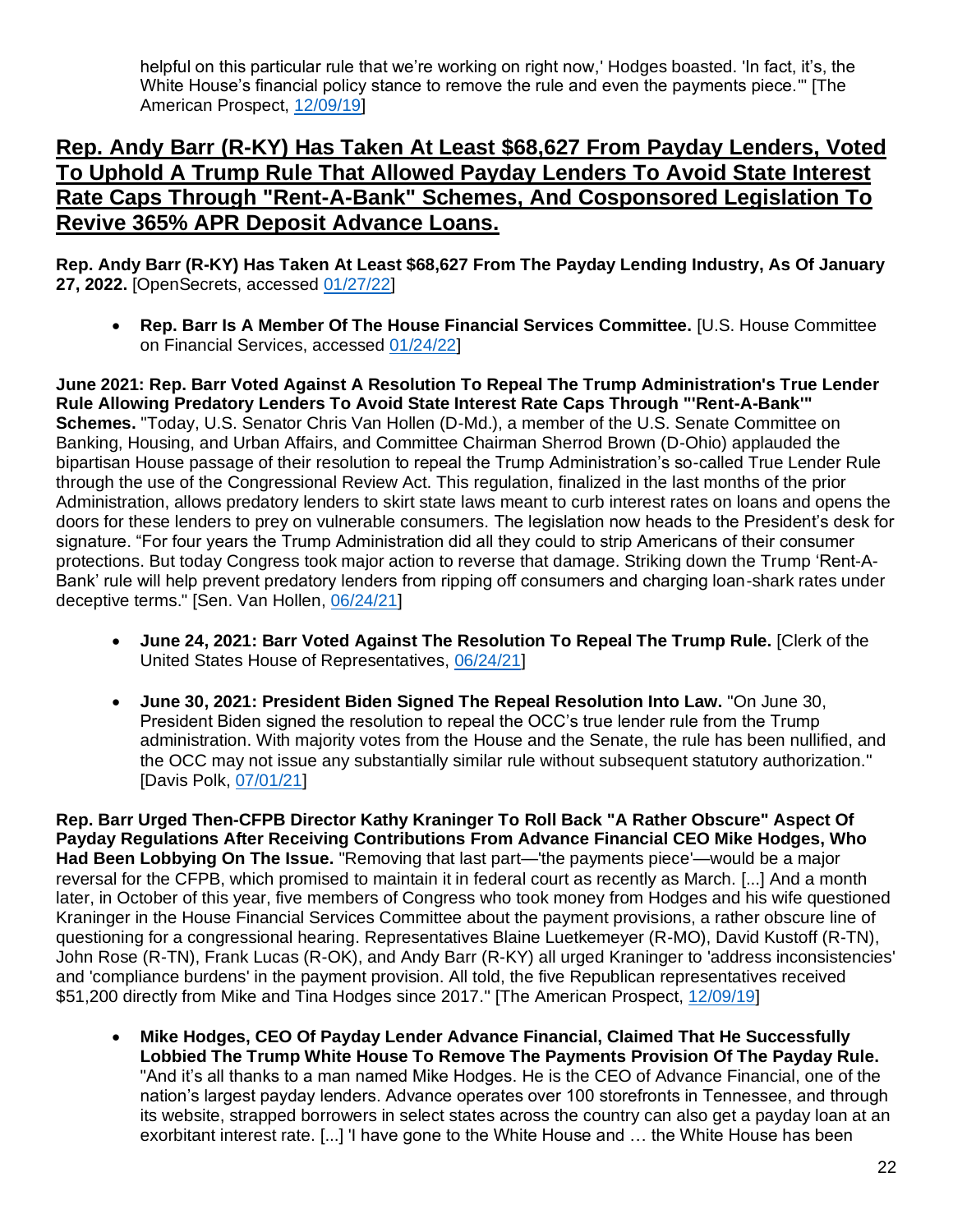helpful on this particular rule that we're working on right now,' Hodges boasted. 'In fact, it's, the White House's financial policy stance to remove the rule and even the payments piece.'" [The American Prospect, [12/09/19\]](https://prospect.org/power/how-to-buy-a-regulation-in-six-short-months/)

**2018: Rep. Andy Barr Cosponsored The Ensuring Quality Unbiased Access to Loans (EQUAL) Act, Legislation That Effectively Prohibited An Obama-Era Prohibition Against Banks' Deposit Advance Loans, Which Had An Average APR Of 365%.** [Congress.gov, [01/19/18\]](https://www.congress.gov/bill/115th-congress/house-bill/4861/cosponsors?q=%7B%22search%22%3A%5B%22%5C%22Ensuring+Quality+Unbiased+Access+to+Loans%5C%22%22%2C%22%5C%22Ensuring%22%2C%22Quality%22%2C%22Unbiased%22%2C%22Access%22%2C%22to%22%2C%22Loans%5C%22%22%5D%7D&r=2&s=8)

- **The Ensuring Quality Unbiased Access to Loans (EQUAL) Act, Legislation To Nullify Obama Administration Guidance That "Effectively Prohibited" Expensive Deposit Advances, Banks' "Equivalent Of A Payday Loan."** "In Congress, Rep. Trey Hollingsworth (R-IN) recently introduced the Ensuring Quality Unbiased Access to Loans Act. The EQUAL Act would nullify guidance issued by former President Obama's Federal Deposit Insurance Corporation that effectively prohibited deposit advance products. Deposit advance was a bank's equivalent of a payday loan—an advance from the bank on a customer's incoming paycheck. While these loans were relatively expensive, they were about one-third cheaper than the average payday loan." [Competitive Enterprise Institute, [03/23/18\]](https://cei.org/blog/3-proposals-to-temper-the-federal-payday-loan-rule/)
- **A 2012 Report Found That Banks' Deposit Advance Loans Had An Average APR Of 365%.**  "The report found that advance loans issued by the banks carried an average term of 10 days, with a fee of \$10 per \$100 borrowed (amounting to a 365% APR), and customers remained stuck in the loan cycle -- meaning they owed money to the bank -- for an average 175 days per year." [CNN, [03/07/12\]](https://money.cnn.com/2012/03/07/pf/payday-loans-banks/index.htm)

#### **Rep. Pete Sessions (R-TX) Has Taken Nearly \$230,000 From Payday Lenders, Voted To Uphold A Trump Rule That Allowed Payday Lenders To Avoid State Interest Rate Caps Through "Rent-A-Bank" Schemes, And Defended The Industry While His Top Campaign Contributor Was Payday Lender Cash America.**

**Rep. Pete Sessions (R-TX) Has Taken \$229,999 From The Payday Lending Industry, As Of January 27, 2022.** [OpenSecrets, accessed [01/27/22\]](https://www.opensecrets.org/industries/summary.php?ind=F1420&cycle=All&recipdetail=H&sortorder=A&mem=Y&page=1)

• **Rep. Sessions Is A Member Of The House Financial Services Committee.** [U.S. House Committee on Financial Services, accessed [01/24/22\]](https://financialservices.house.gov/about/committee-membership.htm)

**June 2021: Rep. Sessions Voted Against A Resolution To Repeal The Trump Administration's True Lender Rule Allowing Predatory Lenders To Avoid State Interest Rate Caps Through "'Rent-A-Bank'" Schemes.** "Today, U.S. Senator Chris Van Hollen (D-Md.), a member of the U.S. Senate Committee on Banking, Housing, and Urban Affairs, and Committee Chairman Sherrod Brown (D-Ohio) applauded the bipartisan House passage of their resolution to repeal the Trump Administration's so-called True Lender Rule through the use of the Congressional Review Act. This regulation, finalized in the last months of the prior Administration, allows predatory lenders to skirt state laws meant to curb interest rates on loans and opens the doors for these lenders to prey on vulnerable consumers. The legislation now heads to the President's desk for signature. "For four years the Trump Administration did all they could to strip Americans of their consumer protections. But today Congress took major action to reverse that damage. Striking down the Trump 'Rent-A-Bank' rule will help prevent predatory lenders from ripping off consumers and charging loan-shark rates under deceptive terms." [Sen. Van Hollen, [06/24/21\]](https://www.vanhollen.senate.gov/news/press-releases/house-passes-van-hollen-brown-legislation-to-strike-down-trump-era-rent-a-bank-rule-sending-it-to-the-presidents-desk)

- **June 24, 2021: Sessions Voted Against The Resolution To Repeal The Trump Rule.** [Clerk of the United States House of Representatives, [06/24/21\]](https://clerk.house.gov/Votes/2021181)
- **June 30, 2021: President Biden Signed The Repeal Resolution Into Law.** "On June 30, President Biden signed the resolution to repeal the OCC's true lender rule from the Trump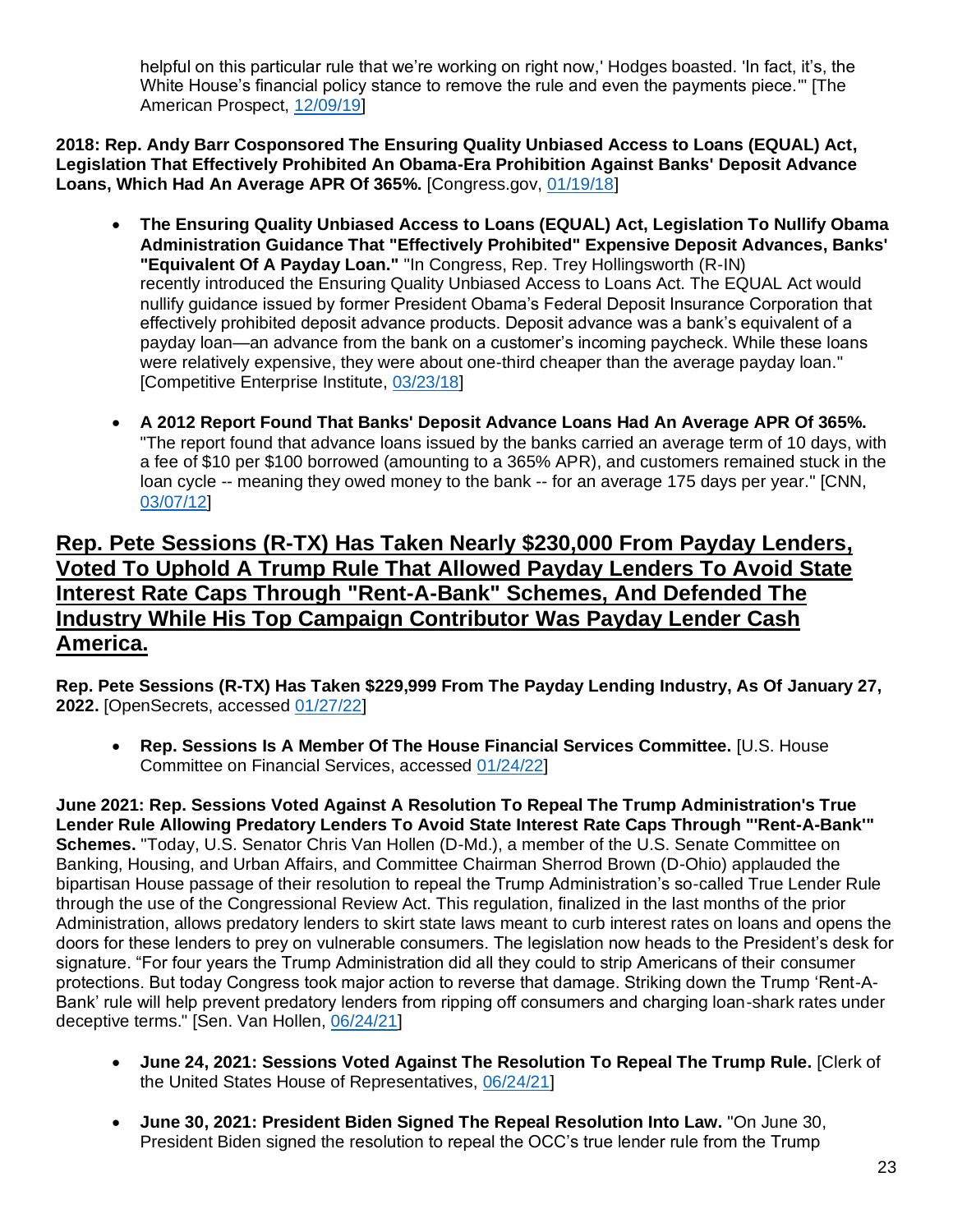administration. With majority votes from the House and the Senate, the rule has been nullified, and the OCC may not issue any substantially similar rule without subsequent statutory authorization." [Davis Polk, [07/01/21\]](https://www.davispolk.com/insights/client-update/occs-true-lender-rule-has-been-repealed#_ftn1)

**2012: Rep. Sessions Defended The Payday Lending Industry While His Top Campaign Contributor Was Payday Lender Cash America.** "According to Maplight.org, which monitors campaign donations and the effect they have on the voting record of members of Congress, the No. 1 top contributor to Pete Sessions' congressional campaign is CashAmerica. I asked Sessions to explain how CashAmerica and other payday lenders and pawn shops help his district, given our previous reporting about the heavy presence of these operations inside Dallas's 27 crime hotspots. His answer was quite similar to the explanation that CashAmerica and other payday lenders give for why they offer very-high-interest loans to people in desperation. Some excerpts of Sessions' response: 'My point is that, as people have tough times and go from paycheck to paycheck or needs to needs – a car breaks down, that is not a paycheck-to-paycheck issue, that can be a big deal – there need to be lenders who are available.'" [The Dallas Morning News, [10/03/12\]](https://www.dallasnews.com/opinion/2012/10/03/pete-sessions-and-dallas-explosion-of-payday-lenders/)

#### **Rep. Bill Huizenga (R-MI) Has Taken At Least \$25,500 From Payday Lenders, Voted To Uphold A Trump Rule That Allowed Payday Lenders To Avoid State Interest Rate Caps Through "Rent-A-Bank" Schemes, And Asked The Trump Administration To Let Payday Lenders Access Federal Pandemic Relief.**

**Rep. Bill Huizenga (R-MI) Has Taken At Least \$25,500 From The Payday Lending Industry, As Of January 27, 2022.** [OpenSecrets, accessed [01/27/22\]](https://www.opensecrets.org/industries/summary.php?ind=F1420&cycle=All&recipdetail=H&sortorder=A&mem=Y&page=2)

• **Rep. Huizenga Is A Member Of The House Financial Services Committee.** [U.S. House Committee on Financial Services, accessed [01/24/22\]](https://financialservices.house.gov/about/committee-membership.htm)

**June 2021: Rep. Huizenga Voted Against A Resolution To Repeal The Trump Administration's True Lender Rule Allowing Predatory Lenders To Avoid State Interest Rate Caps Through "'Rent-A-Bank'" Schemes.** "Today, U.S. Senator Chris Van Hollen (D-Md.), a member of the U.S. Senate Committee on Banking, Housing, and Urban Affairs, and Committee Chairman Sherrod Brown (D-Ohio) applauded the bipartisan House passage of their resolution to repeal the Trump Administration's so-called True Lender Rule through the use of the Congressional Review Act. This regulation, finalized in the last months of the prior Administration, allows predatory lenders to skirt state laws meant to curb interest rates on loans and opens the doors for these lenders to prey on vulnerable consumers. The legislation now heads to the President's desk for signature. 'For four years the Trump Administration did all they could to strip Americans of their consumer protections. But today Congress took major action to reverse that damage. Striking down the Trump 'Rent-A-Bank' rule will help prevent predatory lenders from ripping off consumers and charging loan-shark rates under deceptive terms.'" [Sen. Van Hollen, [06/24/21\]](https://www.vanhollen.senate.gov/news/press-releases/house-passes-van-hollen-brown-legislation-to-strike-down-trump-era-rent-a-bank-rule-sending-it-to-the-presidents-desk)

- **June 24, 2021: Huizenga Voted Against The Resolution To Repeal The Trump Rule.** [Clerk of the United States House of Representatives, [06/24/21\]](https://clerk.house.gov/Votes/2021181)
- **June 30, 2021: President Biden Signed The Repeal Resolution Into Law.** "On June 30, President Biden signed the resolution to repeal the OCC's true lender rule from the Trump administration. With majority votes from the House and the Senate, the rule has been nullified, and the OCC may not issue any substantially similar rule without subsequent statutory authorization." [Davis Polk, [07/01/21\]](https://www.davispolk.com/insights/client-update/occs-true-lender-rule-has-been-repealed#_ftn1)

**April 2020: Rep. Huizenga Signed A Letter Asking The Trump Administration To Let Payday Lenders Access The Paycheck Protection Program, A Pandemic Relief Fund.** "A bipartisan group of lawmakers is pressing the Trump administration to let payday lenders gain access to small business rescue money, going to bat for companies that have been accused of engaging in predatory behavior toward lower-income people. [...] In a letter signed by 24 House Republicans and four Democrats, lawmakers asked the Treasury Department and Small Business Administration to open up Paycheck Protection Program loan applications to 'small-size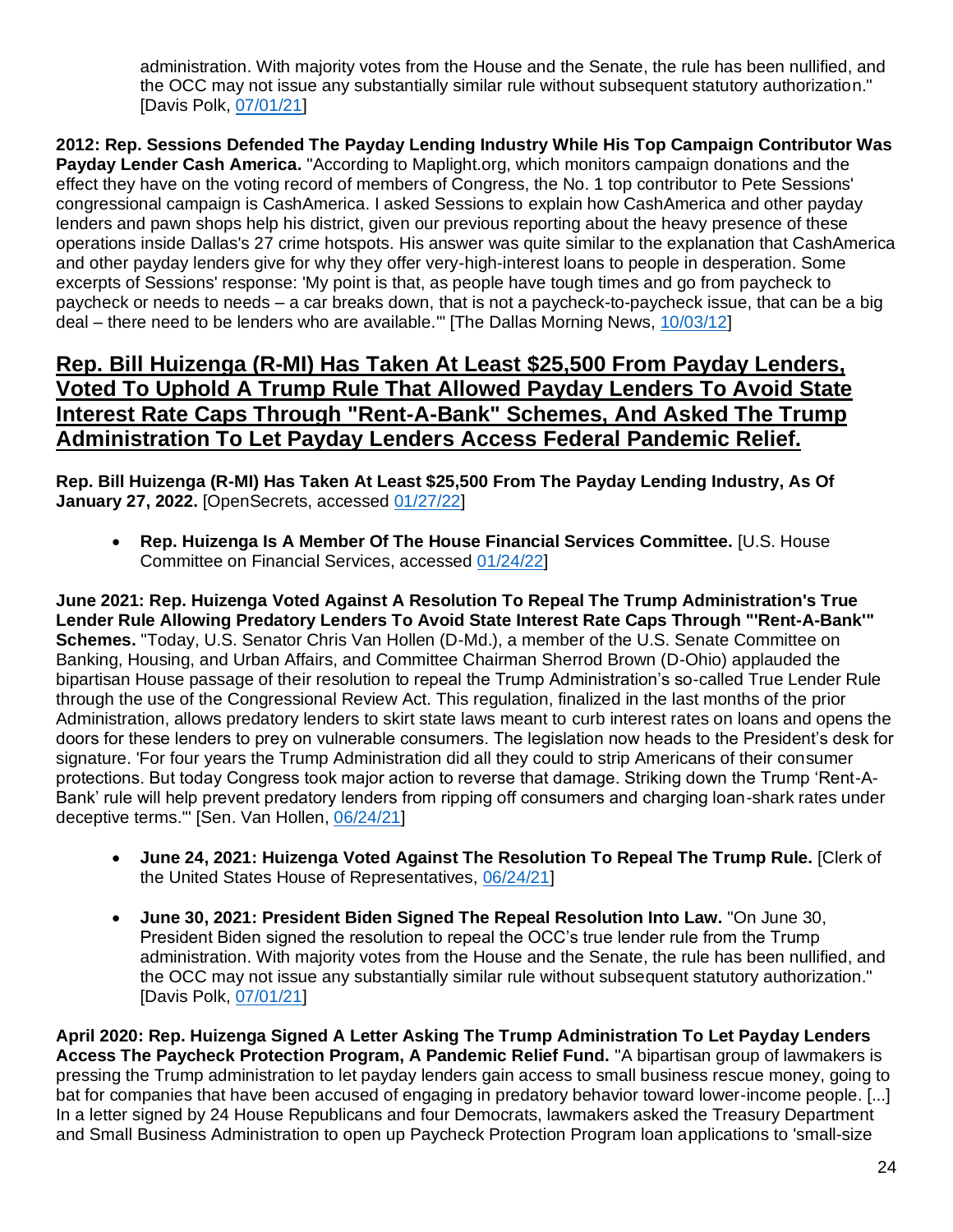nonbanks,' including installment lenders and so-called community development financial institutions, which focus their lending on underserved populations. Payday lenders weren't explicitly mentioned, but a spokesperson for Rep. Blaine Luetkemeyer (R-Mo.), one of the lawmakers who led the letter, confirmed the intent was to include them in the request." [Politico, [04/24/20\]](https://www.politico.com/news/2020/04/24/lawmakers-press-for-small-business-loans-for-payday-lenders-207636)

- **Rep. Bill Huizenga Signed The Letter.** [Letter from Rep. Ted Budd et al. to Administrator Jovita Carranza and Secretary Steven T. Mnuchin, [04/23/20\]](https://www.sfnet.com/docs/default-source/tsl-tslexpress/budd-ppp-letter-final-header-revised-9-am-4-22-2020-fc-edits.pdf)
- **High-Cost Lenders, Including Payday Lenders, And Debt Collectors Received About \$580 Million From The Paycheck Protection Program, As Of January 2021.** "Those were just two of more than 1,800 loans that went to debt collectors and high-interest lenders through the Paycheck Protection Program, according to an analysis by The Washington Post. In all, the aid to these businesses amounted to more than \$580 million." [The Washington Post, [01/15/21\]](https://www.washingtonpost.com/business/2021/01/15/debt-collectors-payday-ppp/)

#### **Rep. French Hill (R-AR) Has Taken At Least \$32,062 From The Payday Lending Industry, Voted To Uphold A Trump Rule That Allowed Payday Lenders To Avoid State Interest Rate Caps Through "Rent-A-Bank" Schemes, And Asked The Trump Administration To Let Payday Lenders Access Federal Pandemic Relief.**

**Rep. French Hill (R-AR) Has Taken At Least \$32,062 From The Payday Lending Industry, As Of January 27, 2022.** [OpenSecrets, accessed [01/27/22\]](https://www.opensecrets.org/industries/summary.php?ind=F1420&cycle=All&recipdetail=H&sortorder=A&mem=Y&page=1)

• **Rep. Hill Is A Member Of The House Financial Services Committee.** [U.S. House Committee on Financial Services, accessed [01/24/22\]](https://financialservices.house.gov/about/committee-membership.htm)

**June 2021: Rep. Hill Voted Against A Resolution To Repeal The Trump Administration's True Lender Rule Allowing Predatory Lenders To Avoid State Interest Rate Caps Through "'Rent-A-Bank'" Schemes.** "Today, U.S. Senator Chris Van Hollen (D-Md.), a member of the U.S. Senate Committee on Banking, Housing, and Urban Affairs, and Committee Chairman Sherrod Brown (D-Ohio) applauded the bipartisan House passage of their resolution to repeal the Trump Administration's so-called True Lender Rule through the use of the Congressional Review Act. This regulation, finalized in the last months of the prior Administration, allows predatory lenders to skirt state laws meant to curb interest rates on loans and opens the doors for these lenders to prey on vulnerable consumers. The legislation now heads to the President's desk for signature. 'For four years the Trump Administration did all they could to strip Americans of their consumer protections. But today Congress took major action to reverse that damage. Striking down the Trump 'Rent-A-Bank' rule will help prevent predatory lenders from ripping off consumers and charging loan-shark rates under deceptive terms.'" [Sen. Van Hollen, [06/24/21\]](https://www.vanhollen.senate.gov/news/press-releases/house-passes-van-hollen-brown-legislation-to-strike-down-trump-era-rent-a-bank-rule-sending-it-to-the-presidents-desk)

- **June 24, 2021: Hill Voted Against The Resolution To Repeal The Trump Rule.** [Clerk of the United States House of Representatives, [06/24/21\]](https://clerk.house.gov/Votes/2021181)
- **June 30, 2021: President Biden Signed The Repeal Resolution Into Law.** "On June 30, President Biden signed the resolution to repeal the OCC's true lender rule from the Trump administration. With majority votes from the House and the Senate, the rule has been nullified, and the OCC may not issue any substantially similar rule without subsequent statutory authorization." [Davis Polk, [07/01/21\]](https://www.davispolk.com/insights/client-update/occs-true-lender-rule-has-been-repealed#_ftn1)

**May 2020: Rep. Hill Signed A Letter Asking The Treasury Department And Small Business Administration For Payday Lenders And Other Consumer Lenders To Have Access To The Paycheck Protection Program, A Pandemic Relief Fund.** "But the industry's efforts to change that have found more sympathetic ears on Capitol Hill: on April 23, a bipartisan group of 28 lawmakers sent a letter to SBA and the Treasury Department asking for consumer lenders to get access to PPP funds. A lead author of the letter, Rep. Blaine Leutkemeyer (R-MO), confirmed to Politico that the group intended for payday lenders to be eligible for that relief. [...] Other signers, like Rep. French Hill (R-AR)—the House GOP appointee to a bipartisan panel to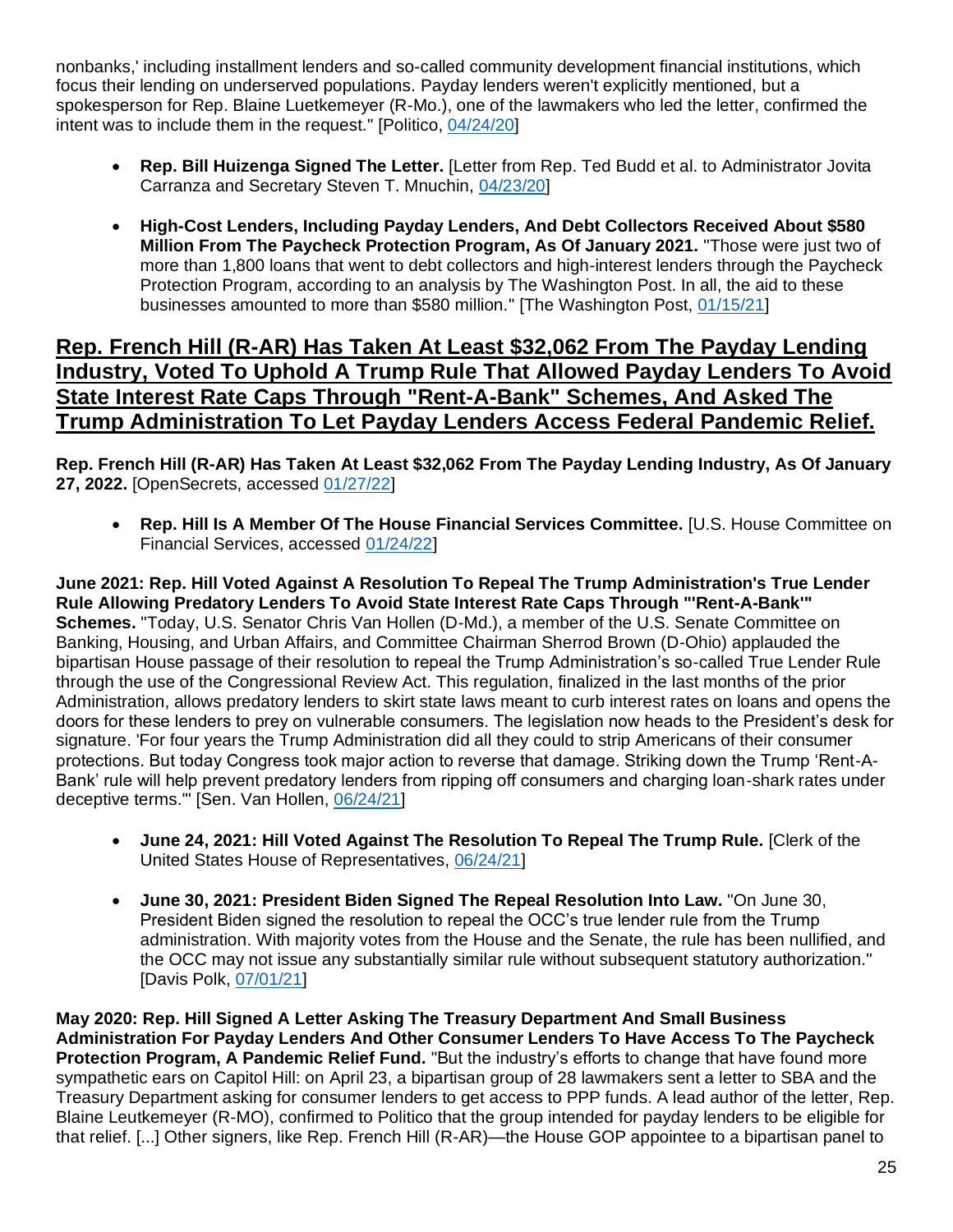oversee the economic relief funds appropriated by the CARES Act—have received five-figure sums from the industry." [The Daily Beast, [05/13/20\]](https://www.thedailybeast.com/payday-lenders-ask-their-pals-in-dc-for-govt-handout)

- **Headline: Payday Lenders Ask Their Pals in D.C. For Gov't Handout** [The Daily Beast, [05/13/20\]](https://www.thedailybeast.com/payday-lenders-ask-their-pals-in-dc-for-govt-handout)
- **High-Cost Lenders, Including Payday Lenders, And Debt Collectors Received About \$580 Million From The Paycheck Protection Program, As Of January 2021.** "Those were just two of more than 1,800 loans that went to debt collectors and high-interest lenders through the Paycheck Protection Program, according to an analysis by The Washington Post. In all, the aid to these businesses amounted to more than \$580 million." [The Washington Post, [01/15/21\]](https://www.washingtonpost.com/business/2021/01/15/debt-collectors-payday-ppp/)

#### **Rep. Ann Wagner (R-MO) Has Taken At Least \$85,300 From Payday Lenders, Voted To Uphold A Trump Rule That Allowed Payday Lenders To Avoid State Interest Rate Caps Through "Rent-A-Bank" Schemes, And Asked The Trump Administration To Let Payday Lenders Access Federal Pandemic Relief.**

**Rep. Ann Wagner (R-MO) Has Taken At Least \$85,300 From The Payday Lending Industry, As Of January 27, 2022.** [OpenSecrets, accessed [01/27/22\]](https://www.opensecrets.org/industries/summary.php?ind=F1420&cycle=All&recipdetail=H&sortorder=A&mem=Y&page=1)

• **Rep. Wagner Is A Member Of The House Financial Services Committee.** [U.S. House Committee on Financial Services, accessed [01/24/22\]](https://financialservices.house.gov/about/committee-membership.htm)

**June 2021: Rep. Wagner Voted Against A Resolution To Repeal The Trump Administration's True Lender Rule Allowing Predatory Lenders To Avoid State Interest Rate Caps Through "'Rent-A-Bank'" Schemes.** "Today, U.S. Senator Chris Van Hollen (D-Md.), a member of the U.S. Senate Committee on Banking, Housing, and Urban Affairs, and Committee Chairman Sherrod Brown (D-Ohio) applauded the bipartisan House passage of their resolution to repeal the Trump Administration's so-called True Lender Rule through the use of the Congressional Review Act. This regulation, finalized in the last months of the prior Administration, allows predatory lenders to skirt state laws meant to curb interest rates on loans and opens the doors for these lenders to prey on vulnerable consumers. The legislation now heads to the President's desk for signature. 'For four years the Trump Administration did all they could to strip Americans of their consumer protections. But today Congress took major action to reverse that damage. Striking down the Trump 'Rent-A-Bank' rule will help prevent predatory lenders from ripping off consumers and charging loan-shark rates under deceptive terms." [Sen. Van Hollen, [06/24/21\]](https://www.vanhollen.senate.gov/news/press-releases/house-passes-van-hollen-brown-legislation-to-strike-down-trump-era-rent-a-bank-rule-sending-it-to-the-presidents-desk)

- **June 24, 2021: Wagner Voted Against The Resolution To Repeal The Trump Rule.** [Clerk of the United States House of Representatives, [06/24/21\]](https://clerk.house.gov/Votes/2021181)
- **June 30, 2021: President Biden Signed The Repeal Resolution Into Law.** "On June 30, President Biden signed the resolution to repeal the OCC's true lender rule from the Trump administration. With majority votes from the House and the Senate, the rule has been nullified, and the OCC may not issue any substantially similar rule without subsequent statutory authorization." [Davis Polk, [07/01/21\]](https://www.davispolk.com/insights/client-update/occs-true-lender-rule-has-been-repealed#_ftn1)

**April 2020: Rep. Wagner Signed A Letter Asking The Trump Administration To Let Payday Lenders Access The Paycheck Protection Program, A Pandemic Relief Fund.** "A bipartisan group of lawmakers is pressing the Trump administration to let payday lenders gain access to small business rescue money, going to bat for companies that have been accused of engaging in predatory behavior toward lower-income people. [...] In a letter signed by 24 House Republicans and four Democrats, lawmakers asked the Treasury Department and Small Business Administration to open up Paycheck Protection Program loan applications to 'small-size nonbanks,' including installment lenders and so-called community development financial institutions, which focus their lending on underserved populations. Payday lenders weren't explicitly mentioned, but a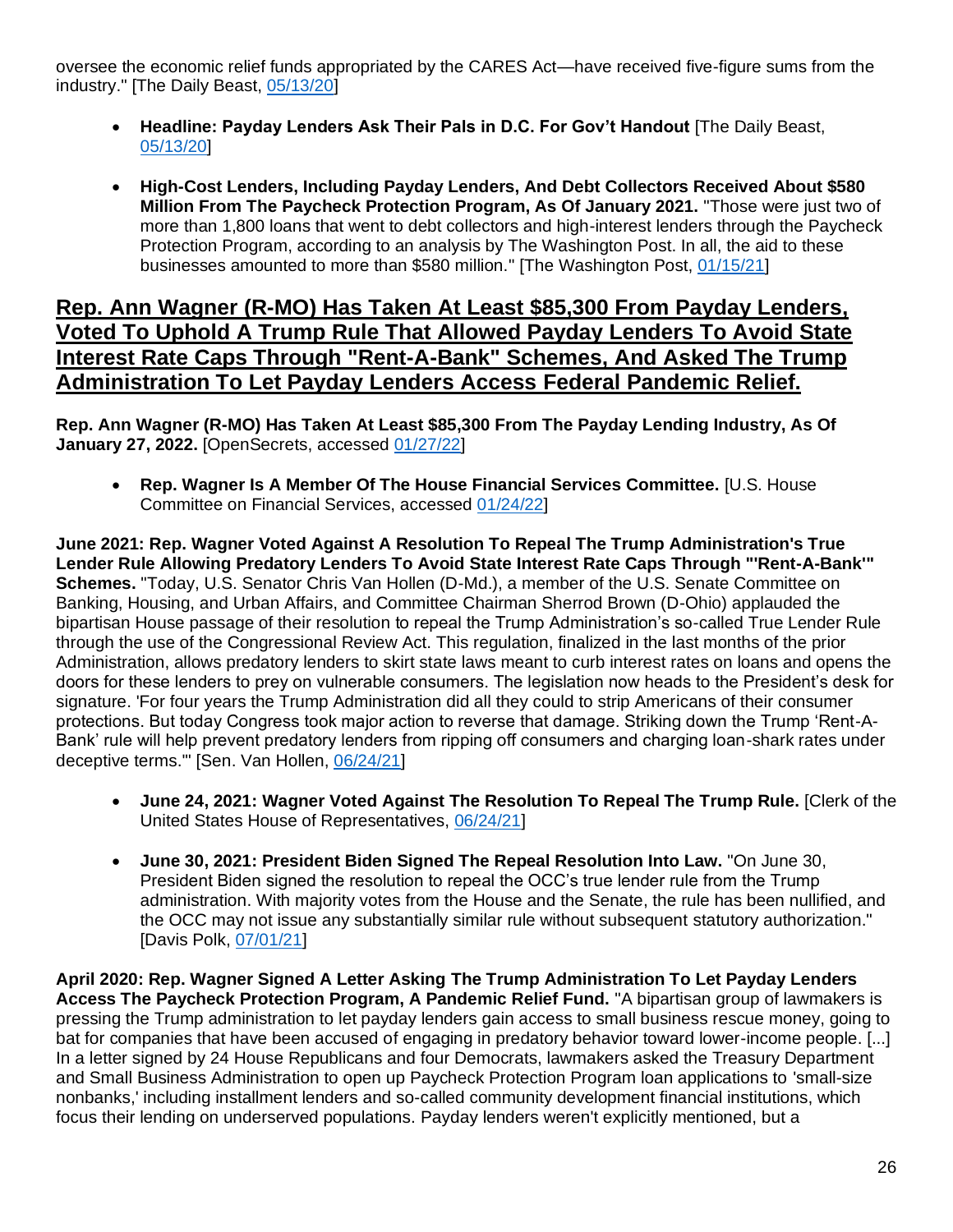spokesperson for Rep. Blaine Luetkemeyer (R-Mo.), one of the lawmakers who led the letter, confirmed the intent was to include them in the request." [Politico, [04/24/20\]](https://www.politico.com/news/2020/04/24/lawmakers-press-for-small-business-loans-for-payday-lenders-207636)

- **Rep. Ann Wagner Signed The Letter.** [Letter from Rep. Ted Budd et al. to Administrator Jovita Carranza and Secretary Steven T. Mnuchin, [04/23/20\]](https://www.sfnet.com/docs/default-source/tsl-tslexpress/budd-ppp-letter-final-header-revised-9-am-4-22-2020-fc-edits.pdf)
- **High-Cost Lenders, Including Payday Lenders, And Debt Collectors Received About \$580 Million From The Paycheck Protection Program, As Of January 2021.** "Those were just two of more than 1,800 loans that went to debt collectors and high-interest lenders through the Paycheck Protection Program, according to an analysis by The Washington Post. In all, the aid to these businesses amounted to more than \$580 million." [The Washington Post, [01/15/21\]](https://www.washingtonpost.com/business/2021/01/15/debt-collectors-payday-ppp/)

#### **Rep. Tom Emmer (R-MN) Has Taken At Least \$10,000 From Payday Lenders, Voted To Uphold A Trump Rule That Allowed Payday Lenders To Avoid State Interest Rate Caps Through "Rent-A-Bank" Schemes, Has Called The CFPB's Payday Lending Rule "Ruinous," And Asked The Trump Administration To Let Payday Lenders Access Federal Pandemic Relief.**

**Rep. Tom Emmer (R-MN) Has Taken At Least \$10,000 From The Payday Lending Industry, As Of January 27, 2022.** [OpenSecrets, accessed [01/27/22\]](https://www.opensecrets.org/industries/summary.php?ind=F1420&cycle=All&recipdetail=H&sortorder=A&mem=Y&page=3)

• **Rep. Emmer Is A Member Of The House Financial Services Committee.** [U.S. House Committee on Financial Services, accessed [01/24/22\]](https://financialservices.house.gov/about/committee-membership.htm)

**June 2021: Rep. Emmer Voted Against A Resolution To Repeal The Trump Administration's True Lender Rule Allowing Predatory Lenders To Avoid State Interest Rate Caps Through "'Rent-A-Bank'" Schemes.** "Today, U.S. Senator Chris Van Hollen (D-Md.), a member of the U.S. Senate Committee on Banking, Housing, and Urban Affairs, and Committee Chairman Sherrod Brown (D-Ohio) applauded the bipartisan House passage of their resolution to repeal the Trump Administration's so-called True Lender Rule through the use of the Congressional Review Act. This regulation, finalized in the last months of the prior Administration, allows predatory lenders to skirt state laws meant to curb interest rates on loans and opens the doors for these lenders to prey on vulnerable consumers. The legislation now heads to the President's desk for signature. 'For four years the Trump Administration did all they could to strip Americans of their consumer protections. But today Congress took major action to reverse that damage. Striking down the Trump 'Rent-A-Bank' rule will help prevent predatory lenders from ripping off consumers and charging loan-shark rates under deceptive terms.'" [Sen. Van Hollen, [06/24/21\]](https://www.vanhollen.senate.gov/news/press-releases/house-passes-van-hollen-brown-legislation-to-strike-down-trump-era-rent-a-bank-rule-sending-it-to-the-presidents-desk)

- **June 24, 2021: Emmer Voted Against The Resolution To Repeal The Trump Rule.** [Clerk of the United States House of Representatives, [06/24/21\]](https://clerk.house.gov/Votes/2021181)
- **June 30, 2021: President Biden Signed The Repeal Resolution Into Law.** "On June 30, President Biden signed the resolution to repeal the OCC's true lender rule from the Trump administration. With majority votes from the House and the Senate, the rule has been nullified, and the OCC may not issue any substantially similar rule without subsequent statutory authorization." [Davis Polk, [07/01/21\]](https://www.davispolk.com/insights/client-update/occs-true-lender-rule-has-been-repealed#_ftn1)

**Rep. Emmer "Branded The [CFPB's] Payday Lending Rule A Ruinous One-Size-Fits-All Regulation."** "The Consumer Financial Protection Bureau (CFPB) announced new rules last year that aimed to make payday lenders do more to ensure that borrowers have the means to pay back their loans on time. But now the CFPB is trying to delay and possibly gut that plan, and Congress recently toyed with killing it altogether. [...] Republican Rep. Tom Emmer branded the payday lending rule a ruinous one-size-fits-all regulation backed by false rhetoric. Like so many others issued by the CFPB, [the rule] would do more to harm the very consumers it proclaims to help, Emmer said." [Associated Press, [07/04/18\]](https://apnews.com/article/ddbc75954d764580953220f683ff64ba)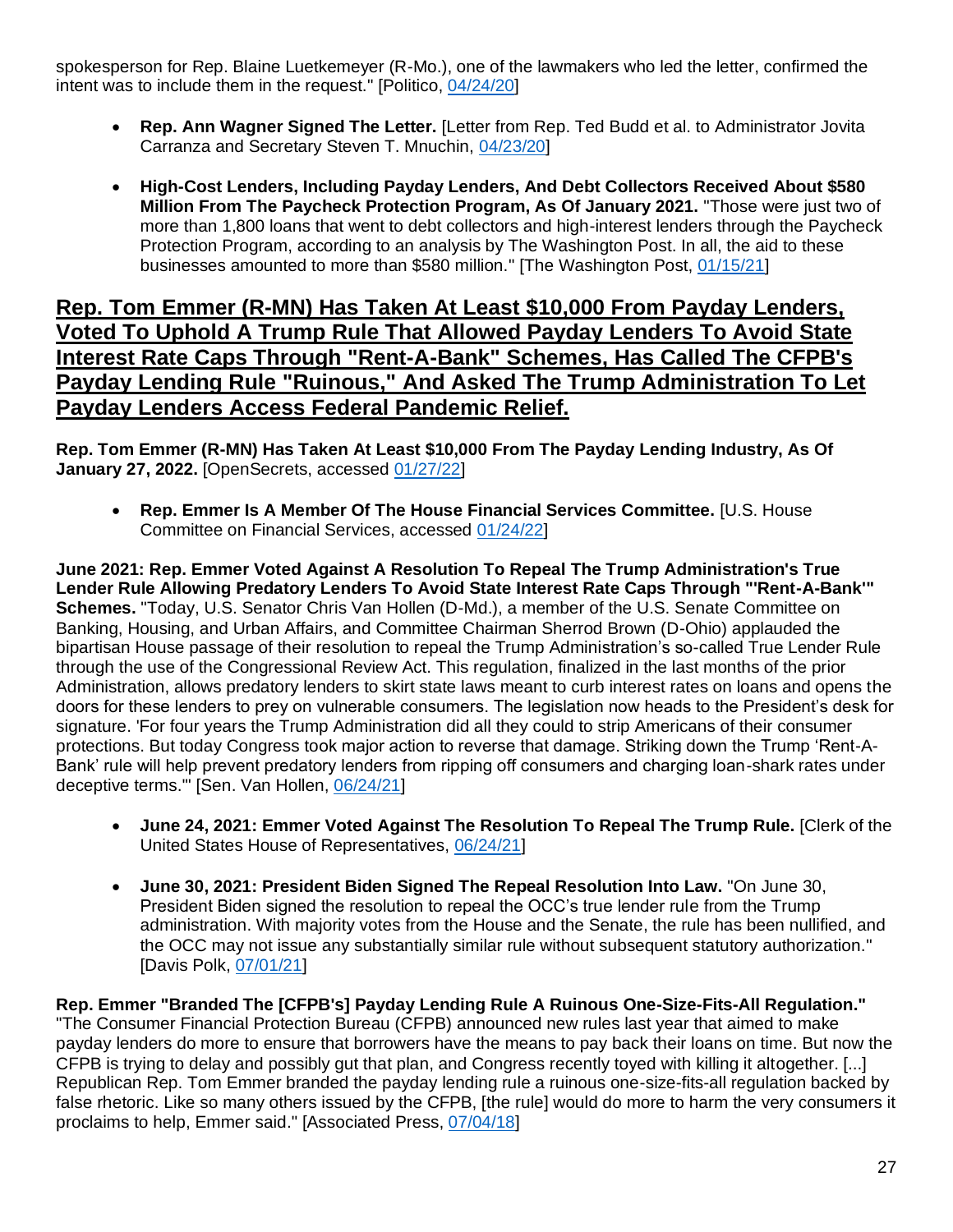**April 2020: Rep. Emmer Signed A Letter Asking The Trump Administration To Let Payday Lenders Access The Paycheck Protection Program, A Pandemic Relief Fund.** "A bipartisan group of lawmakers is pressing the Trump administration to let payday lenders gain access to small business rescue money, going to bat for companies that have been accused of engaging in predatory behavior toward lower-income people. [...] In a letter signed by 24 House Republicans and four Democrats, lawmakers asked the Treasury Department and Small Business Administration to open up Paycheck Protection Program loan applications to 'small-size nonbanks,' including installment lenders and so-called community development financial institutions, which focus their lending on underserved populations. Payday lenders weren't explicitly mentioned, but a spokesperson for Rep. Blaine Luetkemeyer (R-Mo.), one of the lawmakers who led the letter, confirmed the intent was to include them in the request." [Politico, [04/24/20\]](https://www.politico.com/news/2020/04/24/lawmakers-press-for-small-business-loans-for-payday-lenders-207636)

- **Rep. Tom Emmer Signed The Letter.** [Letter from Rep. Ted Budd et al. to Administrator Jovita Carranza and Secretary Steven T. Mnuchin, [04/23/20\]](https://www.sfnet.com/docs/default-source/tsl-tslexpress/budd-ppp-letter-final-header-revised-9-am-4-22-2020-fc-edits.pdf)
- **High-Cost Lenders, Including Payday Lenders, And Debt Collectors Received About \$580 Million From The Paycheck Protection Program, As Of January 2021.** "Those were just two of more than 1,800 loans that went to debt collectors and high-interest lenders through the Paycheck Protection Program, according to an analysis by The Washington Post. In all, the aid to these businesses amounted to more than \$580 million." [The Washington Post, [01/15/21\]](https://www.washingtonpost.com/business/2021/01/15/debt-collectors-payday-ppp/)

#### **Rep. Bryan Steil (R-WI) Has Taken At Least \$4,500 From Payday Lenders, Voted To Uphold A Trump Rule That Allowed Payday Lenders To Avoid State Interest Rate Caps Through "Rent-A-Bank" Schemes, And Asked The Trump Administration To Let Payday Lenders Access Federal Pandemic Relief.**

**Rep. Bryan Steil (R-WI) Has Taken At Least \$4,500 From The Payday Lending Industry, As Of January 27, 2022.** [OpenSecrets, accessed [01/27/22\]](https://www.opensecrets.org/industries/summary.php?ind=F1420&cycle=All&recipdetail=H&sortorder=A&mem=Y&page=4)

• **Rep. Steil Is A Member Of The House Financial Services Committee.** [U.S. House Committee on Financial Services, accessed [01/24/22\]](https://financialservices.house.gov/about/committee-membership.htm)

**June 2021: Rep. Steil Voted Against A Resolution To Repeal The Trump Administration's True Lender Rule Allowing Predatory Lenders To Avoid State Interest Rate Caps Through "'Rent-A-Bank'" Schemes.** "Today, U.S. Senator Chris Van Hollen (D-Md.), a member of the U.S. Senate Committee on Banking, Housing, and Urban Affairs, and Committee Chairman Sherrod Brown (D-Ohio) applauded the bipartisan House passage of their resolution to repeal the Trump Administration's so-called True Lender Rule through the use of the Congressional Review Act. This regulation, finalized in the last months of the prior Administration, allows predatory lenders to skirt state laws meant to curb interest rates on loans and opens the doors for these lenders to prey on vulnerable consumers. The legislation now heads to the President's desk for signature. 'For four years the Trump Administration did all they could to strip Americans of their consumer protections. But today Congress took major action to reverse that damage. Striking down the Trump 'Rent-A-Bank' rule will help prevent predatory lenders from ripping off consumers and charging loan-shark rates under deceptive terms.'" [Sen. Van Hollen, [06/24/21\]](https://www.vanhollen.senate.gov/news/press-releases/house-passes-van-hollen-brown-legislation-to-strike-down-trump-era-rent-a-bank-rule-sending-it-to-the-presidents-desk)

- **June 24, 2021: Steil Voted Against The Resolution To Repeal The Trump Rule.** [Clerk of the United States House of Representatives, [06/24/21\]](https://clerk.house.gov/Votes/2021181)
- **June 30, 2021: President Biden Signed The Repeal Resolution Into Law.** "On June 30, President Biden signed the resolution to repeal the OCC's true lender rule from the Trump administration. With majority votes from the House and the Senate, the rule has been nullified, and the OCC may not issue any substantially similar rule without subsequent statutory authorization." [Davis Polk, [07/01/21\]](https://www.davispolk.com/insights/client-update/occs-true-lender-rule-has-been-repealed#_ftn1)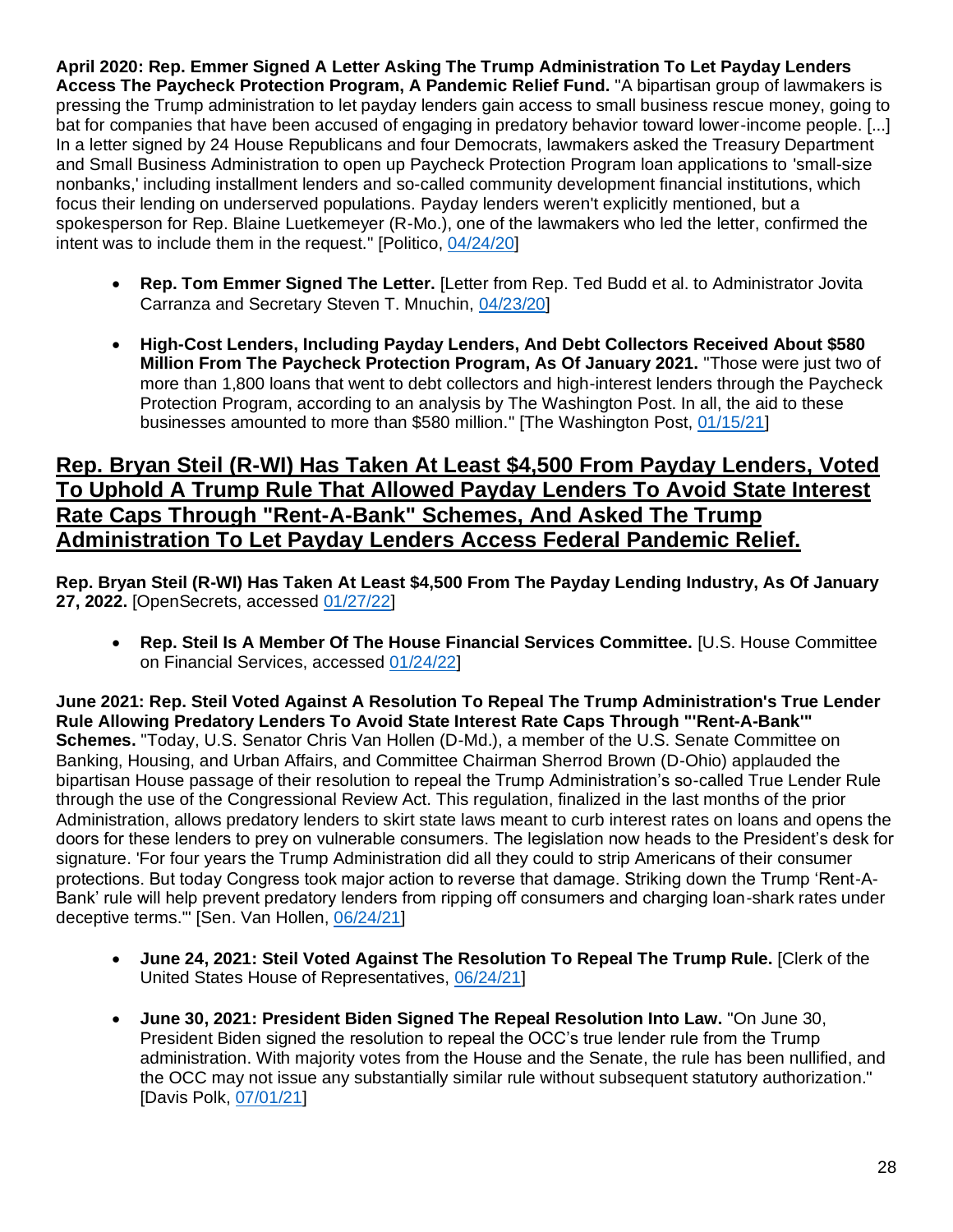**April 2020: Rep. Steil Signed A Letter Asking The Trump Administration To Let Payday Lenders Access The Paycheck Protection Program, A Pandemic Relief Fund.** "A bipartisan group of lawmakers is pressing the Trump administration to let payday lenders gain access to small business rescue money, going to bat for companies that have been accused of engaging in predatory behavior toward lower-income people. [...] In a letter signed by 24 House Republicans and four Democrats, lawmakers asked the Treasury Department and Small Business Administration to open up Paycheck Protection Program loan applications to 'small-size nonbanks,' including installment lenders and so-called community development financial institutions, which focus their lending on underserved populations. Payday lenders weren't explicitly mentioned, but a spokesperson for Rep. Blaine Luetkemeyer (R-Mo.), one of the lawmakers who led the letter, confirmed the intent was to include them in the request." [Politico, [04/24/20\]](https://www.politico.com/news/2020/04/24/lawmakers-press-for-small-business-loans-for-payday-lenders-207636)

- **Rep. Bryan Steil Signed The Letter.** [Letter from Rep. Ted Budd et al. to Administrator Jovita Carranza and Secretary Steven T. Mnuchin, [04/23/20\]](https://www.sfnet.com/docs/default-source/tsl-tslexpress/budd-ppp-letter-final-header-revised-9-am-4-22-2020-fc-edits.pdf)
- **High-Cost Lenders, Including Payday Lenders, And Debt Collectors Received About \$580 Million From The Paycheck Protection Program, As Of January 2021.** "Those were just two of more than 1,800 loans that went to debt collectors and high-interest lenders through the Paycheck Protection Program, according to an analysis by The Washington Post. In all, the aid to these businesses amounted to more than \$580 million." [The Washington Post, [01/15/21\]](https://www.washingtonpost.com/business/2021/01/15/debt-collectors-payday-ppp/)

#### **Rep. Lee Zeldin (R-NY) Has Taken At Least \$10,323 From Payday Lenders, Voted To Uphold A Trump Rule That Allowed Payday Lenders To Avoid State Interest Rate Caps Through "Rent-A-Bank" Schemes, And Asked The Trump Administration To Let Payday Lenders Access Federal Pandemic Relief.**

**Rep. Lee Zeldin (R-NY) Has Taken At Least \$10,323 From The Payday Lending Industry, As Of January 27, 2027.** [OpenSecrets, accessed [01/27/22\]](https://www.opensecrets.org/industries/summary.php?ind=F1420&cycle=All&recipdetail=H&sortorder=A&mem=Y&page=3)

• **Rep. Zeldin Is A Member Of The House Financial Services Committee.** [U.S. House Committee on Financial Services, accessed [01/24/22\]](https://financialservices.house.gov/about/committee-membership.htm)

**June 2021: Rep. Zeldin Voted Against A Resolution To Repeal A Trump Administration Rule That Allowed Predatory Lenders To Avoid State Interest Rate Caps Through "'Rent-A-Bank'" Schemes.**  "Today, U.S. Senator Chris Van Hollen (D-Md.), a member of the U.S. Senate Committee on Banking, Housing, and Urban Affairs, and Committee Chairman Sherrod Brown (D-Ohio) applauded the bipartisan House passage of their resolution to repeal the Trump Administration's so-called True Lender Rule through the use of the Congressional Review Act. This regulation, finalized in the last months of the prior Administration, allows predatory lenders to skirt state laws meant to curb interest rates on loans and opens the doors for these lenders to prey on vulnerable consumers. The legislation now heads to the President's desk for signature. 'For four years the Trump Administration did all they could to strip Americans of their consumer protections. But today Congress took major action to reverse that damage. Striking down the Trump 'Rent-A-Bank' rule will help prevent predatory lenders from ripping off consumers and charging loan-shark rates under deceptive terms.'" [Sen. Van Hollen, [06/24/21\]](https://www.vanhollen.senate.gov/news/press-releases/house-passes-van-hollen-brown-legislation-to-strike-down-trump-era-rent-a-bank-rule-sending-it-to-the-presidents-desk)

- **June 24, 2021: Zeldin Voted Against The Resolution To Repeal The Trump Rule.** [Clerk of the United States House of Representatives, [06/24/21\]](https://clerk.house.gov/Votes/2021181)
- **June 30, 2021: President Biden Signed The Repeal Resolution Into Law.** "On June 30, President Biden signed the resolution to repeal the OCC's true lender rule from the Trump administration. With majority votes from the House and the Senate, the rule has been nullified, and the OCC may not issue any substantially similar rule without subsequent statutory authorization." [Davis Polk, [07/01/21\]](https://www.davispolk.com/insights/client-update/occs-true-lender-rule-has-been-repealed#_ftn1)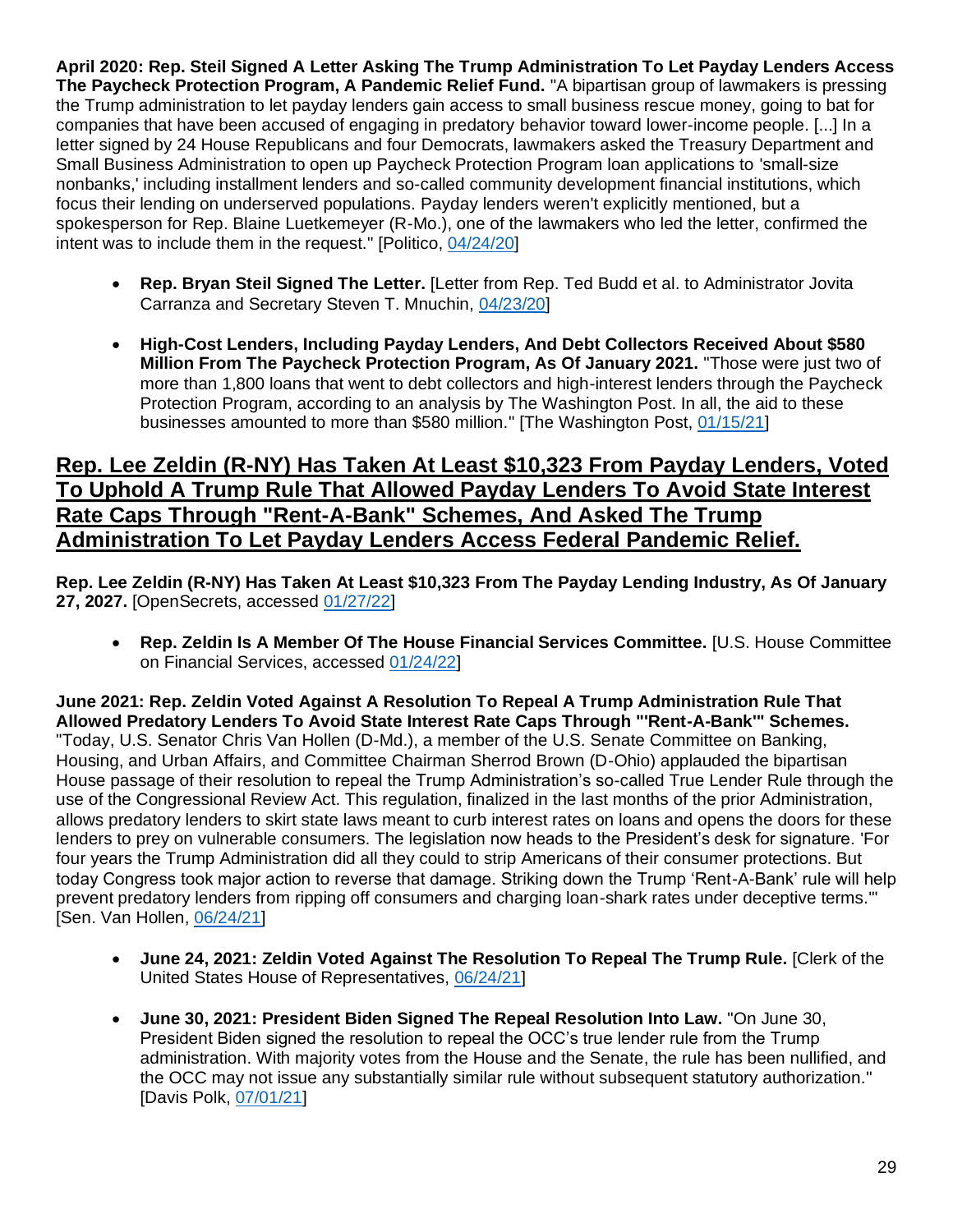**April 2020: Rep. Zeldin Signed A Letter Asking The Trump Administration To Let Payday Lenders Access The Paycheck Protection Program, A Pandemic Relief Fund.** "A bipartisan group of lawmakers is pressing the Trump administration to let payday lenders gain access to small business rescue money, going to bat for companies that have been accused of engaging in predatory behavior toward lower-income people. [...] In a letter signed by 24 House Republicans and four Democrats, lawmakers asked the Treasury Department and Small Business Administration to open up Paycheck Protection Program loan applications to 'small-size nonbanks,' including installment lenders and so-called community development financial institutions, which focus their lending on underserved populations. Payday lenders weren't explicitly mentioned, but a spokesperson for Rep. Blaine Luetkemeyer (R-Mo.), one of the lawmakers who led the letter, confirmed the intent was to include them in the request." [Politico, [04/24/20\]](https://www.politico.com/news/2020/04/24/lawmakers-press-for-small-business-loans-for-payday-lenders-207636)

- **Rep. Lee Zeldin Signed The Letter.** [Letter from Rep. Ted Budd et al. to Administrator Jovita Carranza and Secretary Steven T. Mnuchin, [04/23/20\]](https://www.sfnet.com/docs/default-source/tsl-tslexpress/budd-ppp-letter-final-header-revised-9-am-4-22-2020-fc-edits.pdf)
- **High-Cost Lenders, Including Payday Lenders, And Debt Collectors Received About \$580 Million From The Paycheck Protection Program, As Of January 2021.** "Those were just two of more than 1,800 loans that went to debt collectors and high-interest lenders through the Paycheck Protection Program, according to an analysis by The Washington Post. In all, the aid to these businesses amounted to more than \$580 million." [The Washington Post, [01/15/21\]](https://www.washingtonpost.com/business/2021/01/15/debt-collectors-payday-ppp/)

**Four Senate Banking Committee Members Who Have Explicitly Opposed Rate Caps Have Taken Nearly \$275,000 From Payday Lenders.**

**Sen. Pat Toomey (R-PA), Ranking Member Of The Senate Banking Committee, Has Taken At Least \$121,200 From Payday Lenders, Has Criticized A Proposed Federal Rate Cap As "Hurt[Ing] The Very People It's Supposed To Help," And Voted To Protect A Trump Rule Allowing Lenders To Avoid State Rate Caps.**

**Sen. Pat Toomey (R-PA) Has Taken At Least \$121,200 From The Payday Lending Industry, As Of January 27, 2022.** [OpenSecrets, accessed [01/27/22\]](https://www.opensecrets.org/industries/summary.php?ind=F1420&cycle=All&recipdetail=S&mem=Y)

**July 29, 2021: The Senate Committee On Banking, Housing, And Urban Affairs Held A Full Committee Hearing On A Proposed Nationwide 36% Interest Rate Cap, Titled, "Protecting Americans From Debt Traps By Extending The Military's 36% Interest Rate Cap To Everyone."** [Senate Banking Committee Hearing, [07/29/21\]](https://www.banking.senate.gov/hearings/protecting-americans-from-debt-traps-by-extending-the-militarys-36-interest-rate-cap-to-everyone)

• **Sen. Toomey Is The Current Ranking Member Of The Senate Committee On Banking, Housing, And Urban Affairs.** [Senate Banking Committee, accessed [01/24/22\]](https://www.banking.senate.gov/about/ranking-member)

**July 2021: Sen. Pat Toomey (R-PA) Criticized The VCFCA In His Opening Statement, Stating "Congress Should Not Remove, But Expand, Access To Credit" As A Rate Cap "Hurts The Very People It's Supposed To Help."** "Congress should not remove, but expand, access to credit. Regulators have made it very difficult for banks to offer small-dollar credit. Although Federally-chartered credit unions can offer Payday Alternative Loans, an NCUA-approved small-dollar product, fewer than 600 credit unions nationwide offer them, and in the first half of 2020 the 'all-in' APR for these loans, including fees, actually exceeded 36%. At the end of the day, taking choices away from consumers just doesn't work. Instead, it hurts the very people it's supposed to help. [Senate Banking Committee, [07/29/21\]](https://www.banking.senate.gov/imo/media/doc/Toomey%20Statement%207-29-21.pdf)

**May 2021: Sen. Toomey Voted Against A Resolution Striking Down The Trump Administration's True Lender Rule Allowing Payday Lenders To Avoid State Interest Rate Caps Through "'Rent-A-Bank'" Schemes.** "Today, U.S. Senator Chris Van Hollen (D-Md.), a member of the U.S. Senate Committee on Banking, Housing, and Urban Affairs, and Committee Chairman Sherrod Brown (D-Ohio) applauded President Biden's signing of their resolution into law to repeal the Trump Administration's so-called True Lender Rule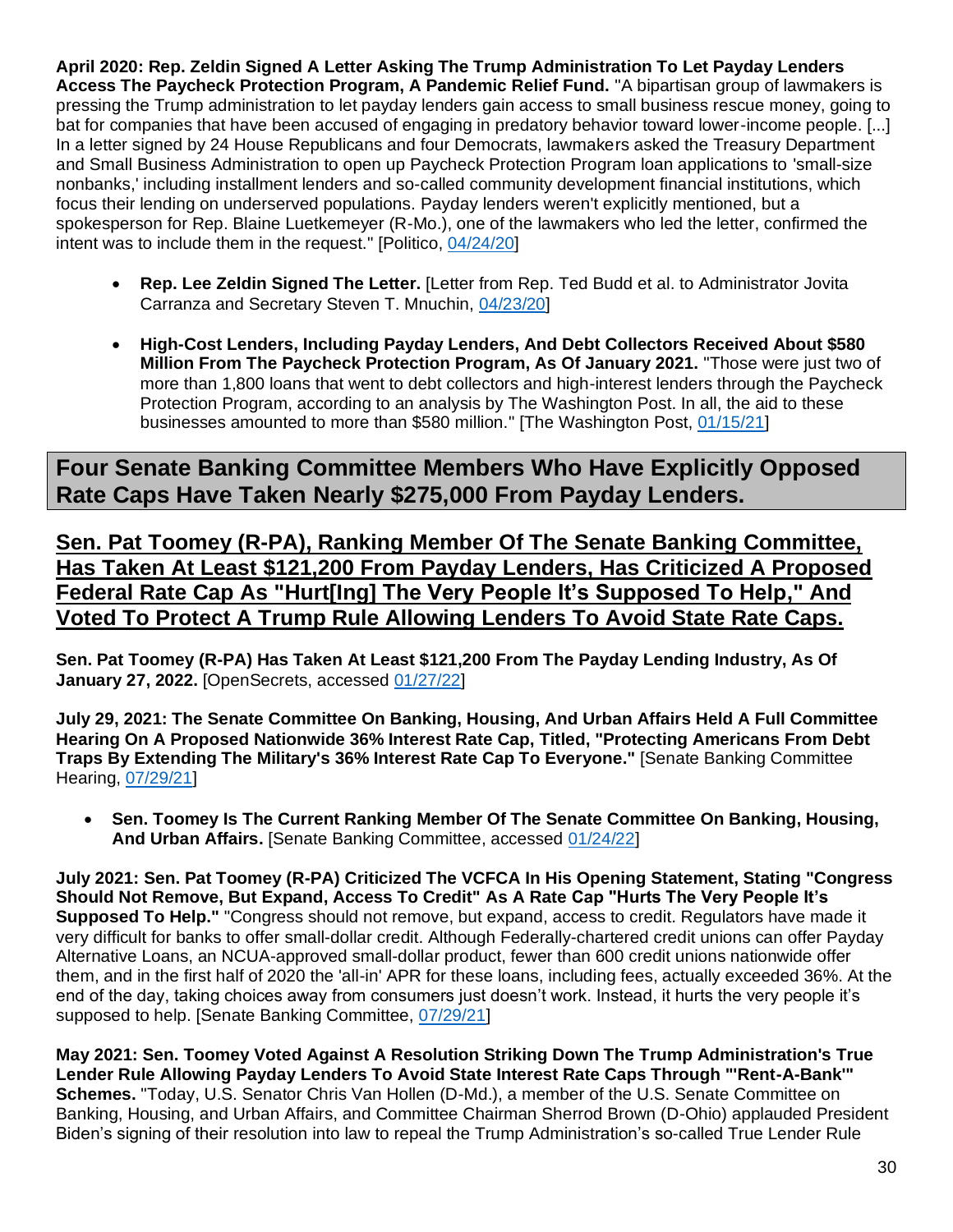through the use of the Congressional Review Act. This regulation, finalized in the last months of the prior Administration, allows predatory lenders to skirt state laws meant to curb interest rates on loans and opens the door for these lenders to prey on vulnerable consumers. According to the Center for Responsible Lending, this rule has allowed predatory lenders to make loans at 100% APR or more in states with limits of 36% or less by laundering loans through an out-of-state bank not subject to state limits. 'Americans deserve consumer protections that work for them – not for special interests and predatory payday lenders. Today's action to strike down the Trump 'Rent-A-Bank' rule will help prevent predatory lenders from ripping off consumers and charging loan-shark rates under deceptive terms.'" [U.S. Senate Committee on Banking, Housing, and Urban Affairs, [06/30/21\]](https://www.banking.senate.gov/newsroom/majority/president-signs-van-hollen-brown-legislation-to-strike-down-trump-era-rent-a-bank-rule)

• **May 11, 2021: Sen. Toomey Voted Against The Resolution.** [U.S. Senate, [05/11/21\]](https://www.senate.gov/legislative/LIS/roll_call_votes/vote1171/vote_117_1_00183.htm)

#### **Sen. Jerry Moran (R-KS) Has Taken At Least \$30,500 From Payday Lenders, Has Criticized The VCFCA As A "Washington-Knows-Best, One-Size-Fits-All Interest Rate Cap" That Would "Only Limit Access To Credit For Kansans," And Voted To Protect A Trump Rule Allowing Lenders To Avoid State Rate Caps.**

**Sen. Jerry Moran (R-KS) Has Taken At Least \$30,500 From The Payday Lending Industry, As Of January 27, 2022.** [OpenSecrets, accessed [01/27/22\]](https://www.opensecrets.org/industries/summary.php?ind=F1420&cycle=All&recipdetail=S&mem=Y)

• **Sen. Moran Is A Member Of The Senate Banking Committee.** [Senate Banking Committee, accessed [01/24/22\]](https://www.banking.senate.gov/about/membership)

**July 29, 2021: The Senate Committee On Banking, Housing, And Urban Affairs Held A Full Committee Hearing On A Proposed Nationwide 36% Interest Rate Cap, Titled, "Protecting Americans From Debt Traps By Extending The Military's 36% Interest Rate Cap To Everyone."** [Senate Banking Committee Hearing, [07/29/21\]](https://www.banking.senate.gov/hearings/protecting-americans-from-debt-traps-by-extending-the-militarys-36-interest-rate-cap-to-everyone)

**August 2, 2021: Following The Senate Banking Hearing, Sen. Jerry Moran (R-KS) Criticized The VCFCA As A "Washington-Knows-Best, One-Size-Fits-All Interest Rate Cap" That Would "Only Limit Access To Credit For Kansans."** "This week, during a Senate Banking Committee hearing on a federally mandated interest rate cap, I discussed how price controls always harm the individuals they are intended to help and would only limit access to credit for Kansans. A Washington-knows-best, one-size-fits-all interest rate cap could not be more inconsistent with states' rights and principles of federalism. Such a cap would only increase the minimum loan amount required for lenders to provide borrowers credit at economically feasible rates with the potential for lenders to stop offering small dollar loans entirely. Instead of implementing governmentmandated price controls, Congress should focus on reducing the regulatory barriers that increase the cost of credit for all. Click here to watch the full hearing." [Senator Jerry Moran, [08/02/21\]](https://www.moran.senate.gov/public/index.cfm/newsletter?ID=C1C24BFC-E34F-434B-9105-899989E1AD54)

**May 2021: Sen. Moran Voted Against A Resolution Striking Down The Trump Administration's True Lender Rule Allowing Payday Lenders To Avoid State Interest Rate Caps Through "'Rent-A-Bank'" Schemes.** "Today, U.S. Senator Chris Van Hollen (D-Md.), a member of the U.S. Senate Committee on Banking, Housing, and Urban Affairs, and Committee Chairman Sherrod Brown (D-Ohio) applauded President Biden's signing of their resolution into law to repeal the Trump Administration's so-called True Lender Rule through the use of the Congressional Review Act. This regulation, finalized in the last months of the prior Administration, allows predatory lenders to skirt state laws meant to curb interest rates on loans and opens the door for these lenders to prey on vulnerable consumers. According to the Center for Responsible Lending, this rule has allowed predatory lenders to make loans at 100% APR or more in states with limits of 36% or less by laundering loans through an out-of-state bank not subject to state limits. 'Americans deserve consumer protections that work for them – not for special interests and predatory payday lenders. Today's action to strike down the Trump 'Rent-A-Bank' rule will help prevent predatory lenders from ripping off consumers and charging loan-shark rates under deceptive terms.'" [U.S. Senate Committee on Banking, Housing, and Urban Affairs, [06/30/21\]](https://www.banking.senate.gov/newsroom/majority/president-signs-van-hollen-brown-legislation-to-strike-down-trump-era-rent-a-bank-rule)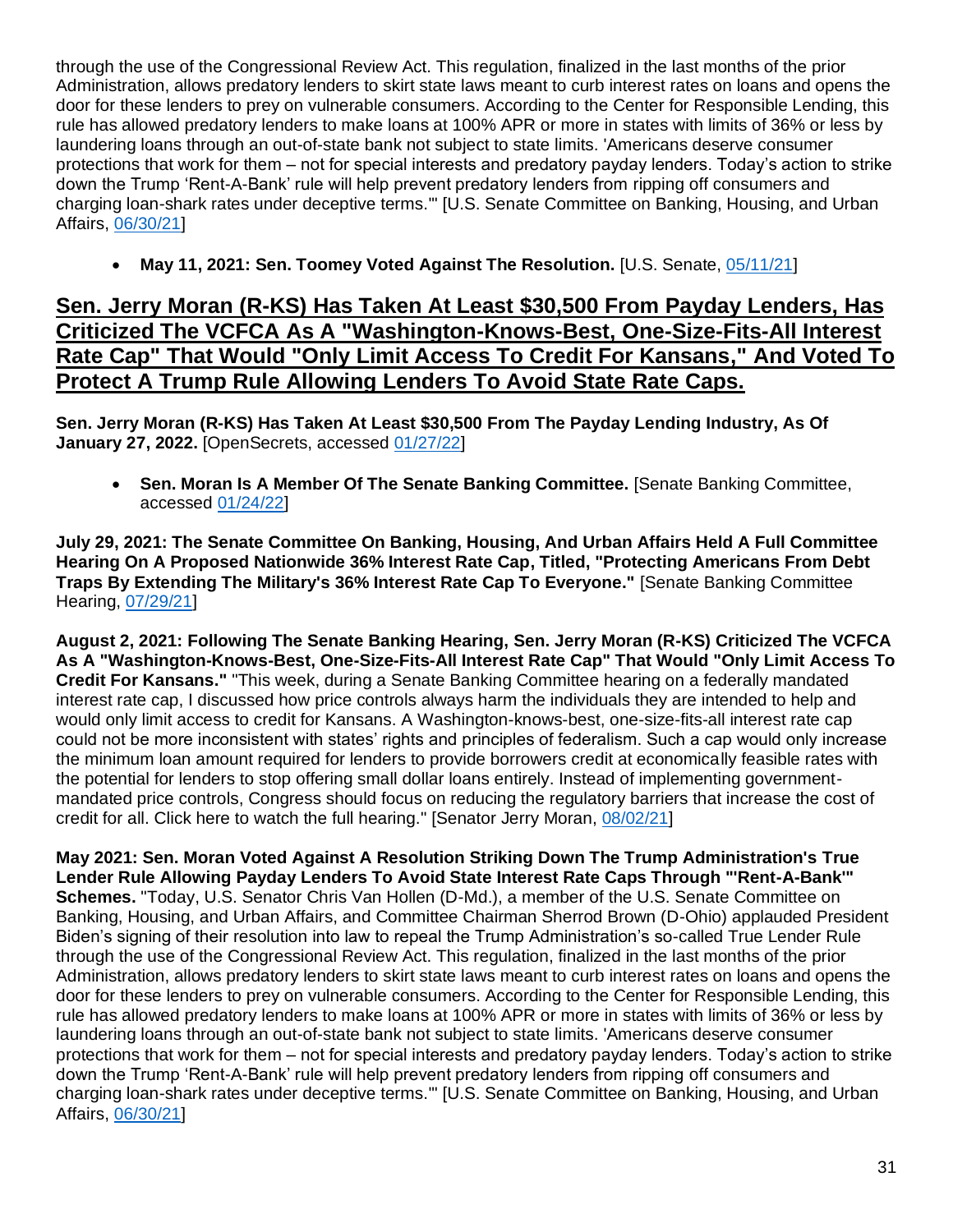• **May 11, 2021: Sen. Moran Voted Against The Resolution.** [U.S. Senate, [05/11/21\]](https://www.senate.gov/legislative/LIS/roll_call_votes/vote1171/vote_117_1_00183.htm)

#### **Sen. Thom Tillis (R-NC) Has Taken At Least At Least \$78,288 From Payday Lenders, Criticized A Federal Interest Rate Cap As "Federal Overreach," Suggested That The Military Lending Act Wasn't Beneficial In Protecting Servicemembers, And Voted To Protect A Trump Rule Allowing Lenders To Avoid State Rate Caps.**

**Sen. Thom Tillis (R-NC) Has Taken At Least \$78,288 From The Payday Lending Industry, As Of January 27, 2022.** [OpenSecrets, accessed [01/27/22\]](https://www.opensecrets.org/industries/summary.php?ind=F1420&cycle=All&recipdetail=S&mem=Y)

• **Sen. Tillis Is A Member Of The Senate Banking Committee.** [Senate Banking Committee, accessed [01/24/22\]](https://www.banking.senate.gov/about/membership)

**July 29, 2021: The Senate Committee On Banking, Housing, And Urban Affairs Held A Full Committee Hearing On A Proposed Nationwide 36% Interest Rate Cap, Titled, "Protecting Americans From Debt Traps By Extending The Military's 36% Interest Rate Cap To Everyone."** [Senate Banking Committee Hearing, [07/29/21\]](https://www.banking.senate.gov/hearings/protecting-americans-from-debt-traps-by-extending-the-militarys-36-interest-rate-cap-to-everyone)

**During This Hearing, Sen. Tillis (R-NC) Stated He Shared Sen. Jerry Moran's (R-KS) Concern "Over Federal Overreach Of What I Think Can Be Managed Within The States," Noting That His State Of North Carolina Had A 30% Interest Rate Cap.** "Thank you. Mr. Chairman. In North Carolina, we were the first state to outlaw payday lending In 2001. I think the chairman reference the fact that it was sunset after about a threeyear experiment. We also have a thirty percent APR cap on lending in North Carolina. To that end, I share my concerns that were expressed by Senator Moran over federal overreach of what I think can be managed within the states." [Senate Banking Committee Hearing (01:54:13-01:54:40), [07/29/21\]](https://www.banking.senate.gov/hearings/protecting-americans-from-debt-traps-by-extending-the-militarys-36-interest-rate-cap-to-everyone)

**In His Remarks, Sen. Tillis Questioned The Effectiveness Of The Military Lending Act, Which Enacts A 36% Interest Rate Cap For Military Servicemembers And Their Families, And Suggested More Data Was Needed "To Even Understand If The MLA Is Working And Whether Or Not We Should Scale It To The Whole Of The American Economy."** "Mr. Hempler, I agree with you that we need to get hard data out of the DOD. Ms. Petraeus said all indications are that it's working, but a Harris poll, I think it was conducted in 2019 published in 2020 before, there would be any distortions that could have been caused by COVID, found that 51 percent of all military families, reported they had been denied credit specifically, due to the provisions in the MLA. That'd be a nice statistic to get confirmed by the DOD. They go on to say that between 2014 and 2019 the percentage of military family suffering financial distress doubled from 16 percent to 34 percent, to put that in individual terms that's from 40,000 in 2014, before the MLA was implemented, to 200,000 in 2019. Also, a very interesting fact that needs to be substantiated.The last one, in 2017 West Point research study found evidence indicating access to payday loans, again illegal in North Carolina, decrease the probability of involuntary separation from the Army by 10%. I think there's a lot of interesting information. We need to get from the DOD to even understand if the MLA is working and whether or not we should scale it to the whole of the American economy." [Senate Banking Committee Hearing (01:54:40-01:56:05, [07/29/21\]](https://www.banking.senate.gov/hearings/protecting-americans-from-debt-traps-by-extending-the-militarys-36-interest-rate-cap-to-everyone)

**During His Questioning Of A Witness In Favor Of A Federal Interest Rate Cap, Sen. Tillis Made Reference To The Illegal CFPB Federal Consumer Law Task Force's Conclusion That Small-Dollar Credit Would Become Unavailable With "Legislative Or Regulatory Mandates To Set Different Prices."** "Ms. Petraeus. I know you served in the CFPB and thank you for your past and continued service. You may be aware the CFPB Task Force on Federal Consumer Law issued their annual report earlier this year. There was one passage that struck me as interesting. I'd like to get your view on it. It read, 'after reviewing millennia of history, centuries of economic theory, and decades of empirical analysis, the task force concludes that the problem of providing small-dollar credit to wage earners, at what others consider to be reasonable prices, is not only a perennial problem but it's probably also unsolvable. Either small-dollar credit can be provided at market prices that take into account its production cost, it can be provided by a massive governmental intervention at a cost that has never yet been politically acceptable, and which would still have to contend with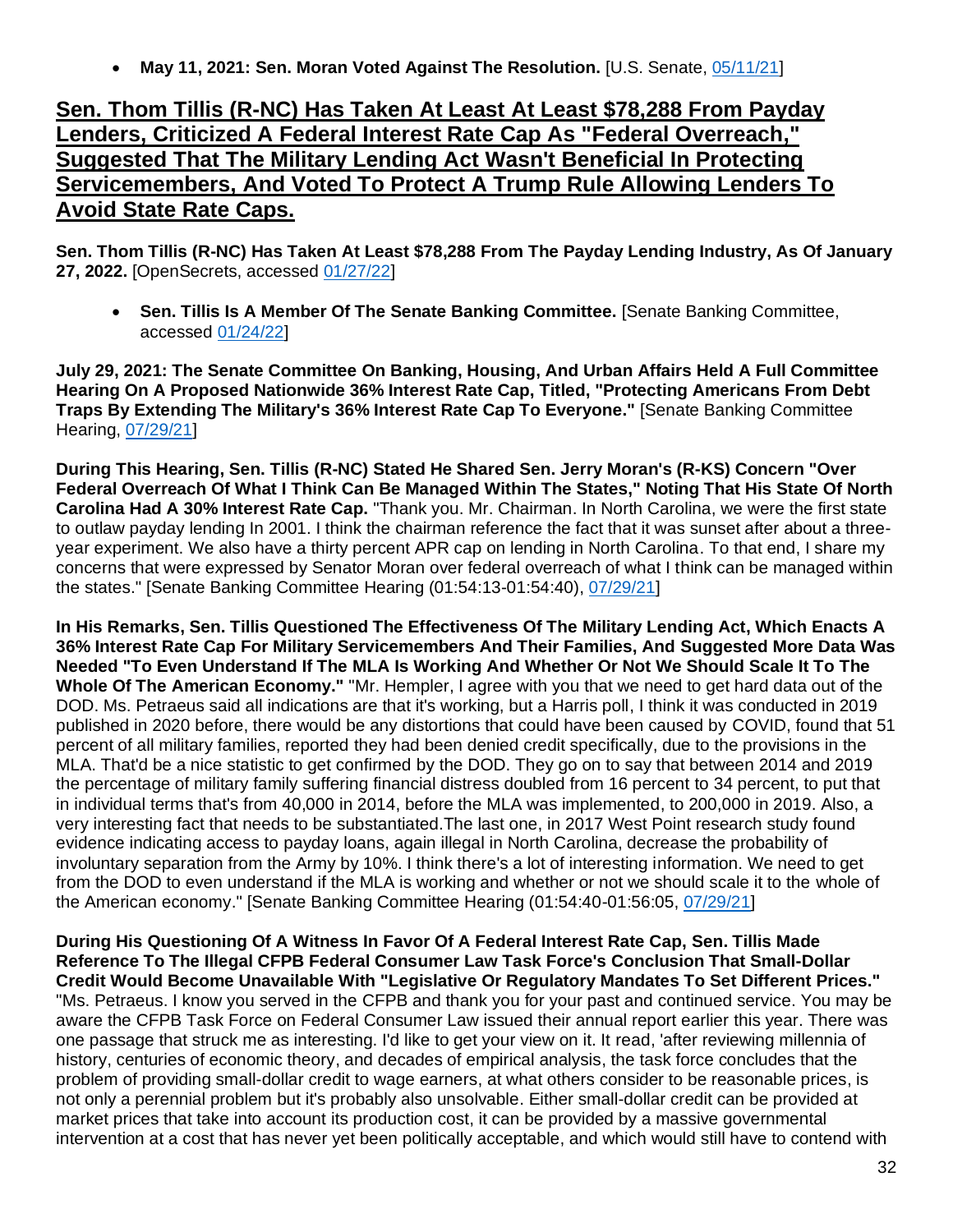operating costs, or it will not be provided at all. Legislative or regulatory mandates to set different prices cannot change those realities.' What's your opinion on that finding in the task force report?" [Senate Banking Committee Hearing (01:56:06-01:57:13), [07/29/21\]](https://www.banking.senate.gov/hearings/protecting-americans-from-debt-traps-by-extending-the-militarys-36-interest-rate-cap-to-everyone)

- **January 2022: The Consumer Financial Protection Bureau (CFPB) Announced It Had Settled A Lawsuit Alleging The "Taskforce On Federal Consumer Financial Law Did Not Comply With The Federal Advisory Committee Act (FACA)" And That As Part Of The Settlement The CFPB Would "Amen[D] The Taskforce's Report To Include A Disclaimer Noting That The CFPB Failed To Comply With FACA And That The Report Should Not Be Relied Upon As A 'Product Of A FACA-Compliant Federal Advisory Committee.'"** "Today, the Consumer Financial Protection Bureau (CFPB) announced it has settled a lawsuit filed by the National Association of Consumer Advocates, U.S. Public Interest Research Group, and Professor Kathleen Engel. The lawsuit alleged that the Taskforce on Federal Consumer Financial Law did not comply with the Federal Advisory Committee Act (FACA). […] On November 29, 2021, the CFPB entered into a stipulated settlement agreement that required, among other corrective actions, the CFPB to release to the plaintiffs by March 22, 2022, all Taskforce records that would have been made public if the CFPB had complied with FACA's requirements. These records will also be made publicly available on the CFPB's website. Additionally, the CFPB has amended the Taskforce's report to include a disclaimer noting that the CFPB failed to comply with FACA and that the report should not be relied upon as a 'product of a FACA-compliant federal advisory committee.'" [Consumer Financial Protection Bureau, [01/14/22\]](https://www.consumerfinance.gov/about-us/newsroom/cfpb-announces-settlement-regarding-the-2019-taskforce-on-federal-consumer-financial-law/)
- **The Taskforce On Federal Consumer Financial Law Was Chartered In October 2019 And Released Its "Report And Recommendations" On January 5, 2021.** "In October 2019, the CFPB chartered the Taskforce to provide recommendations to improve consumer financial laws and regulations. On January 5, 2021, the Taskforce released its report and recommendations." [Consumer Financial Protection Bureau, [01/14/22\]](https://www.consumerfinance.gov/about-us/newsroom/cfpb-announces-settlement-regarding-the-2019-taskforce-on-federal-consumer-financial-law/)

**May 2021: Sen. Tillis Voted Against A Resolution Striking Down The Trump Administration's True Lender Rule Allowing Payday Lenders To Avoid State Interest Rate Caps Through "'Rent-A-Bank'" Schemes.** "Today, U.S. Senator Chris Van Hollen (D-Md.), a member of the U.S. Senate Committee on Banking, Housing, and Urban Affairs, and Committee Chairman Sherrod Brown (D-Ohio) applauded President Biden's signing of their resolution into law to repeal the Trump Administration's so-called True Lender Rule through the use of the Congressional Review Act. This regulation, finalized in the last months of the prior Administration, allows predatory lenders to skirt state laws meant to curb interest rates on loans and opens the door for these lenders to prey on vulnerable consumers. According to the Center for Responsible Lending, this rule has allowed predatory lenders to make loans at 100% APR or more in states with limits of 36% or less by laundering loans through an out-of-state bank not subject to state limits. 'Americans deserve consumer protections that work for them – not for special interests and predatory payday lenders. Today's action to strike down the Trump 'Rent-A-Bank' rule will help prevent predatory lenders from ripping off consumers and charging loan-shark rates under deceptive terms.'" [U.S. Senate Committee on Banking, Housing, and Urban Affairs, [06/30/21\]](https://www.banking.senate.gov/newsroom/majority/president-signs-van-hollen-brown-legislation-to-strike-down-trump-era-rent-a-bank-rule)

• **May 11, 2021: Sen. Tillis Voted Against The Resolution.** [U.S. Senate, [05/11/21\]](https://www.senate.gov/legislative/LIS/roll_call_votes/vote1171/vote_117_1_00183.htm)

#### **Sen. Jon Tester (D-MT), Who Has Taken At Least \$45,000 From Payday Lenders Said The Rate Cap Could Have "'Very Negative Impacts'" On Payday Lender Plain Green Loans, Which Was Subject To A 2019 Class-Action Lawsuit From 40,000 Borrowers Who Paid Interest Rates As High As 448%.**

**Sen. Jon Tester (D-MT) Has Taken At Least \$45,000 From The Payday Lending Industry, As Of January 27, 2022.** [OpenSecrets, accessed [01/27/22\]](https://www.opensecrets.org/industries/summary.php?ind=F1420&cycle=All&recipdetail=S&mem=Y)

• **Sen. Tester Is A Member Of The Senate Banking Committee.** [Senate Banking Committee, accessed [01/24/22\]](https://www.banking.senate.gov/about/membership)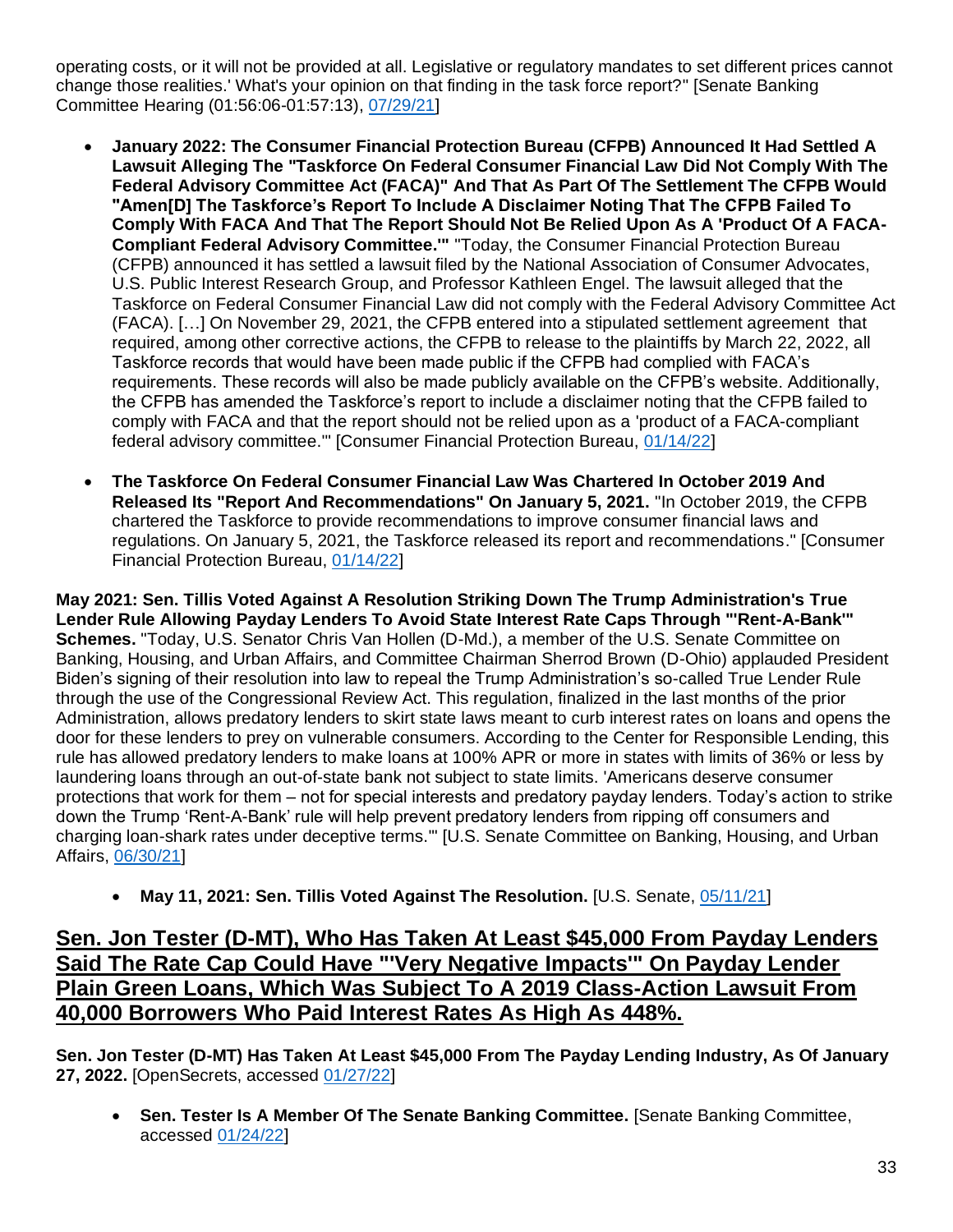**Sen. Tester Was "Concerned About The Impact" The 36% Rate Cap Would Have On Tribal Loan Businesses And Tribal Sovereignty.** "A bill making its way through Congress has U.S. Senator Jon Tester concerned about the impact it could have on tribal loan businesses, including one on the Rocky Boy Reservation. At a recent Senate committee hearing, members of Congress and witnesses spoke both for and against a bill proposing a federal law capping the interest rate on consumer loans at 36 percent. [...] Tester said he wants to make sure tribal sovereignty is protected. 'The sovereignty issue sets Native Americans in a bit of a different category that I think we can accommodate, but we have to realize that there's a challenge here,' Tester said." [3 KRTV, [08/13/21\]](https://www.krtv.com/news/senators-debate-impact-of-proposed-bill-on-tribal-loan-businesses)

**Sen. Tester Said The Cap Could Have "'Very Negative Impacts'" On Lender, Plain Green Loans, Which He Said "'Gives Good Jobs'" And "'Does A Lot Of Really Good Work.'"** "'Plain Green Loans … gives good jobs, good paying jobs, to a place that has about 80% unemployment, by the way, and invests in youth programs, does a lot of really good work,' said Tester. 'The way this bill is written, it could eventually have very negative impacts on them.'" [American Banker, [07/29/21\]](https://www.americanbanker.com/news/proposed-36-apr-cap-is-tough-sell-to-gop-banks)

• **2019: A Class-Action Lawsuit Against Plain Green LLC And Other Lenders From 40,000 Borrowers Who Paid Interest Rates As High As 448% Led To A \$380 Million National Settlement Against High-Cost Tribal Online Lenders.** "A handful of persistent Virginians, burned by triple-digit interest rates on their online loans, won a groundbreaking national settlement that aims to close a loophole that let loan firms pretend to be Native Americans to skirt state loan-sharking laws. The settlement, approved Wednesday by U.S. District Judge Hannah Lauck, wipes out some \$380 million of debts owed by more than one million people across the country. [...] The national settlement grew from a class-action lawsuit filed by Virginians who had taken out loans charging interest rates as high as 448% on loans ranging in size from \$300 to \$3,000. One borrower paid \$15,399 towards her debt before filing suit. In that case, Plain Green LLC, which claimed to be owned by the Chippewa Cree Tribe of the Rock Boy Reservation in Montana; Great Plains Lending, associated with the Otoe-Missouria tribe of Oklahoma; and MobiLoans LLC, associated with the Tunica Biloxi Tribe of Louisiana, agreed to return excessive interest payments to more than 40,000 borrowers." [The Virginia-Pilot, [12/12/19\]](https://www.pilotonline.com/business/consumer/dp-nw-online-lender-settlement-20191212-n7khtxn7tbbsbauzirehwmpgly-story.html)

**Eight Other Senate Banking Committee Members Have Taken Nearly \$574,000 From Payday Lenders, And All Of Them Voted To Protect A Trump Rule Allowing Lenders To Avoid State Interest Rate Caps.**

**Sen. Richard Shelby (R-AL) Has Taken At Least \$254,050 From Payday Lenders—Including \$46,000 Just Three Weeks Before Voting Against Giving The CFPB More Power To Protect Consumers Against Predatory Lending—And Voted To Protect A Trump Rule Allowing Lenders To Avoid State Rate Caps, All Despite Once Criticizing "'Predatory Lending Schemes'" Targeted At Servicemembers.**

**Sen. Richard Shelby (R-AL) Has Taken At Least \$254,050 From The Payday Lending Industry, As Of January 27, 2022.** [OpenSecrets.com, accessed [01/27/22\]](https://www.opensecrets.org/industries/summary.php?ind=F1420&cycle=All&recipdetail=S&mem=Y)

• **Sen. Shelby Is A Member Of The Senate Banking Committee.** [Senate Banking Committee, accessed [01/24/22\]](https://www.banking.senate.gov/about/membership)

**2015: Sen. Shelby Took \$46,000 From The Payday Industry About Three Weeks Before He Voted Against A Senate Budget Amendment That Would've Given The CFPB More Power To Protect Consumers From Predatory Lending.** "In early March of 2015, more than \$46,000 poured into Sen. Richard Shelby's campaign account from payday lending companies and industry executives. About three weeks later,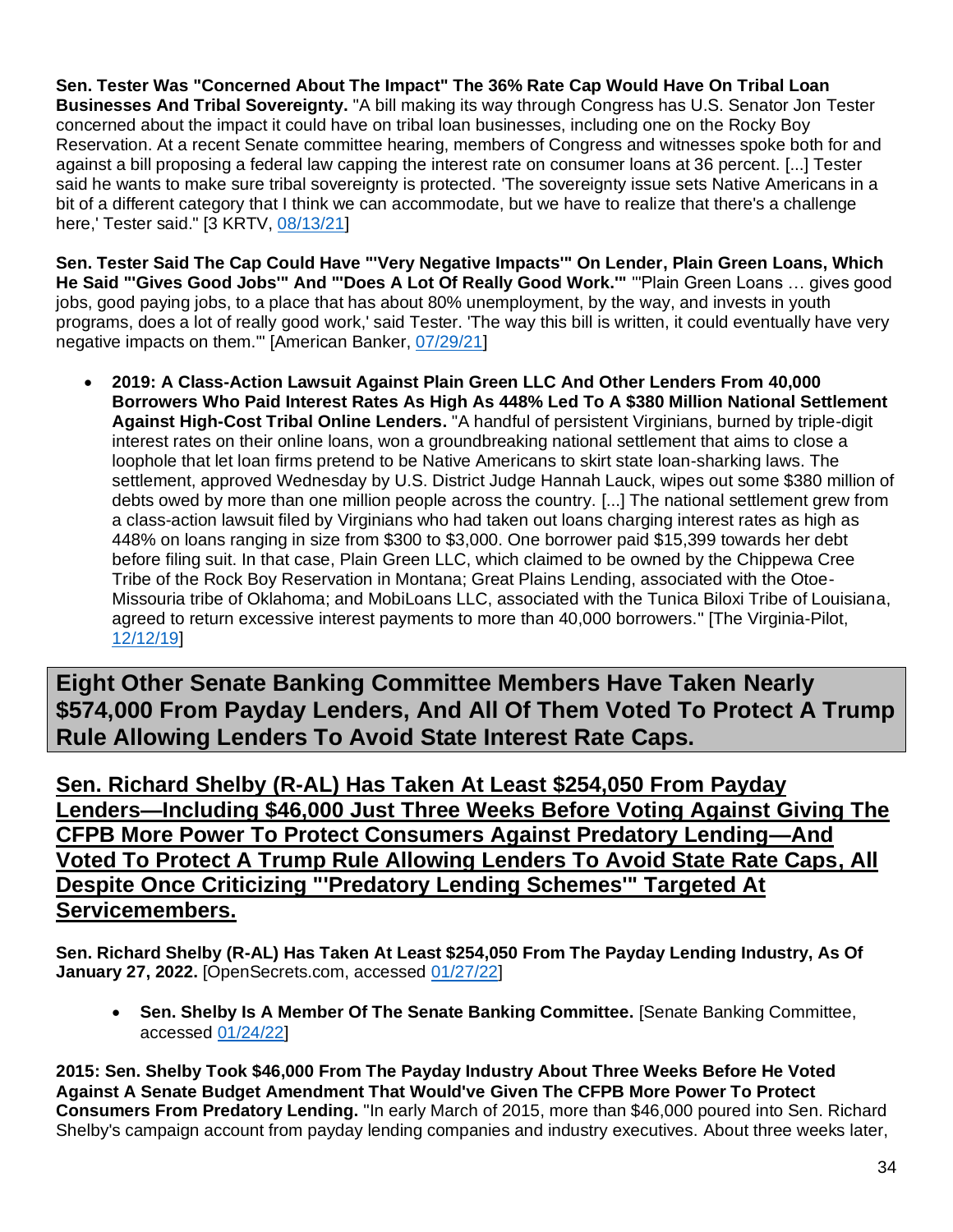Shelby voted against a Senate budget amendment that would have given the Consumer Financial Protection Bureau more power to protect Americans from predatory lending -- a measure that would have harmed the payday lending industry." [AL.com, [04/26/18\]](https://www.al.com/news/2018/04/no_coincidence_that_shelby_sid.html)

**2016: Sen. Shelby Criticized Rules On Small-Dollar Lending, Claiming They "Restrict Access To Credit Entirely."** "For example, certain rules will make it more difficult for a consumer to get a prepaid card or take out a short-term, small-dollar loan. Such regulations may restrict access to credit entirely for individuals, households, and businesses. I have long advocated for sensible consumer protections, but I do not believe they should be used as a substitute for an individual consumer's independent—yes, independent—judgment. Also, so- called protections should not be implemented without regard to their costs or their effects on economic growth or the safety and soundness of any particular financial institution." [U.S. Senate Committee on Banking, Housing, And Urban Affairs, [04/05/16\]](https://www.govinfo.gov/content/pkg/CHRG-114shrg20947/pdf/CHRG-114shrg20947.pdf)

• **April 5, 2016: The Senate Banking Committee Held A Hearing Titled "Assessing The Effects Of Consumer Finance Regulations."** [U.S. Senate Committee on Banking, Housing, And Urban Affairs, [04/05/16\]](https://www.govinfo.gov/content/pkg/CHRG-114shrg20947/pdf/CHRG-114shrg20947.pdf)

**May 2021: Sen. Shelby Voted Against A Resolution Striking Down The Trump Administration's True Lender Rule Allowing Payday Lenders To Avoid State Interest Rate Caps Through "'Rent-A-Bank'" Schemes.** "Today, U.S. Senator Chris Van Hollen (D-Md.), a member of the U.S. Senate Committee on Banking, Housing, and Urban Affairs, and Committee Chairman Sherrod Brown (D-Ohio) applauded President Biden's signing of their resolution into law to repeal the Trump Administration's so-called True Lender Rule through the use of the Congressional Review Act. This regulation, finalized in the last months of the prior Administration, allows predatory lenders to skirt state laws meant to curb interest rates on loans and opens the door for these lenders to prey on vulnerable consumers. According to the Center for Responsible Lending, this rule has allowed predatory lenders to make loans at 100% APR or more in states with limits of 36% or less by laundering loans through an out-of-state bank not subject to state limits. 'Americans deserve consumer protections that work for them – not for special interests and predatory payday lenders. Today's action to strike down the Trump 'Rent-A-Bank' rule will help prevent predatory lenders from ripping off consumers and charging loan-shark rates under deceptive terms.'" [U.S. Senate Committee on Banking, Housing, and Urban Affairs, [06/30/21\]](https://www.banking.senate.gov/newsroom/majority/president-signs-van-hollen-brown-legislation-to-strike-down-trump-era-rent-a-bank-rule)

• **May 11, 2021: Sen. Shelby Voted Against The Resolution.** [U.S. Senate, [05/11/21\]](https://www.senate.gov/legislative/LIS/roll_call_votes/vote1171/vote_117_1_00183.htm)

#### **Sen. Mark Warner (D-VA) Has Taken At Least \$39,800 From Payday Lenders And Has Introduced Legislation To Allow Payday And Other High-Cost Lenders To Avoid State Interest Rate Caps Through "'Rent-A-Bank'" Schemes.**

**Sen. Mark Warner (D-VA) Has Taken At Least \$39,800 From The Payday Lending Industry, As Of January 27, 2022.** [OpenSecrets.com, accessed [01/27/22\]](https://www.opensecrets.org/industries/summary.php?ind=F1420&cycle=All&recipdetail=S&sortorder=A&mem=Y&page=1)

• **Sen. Warner Is A Member Of The Senate Banking Committee.** [Senate Banking Committee, accessed [01/24/22\]](https://www.banking.senate.gov/about/membership)

**July 2017: Sen. Warner Introduced S. 1642, The Protecting Consumers Access To Credit Act of 2017, Which Would Have Allowed Payday And Other High-Cost Lenders To Avoid State Interest Rate Caps Through "'Rent-A-Bank'" Schemes.** [Congress.gov, [07/27/17\]](https://www.congress.gov/bill/115th-congress/senate-bill/1642/cosponsors?r=24&s=1)

• **S. 1624 "Would Allow Payday Lenders, High-Cost Online Lenders, And Other Predatory Lenders To Partner With Banks To Make Loans That Surpass Existing State Interest Rate Limits"—An Arrangement Known As "'Rent-A-Bank.'"** "The Protecting Consumers' Access to Credit Act of 2017 (H.R. 3299 and S. 1624) would allow payday lenders, high-cost online lenders, and other predatory lenders to partner with banks to make loans that surpass existing state interest rate limits. This legislative scheme would legalize payday lenders to charge triple-digit interest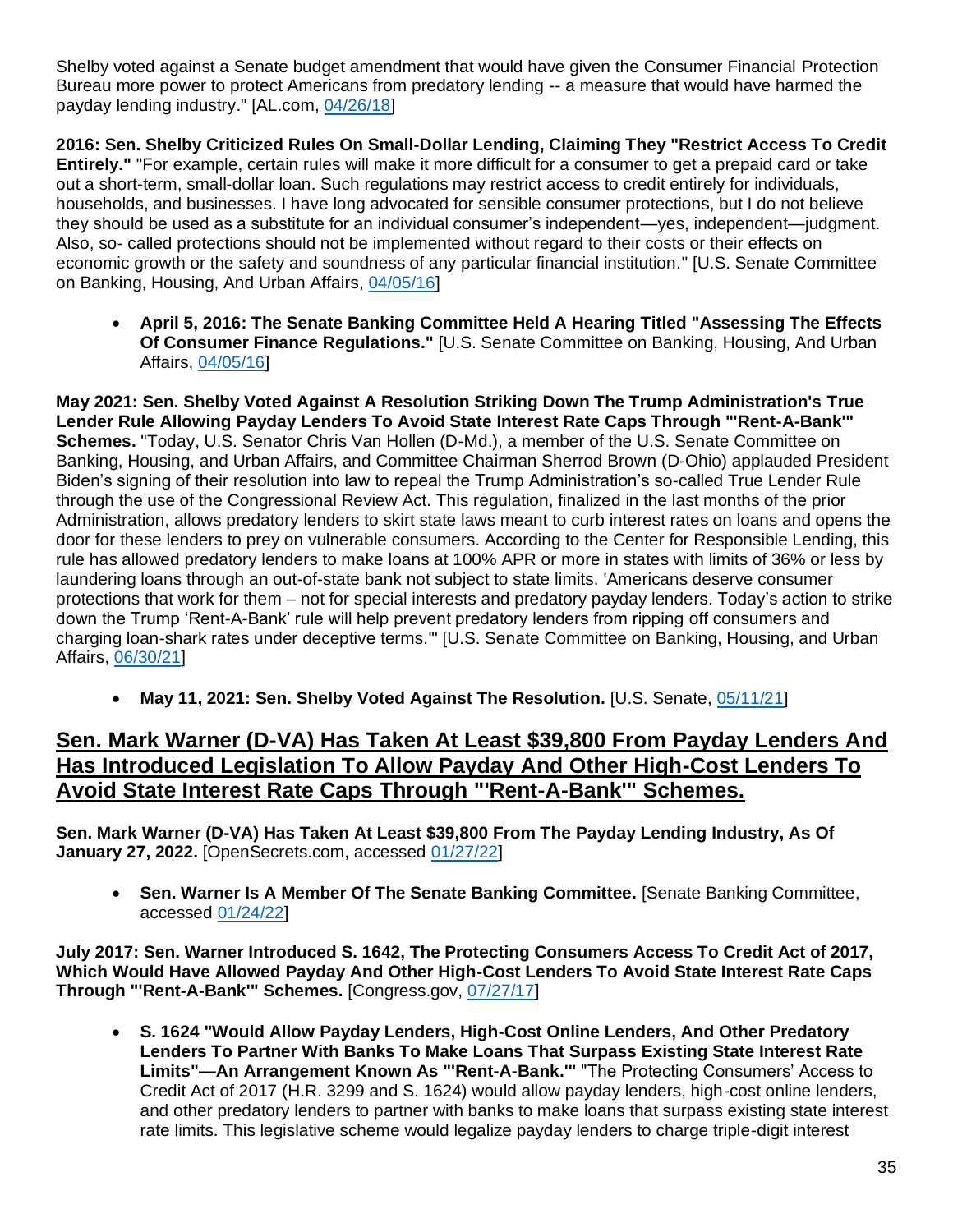rates, despite state laws banning them. Some term this financial switch as innovation for "fintech," a recently coined term that smacks of the 21st Century's tech focus, but in everyday terms, these actions are a renewed effort for an old scheme known as 'rent-a-bank.' [...] Virginia's Senator Mark Warner, the lead sponsor of that chamber's version has Senators Gary Peters (Michigan), Pat Toomey (Pennsylvania) and Steve Daines (Montana) as his co-sponsors." [The Atlanta Voice, [11/24/17\]](https://theatlantavoice.com/payday-lenders-want-to-charge-triple-digit-interest-on-your-loans-and-congress-wants-to-help-them/)

#### **Sen. Mike Crapo (R-ID) Has Taken At Least \$162,150 From Payday Lenders, Voted To Preserve A Trump Administration Rule Allowing Predatory Lenders To Avoid State Interest Rate Caps And Praised The Trump CFPB's Elimination Of Payday Lenders' Underwriting Requirements.**

**Sen. Mike Crapo (R-ID) Has Taken At Least \$162,150 From The Payday Lending Industry, As Of January 27, 2022.** [OpenSecrets.com, accessed [01/27/22\]](https://www.opensecrets.org/industries/summary.php?ind=F1420&cycle=All&recipdetail=S&mem=Y)

• **Sen. Crapo Is A Member Of The Senate Banking Committee.** [Senate Banking Committee, accessed [01/24/22\]](https://www.banking.senate.gov/about/membership)

**May 2021: Sen. Crapo Voted Against A Resolution Striking Down The Trump Administration's True Lender Rule Allowing Payday Lenders To Avoid State Interest Rate Caps Through "'Rent-A-Bank'" Schemes.** "Today, U.S. Senator Chris Van Hollen (D-Md.), a member of the U.S. Senate Committee on Banking, Housing, and Urban Affairs, and Committee Chairman Sherrod Brown (D-Ohio) applauded President Biden's signing of their resolution into law to repeal the Trump Administration's so-called True Lender Rule through the use of the Congressional Review Act. This regulation, finalized in the last months of the prior Administration, allows predatory lenders to skirt state laws meant to curb interest rates on loans and opens the door for these lenders to prey on vulnerable consumers. According to the Center for Responsible Lending, this rule has allowed predatory lenders to make loans at 100% APR or more in states with limits of 36% or less by laundering loans through an out-of-state bank not subject to state limits. 'Americans deserve consumer protections that work for them – not for special interests and predatory payday lenders. Today's action to strike down the Trump 'Rent-A-Bank' rule will help prevent predatory lenders from ripping off consumers and charging loan-shark rates under deceptive terms.'" [U.S. Senate Committee on Banking, Housing, and Urban Affairs, [06/30/21\]](https://www.banking.senate.gov/newsroom/majority/president-signs-van-hollen-brown-legislation-to-strike-down-trump-era-rent-a-bank-rule)

• **May 11, 2021: Sen. Crapo Voted Against The Resolution.** [U.S. Senate, [05/11/21\]](https://www.senate.gov/legislative/LIS/roll_call_votes/vote1171/vote_117_1_00183.htm)

**2020: Sen. Crapo Supported The Trump CFPB's Elimination Of Underwriting Requirements For Payday Lenders, Arguing That "'The Availability Of Short-Term, Small-Dollar Credit Is Essential To Millions Of Americans.'"** "Senate Democrats lambasted Consumer Financial Protection Bureau Director Kathy Kraninger for finalizing a rule during the coronavirus pandemic that eliminates underwriting requirements for payday lenders. At a hearing before the Senate Banking Committee on Wednesday, Democrats on the panel homed in on the payday rule in criticizing the agency's record protecting consumers during the pandemic crisis. [...] Republicans argued that the new payday lending rule will improve consumers' access to credit. 'The availability of short-term, small-dollar credit is essential to millions of Americans,' Crapo said. 'Updating this rule is an important step toward ensuring the availability of credit that is essential to so many consumers who struggle to access or qualify for other options.'" [American Banker, [07/29/20\]](https://www.americanbanker.com/news/cfpbs-kraninger-faces-democratic-firing-squad-over-payday-rule)

#### **2012: Sen. Crapo Was One Of The Biggest Recipients Of Payday Industry Money As Their**

**Contributions "Peaked" When The CFPB Began Prioritizing Regulations On The Industry.** "And lenders have poured money into the coffers of influential Republican lawmakers. Lobbying donations peaked in 2012, when the bureau began to make payday lending a priority and have leveled off in the last year. Among the biggest recipients have been Representative Jeb Hensarling of Texas, the Republican chairman of the House Financial Services Committee, and Senator Mike Crapo of Idaho, the Republican chairman of the Senate Banking Committee." [The New York Times, [02/02/18\]](https://www.nytimes.com/2018/02/02/us/politics/payday-lenders-lobbying-regulations.html)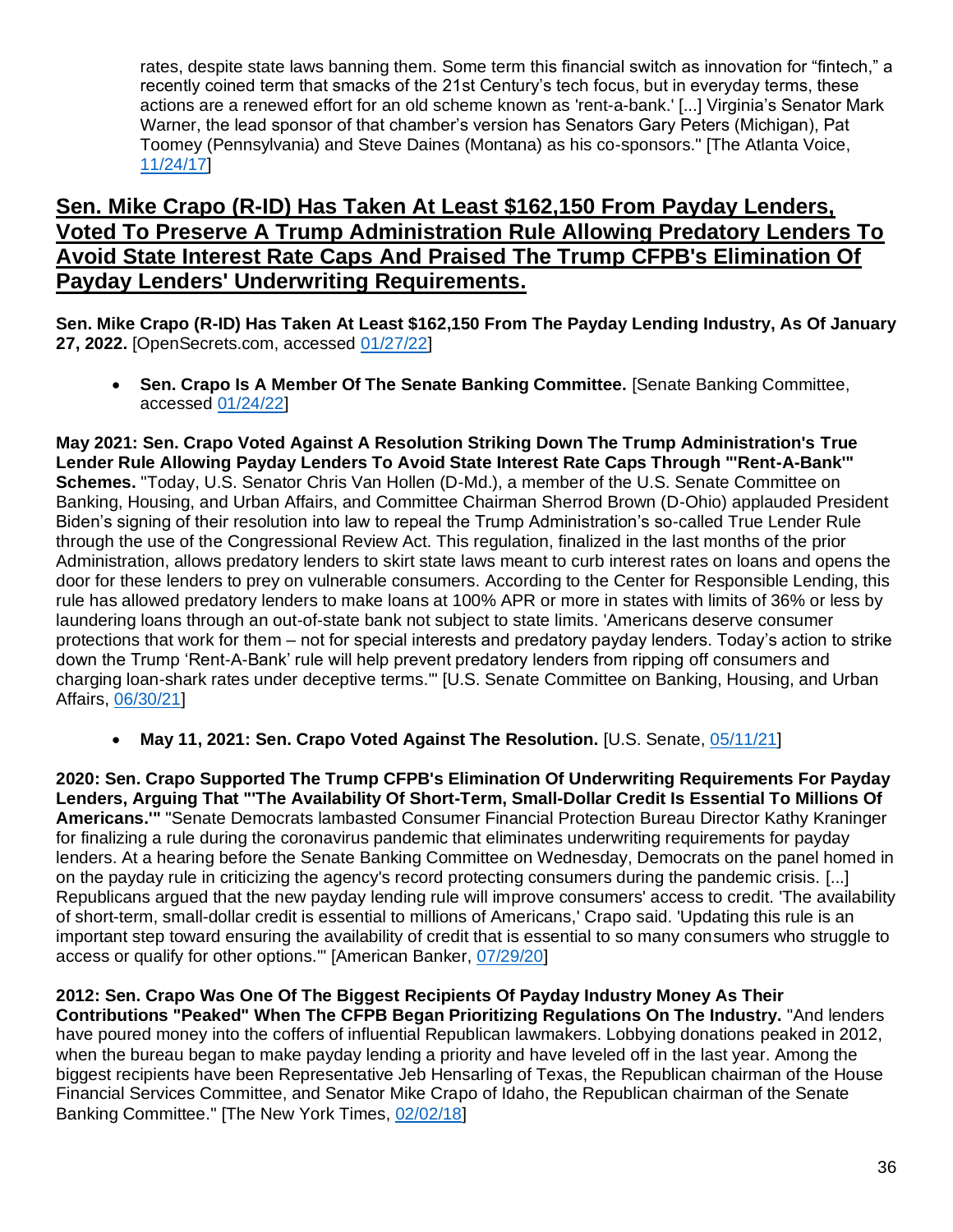#### **Sen. Mike Rounds (R-SD) Has Taken At Least \$23,222 From Payday Lenders, Voted To Preserve A Trump Administration Rule Allowing Predatory Lenders To Avoid State Interest Rate Caps, And Repeatedly Introduced Legislation To "Dismantle" The CFPB, Which Protects Consumers And Servicemembers Against Predatory Lending.**

**Sen. Mike Rounds (R-SD) Has Taken At Least \$23,222 From The Payday Lending Industry, As Of January 27, 2022.** [OpenSecrets.com, accessed [01/27/22\]](https://www.opensecrets.org/industries/summary.php?ind=F1420&cycle=All&recipdetail=S&mem=Y)

• **Sen. Rounds Is A Member Of The Senate Banking Committee.** [Senate Banking Committee, accessed [01/24/22\]](https://www.banking.senate.gov/about/membership)

**May 2021: Sen. Rounds Voted Against A Resolution Striking Down The Trump Administration's True Rule Allowing Payday Lenders To Avoid State Interest Rate Caps Through "'Rent-A-Bank'" Schemes.**  "Today, U.S. Senator Chris Van Hollen (D-Md.), a member of the U.S. Senate Committee on Banking, Housing, and Urban Affairs, and Committee Chairman Sherrod Brown (D-Ohio) applauded President Biden's signing of their resolution into law to repeal the Trump Administration's so-called True Lender Rule through the use of the Congressional Review Act. This regulation, finalized in the last months of the prior Administration, allows predatory lenders to skirt state laws meant to curb interest rates on loans and opens the door for these lenders to prey on vulnerable consumers. According to the Center for Responsible Lending, this rule has allowed predatory lenders to make loans at 100% APR or more in states with limits of 36% or less by laundering loans through an out-of-state bank not subject to state limits. 'Americans deserve consumer protections that work for them – not for special interests and predatory payday lenders. Today's action to strike down the Trump 'Rent-A-Bank' rule will help prevent predatory lenders from ripping off consumers and charging loan-shark rates under deceptive terms.'" [U.S. Senate Committee on Banking, Housing, and Urban Affairs, [06/30/21\]](https://www.banking.senate.gov/newsroom/majority/president-signs-van-hollen-brown-legislation-to-strike-down-trump-era-rent-a-bank-rule)

• **May 11, 2021: Sen. Rounds Voted Against The Resolution.** [U.S. Senate, [05/11/21\]](https://www.senate.gov/legislative/LIS/roll_call_votes/vote1171/vote_117_1_00183.htm)

**February 14, 2017: Sen. Rounds Introduced Legislation To "Dismantle" The CFPB, Which Protects Consumers From Payday Lenders, And Which Has Been Praised By Senior Military Officers For Helping To Protect Servicemembers From Predatory Lenders.** "U.S. Sen. Mike Rounds (R-S.D.), a member of the Senate Banking Committee, today announced he introduced legislation to dismantle the Consumer Financial Protection Bureau (CFPB) by eliminating its funding stream from the Federal Reserve." [Sen. Rounds, [02/14/17\]](https://www.rounds.senate.gov/newsroom/press-releases/rounds-introduces-legislation-to-dismantle-cfpb)

- **May 2019: Sen. Rounds Reintroduced Legislation To Eliminate The CFPB.** "U.S. Sen. Mike Rounds (R-S.D.), a member of the Senate Banking Committee, today joined Sens. Ted Cruz (R-Texas), Mike Lee (R-Utah), Jim Inhofe (R-Okla.), Ben Sasse (R-Neb.), Marsha Blackburn (R-Tenn.) and Rand Paul (R-Ky.) to reintroduce legislation that would eliminate the Bureau of Consumer Financial Protection." [Sen. Mike Rounds, [05/07/19\]](https://www.rounds.senate.gov/newsroom/press-releases/rounds-colleagues-reintroduce-bill-to-eliminate-consumer-financial-protection-bureau)
- **The CFPB Protects Consumers From Predatory Payday Lenders.** "Payday loan protections [...] The CFPB's rule prevents lenders from attempting to collect payments from people's bank accounts in ways that may rack up excessive fees or deviate from what they expect." [Consumer Financial Protection Bureau, accessed [01/25/22\]](https://www.consumerfinance.gov/payday-rule/)
- **February 15, 2017: Military Leaders Gave Congressional Testimony On How The CFPB Protects Servicemembers, With One Senior Navy Officer Noting That Sailors Worry About Interest Rates And Other Financial Issues.** "Yesterday, while military leaders testified about the important work of the Consumer Financial Protection Bureau (CFPB) to protect and educate military families and consumers, Senate Armed Services Committee members proposed cutting off funding and eliminating the agency altogether. At yesterday's hearing of the Personnel Subcommittee of the Senate Armed Services Committee, senior enlisted leaders spoke about CFPB and its dedicated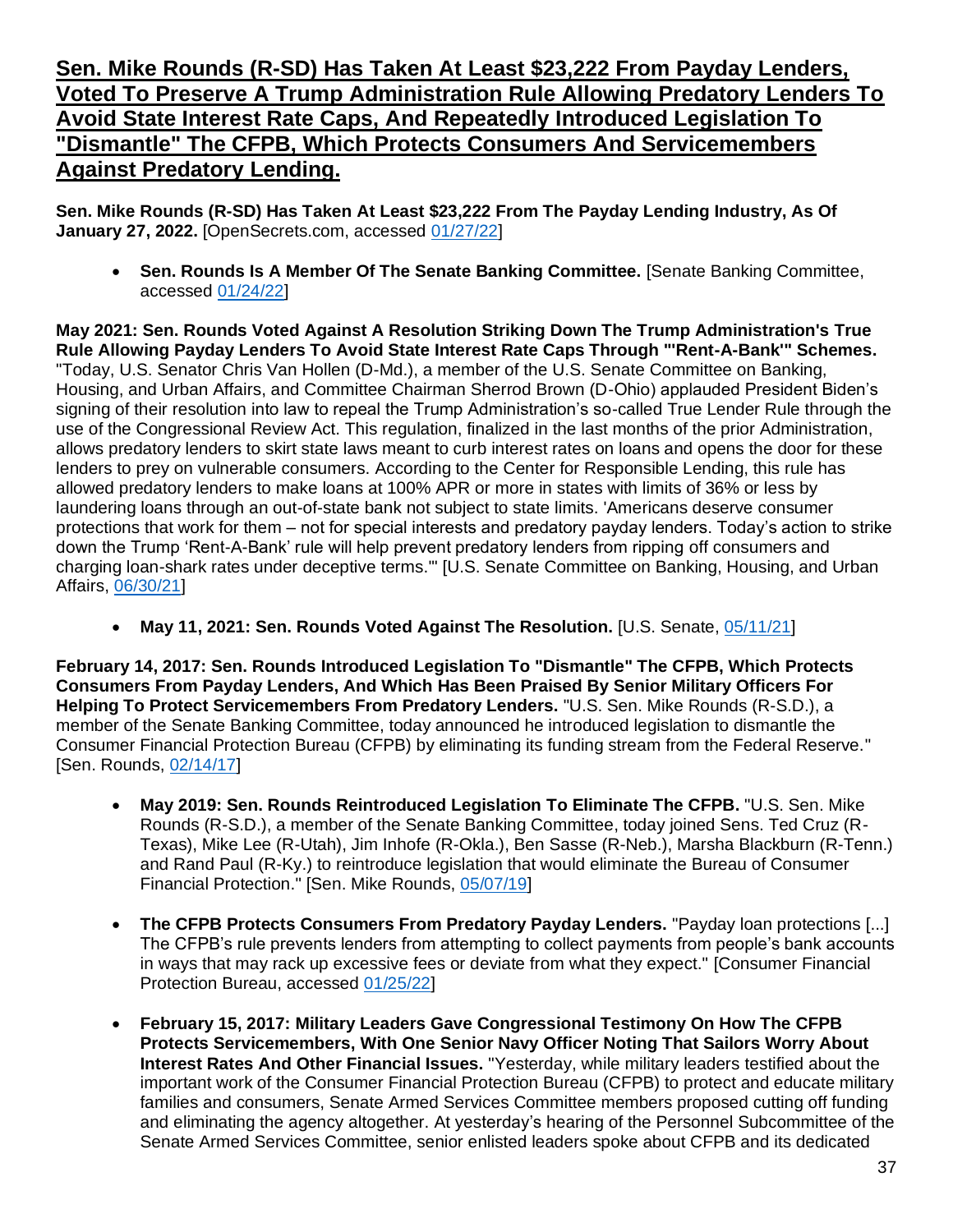military protection office. Under the direction of the office's first director Holly Petraeus, the agency secured \$120 million in refunds, handled 70,000 complaints, and provided financial education at 145 military facilities to servicemembers, veterans, and their families. 'I know that our sailors think about when they get the calls from debt collectors, they think about mortgages, and they think about interest rates,' said Master Chief Petty Officer of the Navy Steven S. Giordano to the Senate panel." [Consumer Federation, [02/15/17\]](https://consumerfed.org/press_release/politicians-seek-elimination-financial-watchdog-lauded-military-leaders/)

**July 2017: Sen. Rounds Cosponsored S. 1642, The Protecting Consumers Access To Credit Act of 2017, Which Would Have Allowed Payday And Other High-Cost Lenders To Avoid State Interest Rate Caps Through "'Rent-A-Bank'" Schemes.** [Congress.gov, [07/27/17\]](https://www.congress.gov/bill/115th-congress/senate-bill/1642/cosponsors?r=24&s=1)

• **S. 1624 "Would Allow Payday Lenders, High-Cost Online Lenders, And Other Predatory Lenders To Partner With Banks To Make Loans That Surpass Existing State Interest Rate Limits"—An Arrangement Known As "'Rent-A-Bank.'"** "The Protecting Consumers' Access to Credit Act of 2017 (H.R. 3299 and S. 1624) would allow payday lenders, high-cost online lenders, and other predatory lenders to partner with banks to make loans that surpass existing state interest rate limits. This legislative scheme would legalize payday lenders to charge triple-digit interest rates, despite state laws banning them. Some term this financial switch as innovation for "fintech," a recently coined term that smacks of the 21st Century's tech focus, but in everyday terms, these actions are a renewed effort for an old scheme known as 'rent-a-bank.' [...] Virginia's Senator Mark Warner, the lead sponsor of that chamber's version has Senators Gary Peters (Michigan), Pat Toomey (Pennsylvania) and Steve Daines (Montana) as his co-sponsors." [The Atlanta Voice, [11/24/17\]](https://theatlantavoice.com/payday-lenders-want-to-charge-triple-digit-interest-on-your-loans-and-congress-wants-to-help-them/)

**Sen. John Kennedy (R-LA) Has Taken At Least \$11,535 From Payday Lenders, Voted To Preserve A Trump Administration Rule Allowing Predatory Lenders To Avoid State Interest Rate Caps, Claimed The CFPB "'Grossly Violated'" Small Business Rules In Its Small Dollar Loan Rule—All While Criticizing Dodd-Frank For Driving Consumers To Payday And Pawn Lenders.**

**Sen. John Kennedy (R-LA) Has Taken At Least \$11,535 From The Payday Lending Industry, As Of January 25, 2022.** [OpenSecrets.com, accessed [01/25/22\]](https://www.opensecrets.org/industries/summary.php?ind=F1420&cycle=All&recipdetail=S&mem=Y)

• **Sen. Kennedy Is A Member Of The Senate Banking Committee.** [Senate Banking Committee, accessed [01/24/22\]](https://www.banking.senate.gov/about/membership)

**May 2021: Sen. Kennedy Voted Against A Resolution Striking Down The Trump Administration's True Lender Rule Allowing Payday Lenders To Avoid State Interest Rate Caps Through "'Rent-A-Bank'" Schemes.** "Today, U.S. Senator Chris Van Hollen (D-Md.), a member of the U.S. Senate Committee on Banking, Housing, and Urban Affairs, and Committee Chairman Sherrod Brown (D-Ohio) applauded President Biden's signing of their resolution into law to repeal the Trump Administration's so-called True Lender Rule through the use of the Congressional Review Act. This regulation, finalized in the last months of the prior Administration, allows predatory lenders to skirt state laws meant to curb interest rates on loans and opens the door for these lenders to prey on vulnerable consumers. According to the Center for Responsible Lending, this rule has allowed predatory lenders to make loans at 100% APR or more in states with limits of 36% or less by laundering loans through an out-of-state bank not subject to state limits. 'Americans deserve consumer protections that work for them – not for special interests and predatory payday lenders. Today's action to strike down the Trump 'Rent-A-Bank' rule will help prevent predatory lenders from ripping off consumers and charging loan-shark rates under deceptive terms.'" [U.S. Senate Committee on Banking, Housing, and Urban Affairs, [06/30/21\]](https://www.banking.senate.gov/newsroom/majority/president-signs-van-hollen-brown-legislation-to-strike-down-trump-era-rent-a-bank-rule)

• **May 11, 2021: Sen. Kennedy Voted Against The Resolution.** [U.S. Senate, [05/11/21\]](https://www.senate.gov/legislative/LIS/roll_call_votes/vote1171/vote_117_1_00183.htm)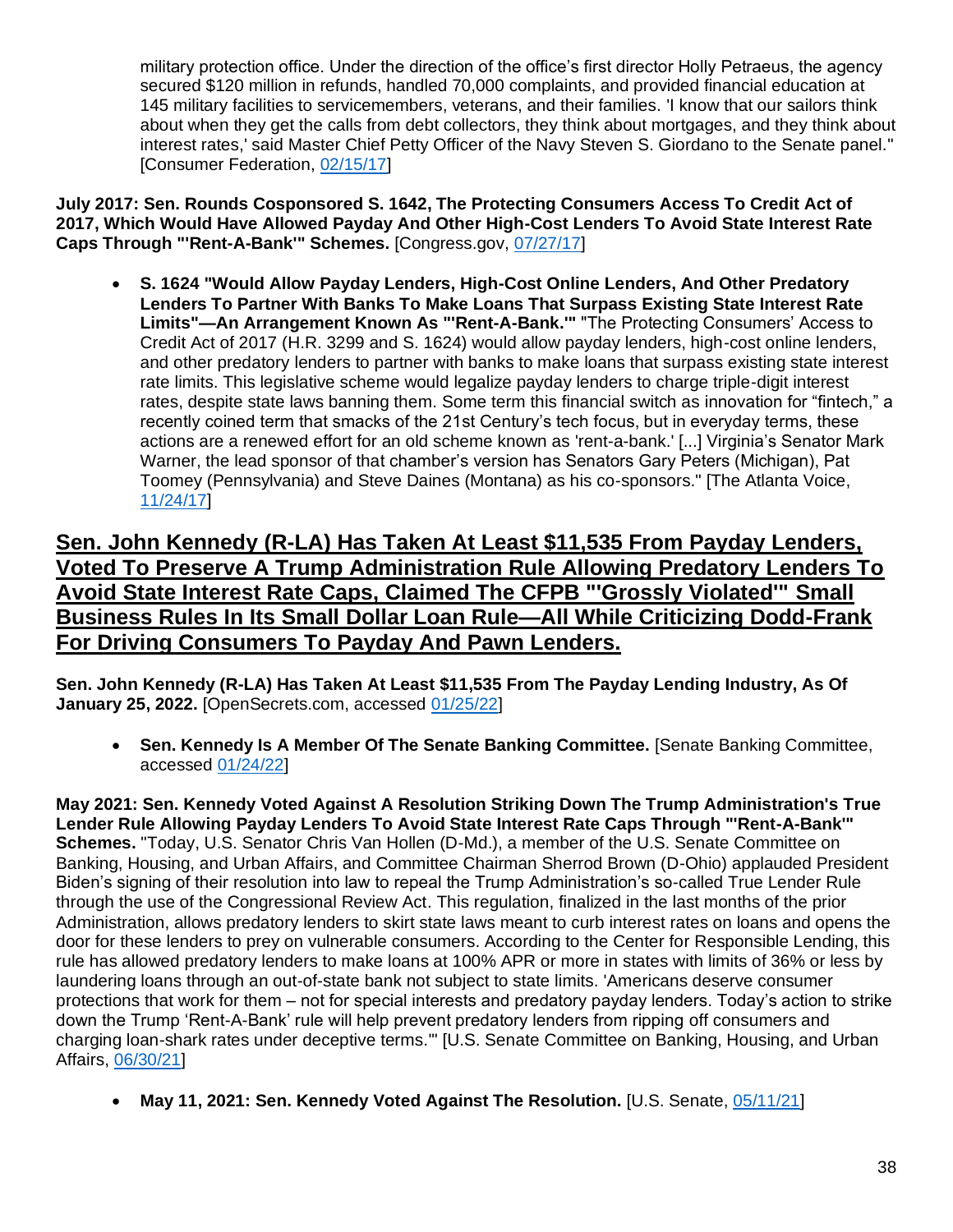**Sen. Kennedy Wrote A Letter To The CFPB Claiming That Its Small-Dollar Lending Rule "'Grossly Violated'" Rules To Reduce Regulatory Burdens On Small Businesses.** "As part of its rulemaking, the CFPB is required to undertake the Small Business Regulatory Enforcement Act (SBREFA) process in order to reduce the regulatory burden on small entities. From just about all accounts of those involved, the CFPB entirely ignored SBREFA participants. Three senators, Sen. Marco Rubio (R-FL), Sen. John Kennedy (R-LA), and Sen. James Risch (R-ID), went as far as to write to the Bureau, noting that the Small Business Administration believed that the CFPB "grossly violated" the SBREFA requirements in promulgating the small dollar loan rule." [Competitive Enterprise Institute, [01/17/18\]](https://cei.org/blog/7-reasons-to-oppose-the-federal-payday-loan-rule/)

**Meanwhile, Sen. Kennedy Criticized Dodd-Frank Bank Reforms For Creating "Banking Deserts That Are Sending People To Payday Lenders And Pawn Shops For Simple Financial Transactions."** "U.S. Sen. John Kennedy (R-La.) spoke on the floor of the U.S. Senate this morning about the need to unburden community banks and credit unions from the weight of unfair regulations through the S. 2155, the Economic Growth, Regulatory Relief and Consumer Protection Act. [...] S. 2155 seeks to stop the damage that the Dodd-Frank law is inflicting on community banks and credit unions that are being punished for the 2008 financial crisis even though they were not responsible for it. Dodd-Frank has driven community banks and credit unions out of business, made it difficult for many people to have checking accounts and stifled small business loans. In Louisiana, Dodd-Frank has created banking deserts that are sending people to payday lenders and pawn shops for simple financial transactions." [Sen. John Kennedy, [03/06/18\]](https://www.kennedy.senate.gov/public/2018/3/sen-john-kennedy-r-la-speaks-on-the-senate-floor-about-dodd-frank-reform-bill)

• **S.2155 Rolled Back "The Most Significant Post-Crisis Reforms For The United States' Biggest Banks."** "First, S.2155 rolls back the most significant post-crisis reforms for the United States' biggest banks. The Dodd-Frank Act mandated enhanced oversight of banks with \$50 billion or more in assets to prevent them from becoming too big to fail." [The Hill, [02/07/18\]](https://thehill.com/opinion/finance/372764-beware-of-the-bank-deregulation-trojan-horse)

#### **Sen. Bill Hagerty (R-TN) Has Taken At Least \$35,100 From Payday Lenders And Voted To Preserve A Trump Administration Rule Allowing Predatory Lenders To Avoid State Interest Rate Caps.**

**Sen. Bill Hagerty (R-TN) Has Taken At Least \$35,100 From The Payday Lending Industry, As Of January 27, 2022.** [OpenSecrets.com, accessed [01/27/22\]](https://www.opensecrets.org/industries/summary.php?ind=F1420&cycle=All&recipdetail=S&mem=Y)

• **Sen. Hagerty Is A Member Of The Senate Banking Committee.** [Senate Banking Committee, accessed [01/24/22\]](https://www.banking.senate.gov/about/membership)

**May 2021: Sen. Hagerty Voted Against A Resolution Striking Down The Trump Administration's True Lender Rule Allowing Payday Lenders To Avoid State Interest Rate Caps Through "'Rent-A-Bank'" Schemes.** "Today, U.S. Senator Chris Van Hollen (D-Md.), a member of the U.S. Senate Committee on Banking, Housing, and Urban Affairs, and Committee Chairman Sherrod Brown (D-Ohio) applauded President Biden's signing of their resolution into law to repeal the Trump Administration's so-called True Lender Rule through the use of the Congressional Review Act. This regulation, finalized in the last months of the prior Administration, allows predatory lenders to skirt state laws meant to curb interest rates on loans and opens the door for these lenders to prey on vulnerable consumers. According to the Center for Responsible Lending, this rule has allowed predatory lenders to make loans at 100% APR or more in states with limits of 36% or less by laundering loans through an out-of-state bank not subject to state limits. 'Americans deserve consumer protections that work for them – not for special interests and predatory payday lenders. Today's action to strike down the Trump 'Rent-A-Bank' rule will help prevent predatory lenders from ripping off consumers and charging loan-shark rates under deceptive terms.'" [U.S. Senate Committee on Banking, Housing, and Urban Affairs, [06/30/21\]](https://www.banking.senate.gov/newsroom/majority/president-signs-van-hollen-brown-legislation-to-strike-down-trump-era-rent-a-bank-rule)

• **May 11, 2021: Sen. Hagerty Voted Against The Resolution.** [U.S. Senate, [05/11/21\]](https://www.senate.gov/legislative/LIS/roll_call_votes/vote1171/vote_117_1_00183.htm)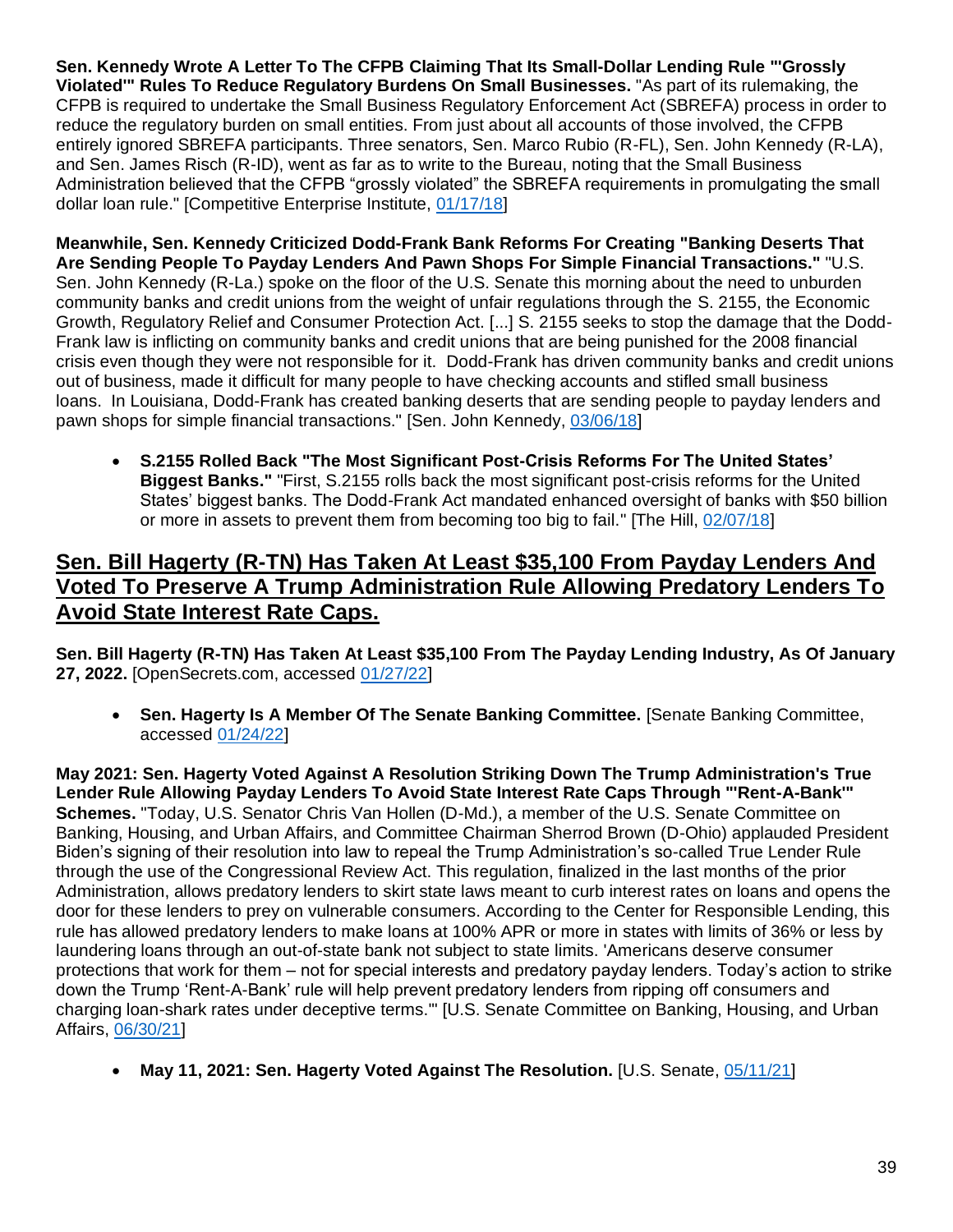#### **Sen. Kevin Cramer (R-ND) Has Taken At Least \$2,500 From Payday Lenders, Has Voted To Preserve A Trump Administration Rule Allowing Predatory Lenders To Avoid State Interest Rate Caps, And Touted His Bill To Guarantee Payday Lenders Access To Financial Services.**

**Sen. Kevin Cramer (R-ND) Has Taken At Least \$2,500 From The Payday Lending Industry, As Of January 27, 2022.** [OpenSecrets.com, accessed [01/27/22\]](https://www.opensecrets.org/industries/summary.php?ind=F1420&cycle=All&recipdetail=S&sortorder=A&mem=Y&page=2)

• **Sen. Cramer Is A Member Of The Senate Banking Committee.** [Senate Banking Committee, accessed [01/24/22\]](https://www.banking.senate.gov/about/membership)

**May 2021: Sen. Cramer Voted Against A Resolution Striking Down The Trump Administration's True Lender Rule Allowing Payday Lenders To Avoid State Interest Rate Caps Through "'Rent-A-Bank'" Schemes.** "Today, U.S. Senator Chris Van Hollen (D-Md.), a member of the U.S. Senate Committee on Banking, Housing, and Urban Affairs, and Committee Chairman Sherrod Brown (D-Ohio) applauded President Biden's signing of their resolution into law to repeal the Trump Administration's so-called True Lender Rule through the use of the Congressional Review Act. This regulation, finalized in the last months of the prior Administration, allows predatory lenders to skirt state laws meant to curb interest rates on loans and opens the door for these lenders to prey on vulnerable consumers. According to the Center for Responsible Lending, this rule has allowed predatory lenders to make loans at 100% APR or more in states with limits of 36% or less by laundering loans through an out-of-state bank not subject to state limits. 'Americans deserve consumer protections that work for them – not for special interests and predatory payday lenders. Today's action to strike down the Trump 'Rent-A-Bank' rule will help prevent predatory lenders from ripping off consumers and charging loan-shark rates under deceptive terms.'" [U.S. Senate Committee on Banking, Housing, and Urban Affairs, [06/30/21\]](https://www.banking.senate.gov/newsroom/majority/president-signs-van-hollen-brown-legislation-to-strike-down-trump-era-rent-a-bank-rule)

• **May 11, 2021: Sen. Cramer Voted Against The Resolution.** [U.S. Senate, [05/11/21\]](https://www.senate.gov/legislative/LIS/roll_call_votes/vote1171/vote_117_1_00183.htm)

**May 2021: Sen. Cramer Co-Authored An Article About His "Fair Access to Banking Act," Which Would Guarantee Payday Lenders And Other Unsavory Businesses Access To Financial Services.** "That is why we are teaming up in Congress to lead the Fair Access to Banking Act, a bill to codify the Fair Access Rule and guarantee fair access to financial services for lawful and legally compliant businesses under federal law, regardless of politics. A difference in political views is not a valid reason to deny a business fair access to capital, yet that is what banks and financial institutions are doing. [...] Our bill is not about politics. It is about protecting fundamental American principles and its equal application to all businesses -- from oil companies and private prisons to payday lenders and firearms dealers. In America, the customer is king, not the bank, and certainly not the political class. It is time Congress affirms that access to financial services should be tied to the creditworthiness of applicants, regardless of their perceived political leanings." [Townhall, [05/26/21\]](https://townhall.com/capitol-voices/senatorkevincramer/2021/05/26/protecting-citizens-from-cancel-culture-in-finance-n2589984)

• **May 26, 2021: Sen. Cramer And Rep. Andy Barr Co-Authored An Article Titled, Protecting Citizens from Cancel Culture in Finance** [Townhall, [05/26/21\]](https://townhall.com/capitol-voices/senatorkevincramer/2021/05/26/protecting-citizens-from-cancel-culture-in-finance-n2589984)

#### **Sen. Steve Daines (R-MT) Has Taken At Least \$45,325 From Payday Lenders, Voted To Preserve A Trump Administration Rule Allowing Predatory Lenders To Avoid State Interest Rate Caps, And Cosponsored A Bill To Allow "'Rent-A-Bank'" Schemes.**

**Sen. Steve Daines (R-MT) Has Taken At Least \$45,325 From The Payday Lending Industry, As Of January 27, 2022.** [OpenSecrets.com, accessed [01/27/22\]](https://www.opensecrets.org/industries/summary.php?ind=F1420&cycle=All&recipdetail=S&sortorder=A&mem=Y&page=2)

• **Sen. Daines Is A Member Of The Senate Banking Committee.** [Senate Banking Committee, accessed [01/24/22\]](https://www.banking.senate.gov/about/membership)